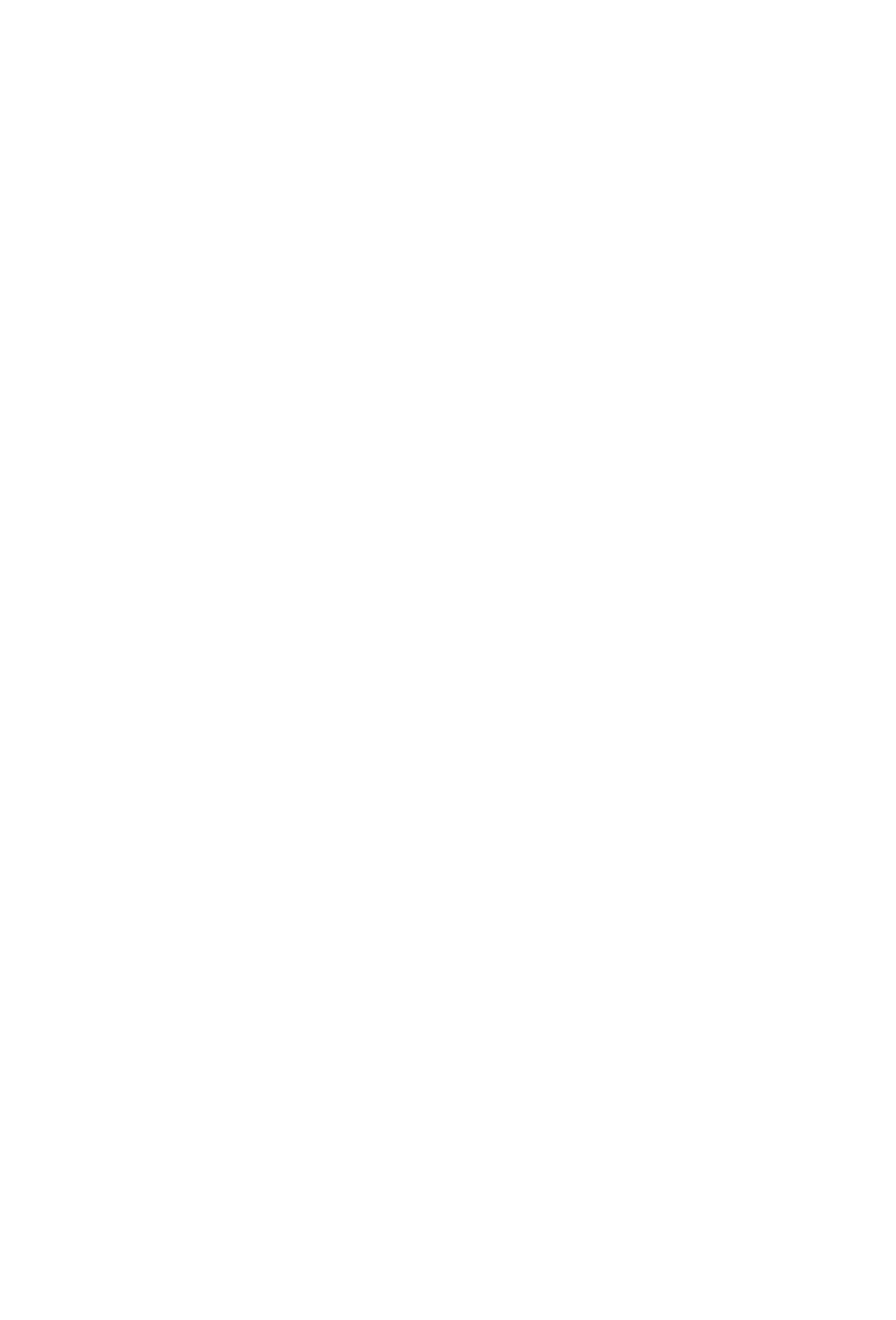### Globalisation, Modernity and Language: New Perspectives on LANGUAGE in education.

### **The EUNoM report**

### *Glyn Williams, principal author*

This is the final report of the EUNoM project, co-funded by the European Union under the Lifelong Learning Programme from November 2009 to October 2012. The European Universities' Network on Multilingualism, which has over 25 members from all over Europe, first met in Barcelona in 2007, to discuss how the process of globalization makes changes in the way universities, and indeed society as a whole, approach multilingualism, both as a challenge and, above all, as an opportunity.

During the three years that the EU has co-funded the project, five European symposia were held:

- Symposium 1 on "Language teachers: Training for a New Paradigm" (Udine, Friuli, Italy, 7-8 September 2010)
- Symposium 2 on "Higher education and research on multilingualism: challenge or opportunity?" (Ljouwert, Friesland, The Netherlands, 18-19 November 2010)
- Symposium 3 on "Managing multilingual and multiethnic societies and institutions" (Koper, Slovenia on 20-21 June 2011)
- Symposium 4 on "Multilingualism in the knowledge economy: Labour markets revisited, and corporate social responsibility" (Belfast, Northern Ireland, UK, 14-15 November, 2011)
- Symposium 5 on "E-Learning, ICT and Languages" (Barcelona, Catalonia, Spain, 14-15 May 2012)

The project website remains in place for visitors interested in the topics we have covered: [http://eunom.uoc.edu.](http://eunom.uoc.edu) 

This document can also be downloaded from the website.

Participants as full institutional members of the project:

- Centro Internazionale sul Plurilinguismo, Università di Udine (Friul, Italy; Silvana Schiavi-Fachin, Carlo Marcato, Fabiana Fusco, Giorgio Ziffer, Paola Fogar)
- Fryske Akademy / Mercator Research Centre (Friesland, The Netherlands; Alex Riemersma, Saskia Benedictus)
- University of Primorska Università del Litorale (Koper / Capodistria, Slovenia; Lucija Čok, Nives Zudic Antonic, Mojca Del Fabbro)
- Queen's University Belfast (Northern Ireland, United Kingdom; Eugene McKendry)
- Erasmushogeschool Brussel (Belgium; Maria Lara Sanz Vicente, Kristin Tytgat, Rita Temmerman, Alexandra Rosiers, June Eyckmans)
- Centre for European Research (Wales, UK; Glyn Williams)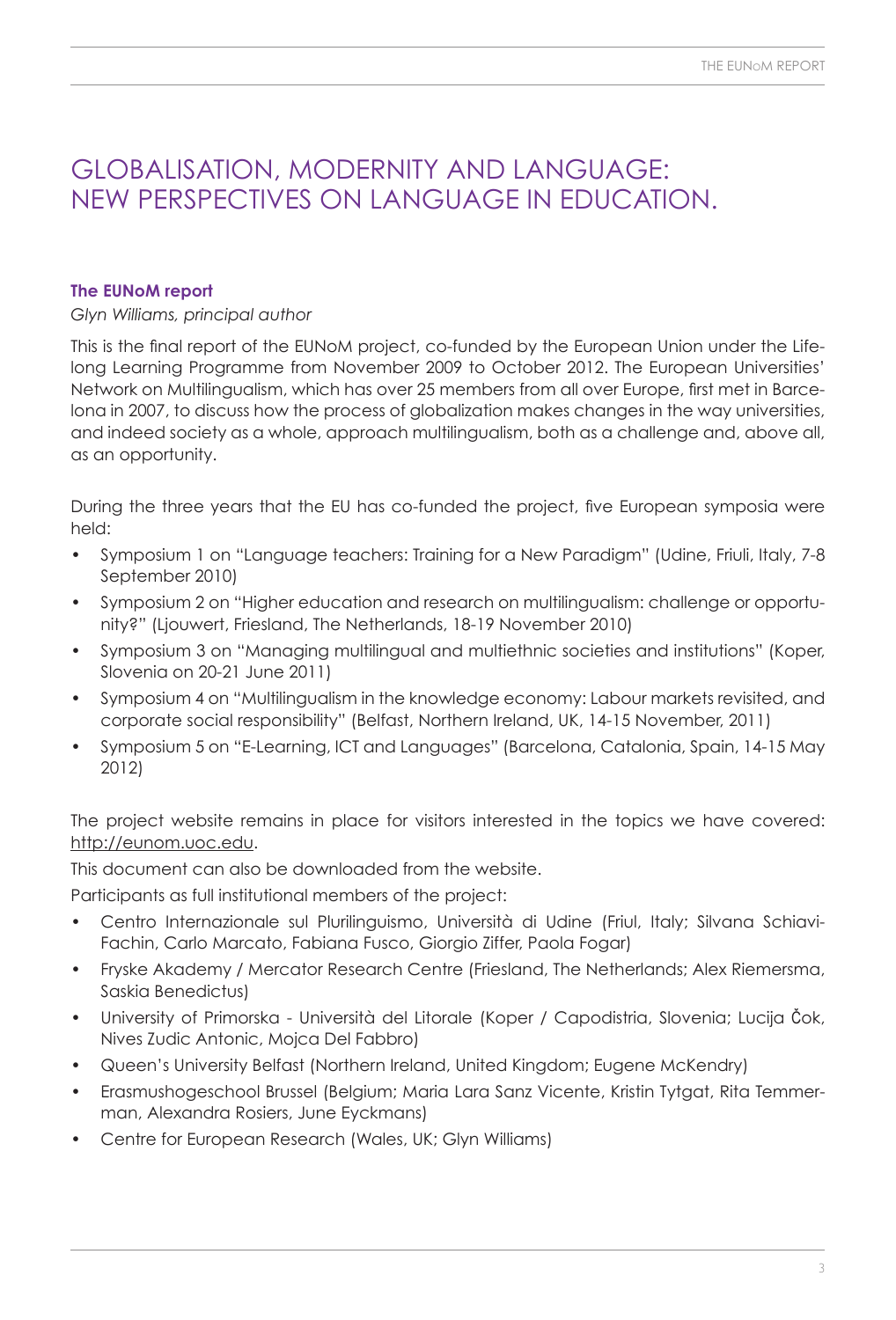• Fundació per a la Universitat Oberta de Catalunya (Catalonia, Spain; Miquel Strubell, Natàlia Marrugat, Marta Torres)

**Disclaimer.** This project has been funded with support from the European Commission. This document reflects the views only of the authors, and the Commission cannot be held responsible for any use which may be made of the information contained therein.

With the support of the Lifelong Learning Programme of the European Union

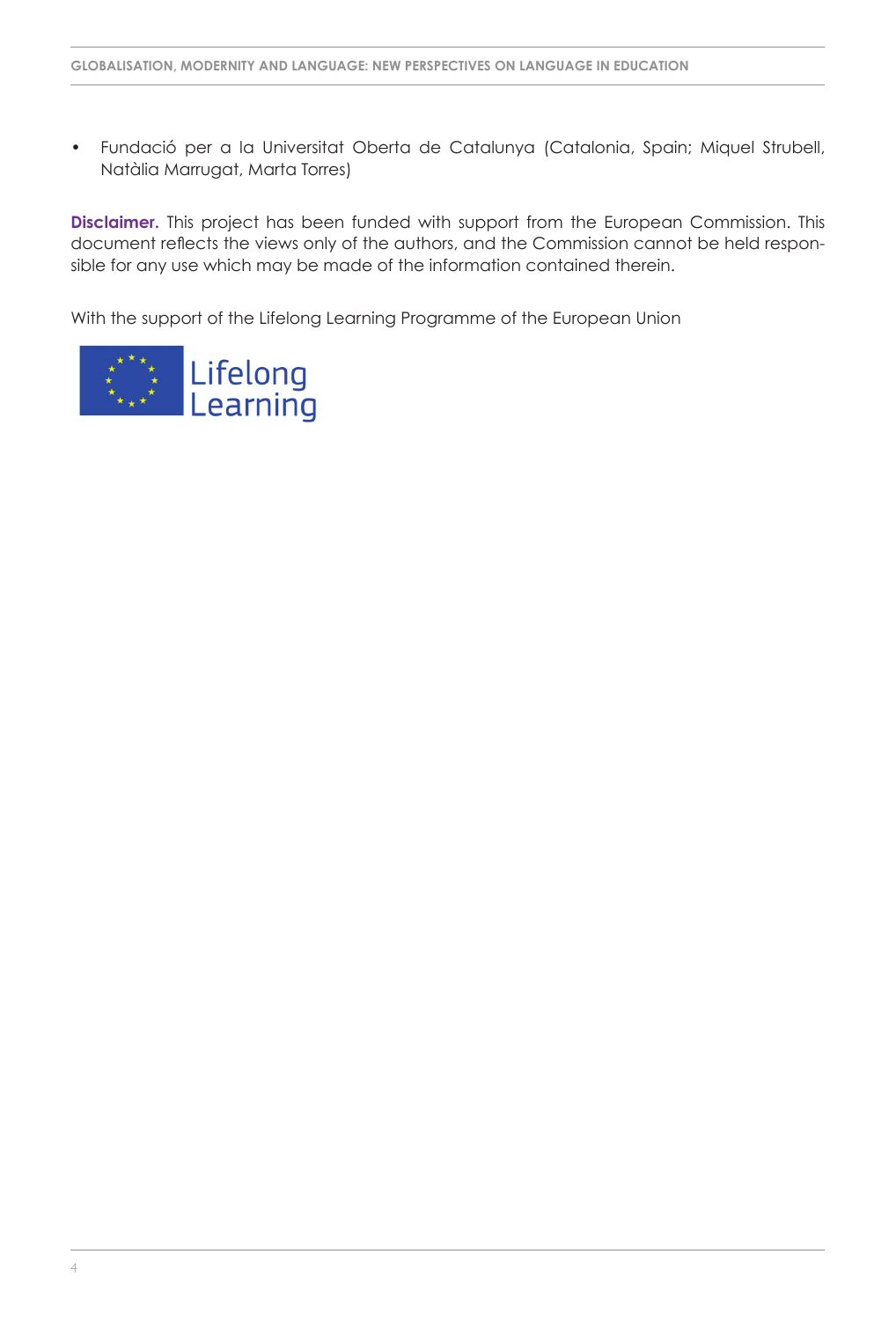# **CONTENTS**

|                | <b>EXECUTIVE SUMMARY</b>                                                                    | 7  |
|----------------|---------------------------------------------------------------------------------------------|----|
| $\mathbf{1}$   | <b>INTRODUCTION</b>                                                                         | 9  |
| $\overline{2}$ | SYMPOSIUM A: LANGUAGE TEACHERS: TRAINING FOR A NEW<br><b>PARADIGM</b>                       | 15 |
| 3              | SYMPOSIUM B: HIGHER EDUCATION AND RESEARCH<br>ON MULTILINGUALISM: CHALLENGE OR OPPORTUNITY? | 21 |
| 4              | SYMPOSIUM C: MANAGING MULTILINGUAL AND MULTIETHNIC<br><b>SOCIETIES</b>                      | 27 |
| 5              | SYMPOSIUM D: LANGUAGE AND THE KNOWLEDGE ECONOMY                                             | 35 |
| 6              | SYMPOSIUM E: E-LEARNING, ICT AND LANGUAGES                                                  | 43 |
| 7              | <b>CONCLUSION</b>                                                                           | 49 |
| 8              | <b>RECOMMENDATIONS</b>                                                                      | 51 |
| 9              | <b>BIBLIOGRAPHY</b>                                                                         | 53 |
|                | APPENDIX: Papers delivered at the five thematic symposia                                    | 55 |
|                |                                                                                             |    |

September 2012.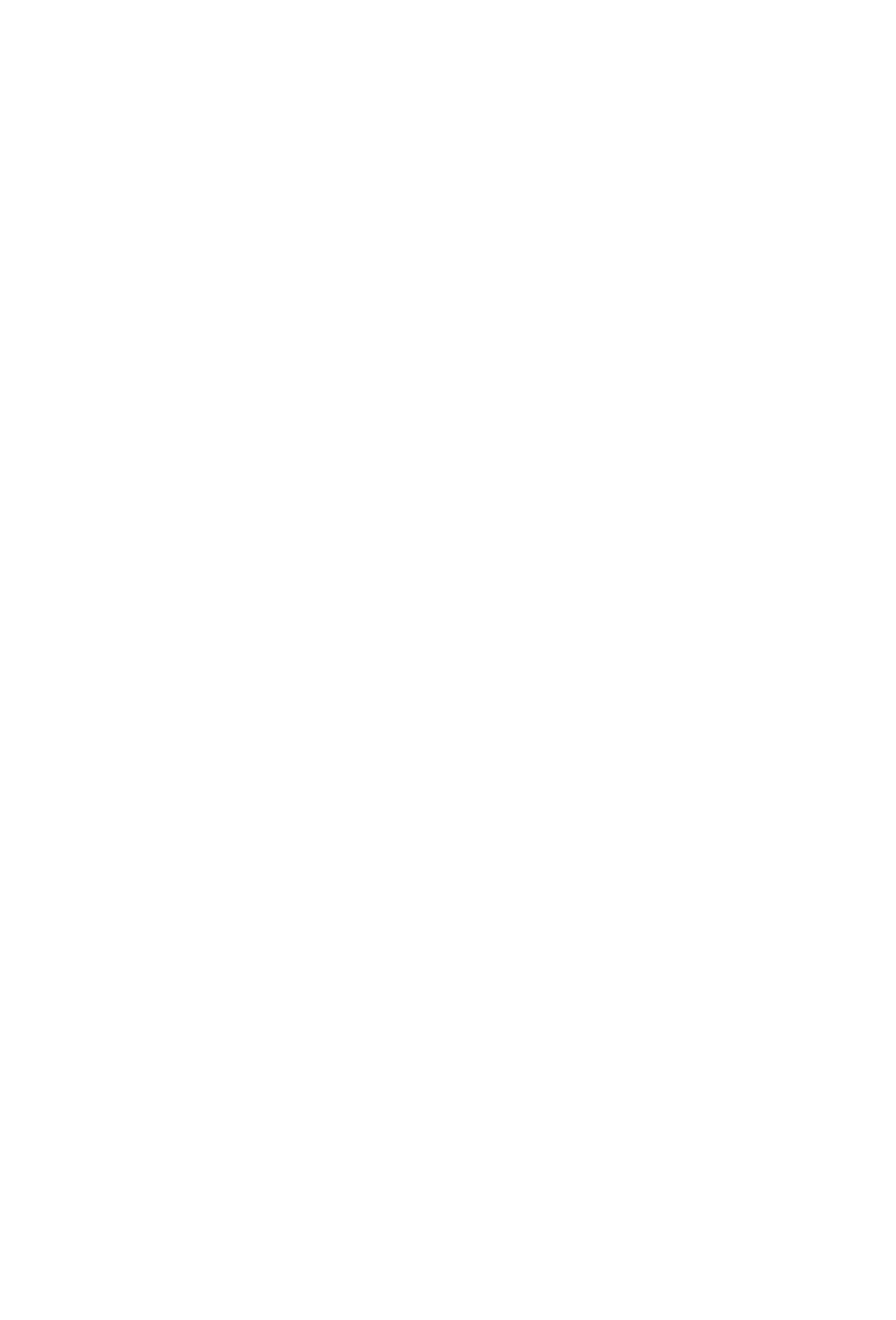# Executive Summary

- 1. Driven by a neoliberal philosophy the globalisation process is responsible for profound changes in how we understand both language and higher education. The meanings elaborated in industrial age society are being destabilised. Language is no longer so closely tied to the nation state, its territory and the people who lie within it. Languages are also liberated from the rigidity of form. Higher education becomes a commercialised, global phenomenon, with individual Universities competing in the lucrative 'foreign student' market.
- 2. Language hegemony rests on how a range of institutions concur on specific perspectives or philosophies, shared interests and common goals that relate to the normative order. At the heart of these institutions is the notion of society as nation and social groups constituted in relation to the regulating activities of the state. Problems are constructed and resolved through this commonality. Identity involves how this involves a configuration of objects and subjects that relate to one another in a specific way such that the individual as subject and the nation and language as objects are drawn together.
- 3. While this institutional alignment persists there is little threat to state languages in the face of the emergence of English as a global language. The context for the production of English where it is not a state language does not integrate with the institutional context such that it plays a role in the generation of an identity. Once we recognise higher education as pertaining to the global it is expected that English as a globalised form of discourse increasingly focuses in its operations.
- 4. Social change obliges new perspectives on language learning. Language teaching shifts from the teaching of a specific language to the notion of the 'language teacher'. Theories of learning become important and new models of the language learner emerge. There is a change of emphasis from striving to achieve the proficiency of the native speaker to the notion of the plurilingual communicator. Flexibility is highlighted and the individual's language capacity pertains to specific contexts. Standard language gives way to tolerance of language mixing and hybridity. There is also a new emphasis on intercultural competence while language use is thought of as a social practice. In this respect the enhanced movement of populations involves the cultural disembedding and reembedding of language.
- 5. The relevance of languages for economic practices is increased. It places a renewed emphasis on the Triple Helix links between higher education, government and business. The question arises of the extent to which business should be responsible for language teaching. In many respects the role of higher education in the Triple Helix is linked to research. By reference to the new economy only the best Universities work with the main multinational companies in generating patents. The relaxation of the use of language in patent registration helps. However there remains a limited attention to the role of on-line working within a global market, which places demands on a knowledge of languages. While Universities persist in relegating language to specific departments, while ignoring the language needs of both students and faculty, there is little hope that the link between language and research for engagement within a global market will move forward.
- 6. The management of language changes from a context within which the state polices a territorialised language and culture and the associated identity. As management shifts from government to governance there is an increased emphasis on the governance of the self and the discursive means whereby this is mediated. It involves the EC's Open Method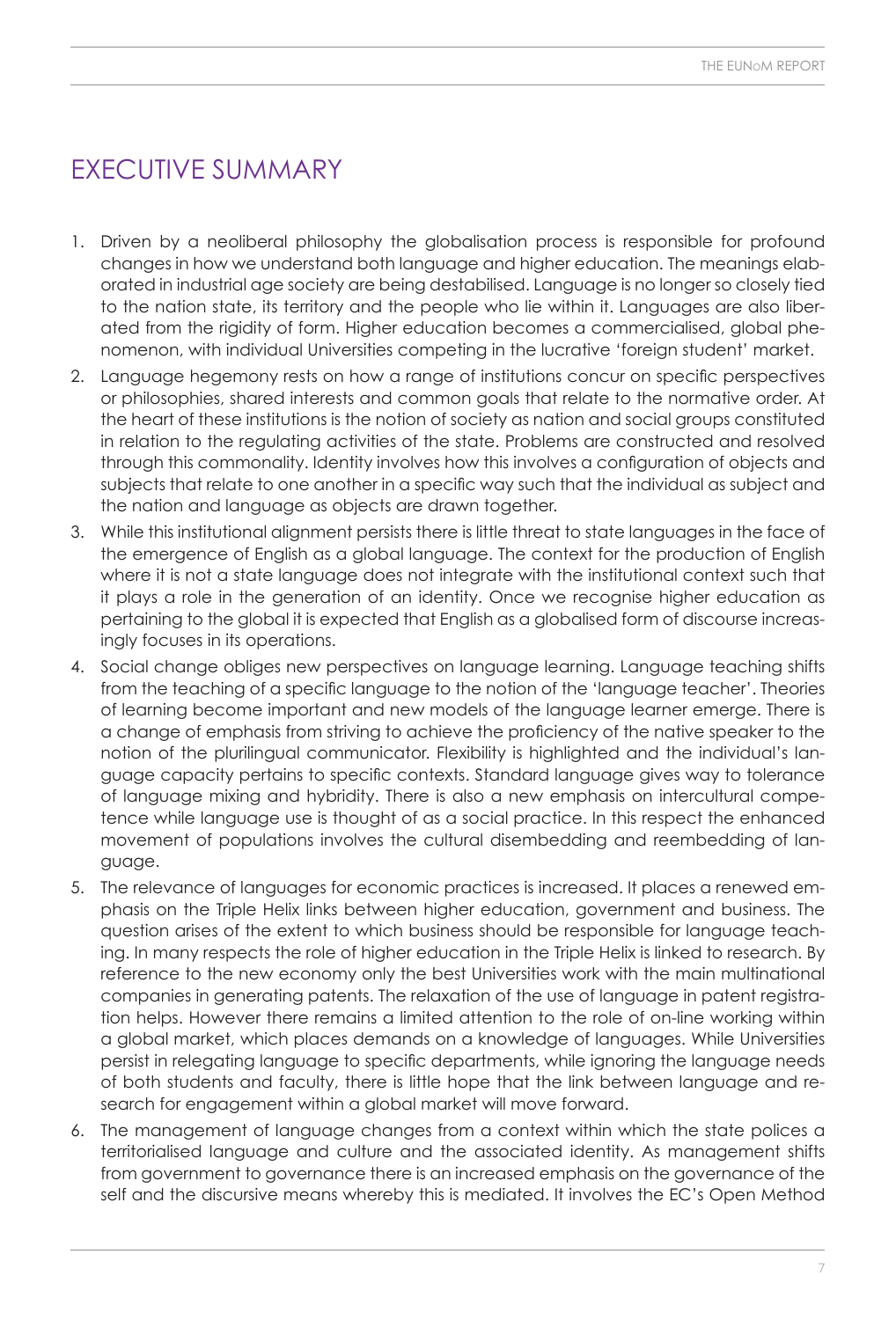of Coordination that links local communities and individuals with higher levels of management. As responsibility for the management of regional languages shifts from the state to regional government the notion of multi-level governance is brought into play. Put together these two processes result in a new understanding of language management. Problems remain by reference to the management of regional languages in that in the new context scarce resources must be deployed to sustain language management.

- 7. The production process of the industrial age economy involved little interaction between workers. In contrast, production within the knowledge economy is based on team working within which individuals learn from one another through 'learning by doing'. The reflexive element in this process is enhanced when more than one language is involved in work. How languages vary in their signifying processes lends a variety of symbolic contexts that enhance the relationship between meaning and understanding. This contributes significantly to creativity.
- 8. It is too simple to think of the new technology in terms of the link between ICT and language learning. There is a need to contextualise the learning process by reference to more than language competence. On-line working environments that can operationalise creativity involving language must be elaborated. This involves integrating the link between the use of ICT and language learning with the Triple Helix and related integrated work processes. Both mobile and fixed technologies must be used. What is new about the technology is its capacity to facilitate networking across both time and space. However, we must also recognise that technology is a social construct and that its form involves discourses that constrain as well as offering possibilities.
- 9. We are living in a new age where both language and higher education are being rethought. Education provides for the related needs of the individual and the economy. As individuals are articulated with a globalised context and the knowledge economy our understanding of language education must be subjected to a complete reassessment. This requires a new turn in how, why and what we learn as well as a step change in the orthodox thinking about higher education. It is a process that affects us all.
- 10. This report recommends that this rethinking be carried out at all levels, and suggests some specific, practical measures to assist the process.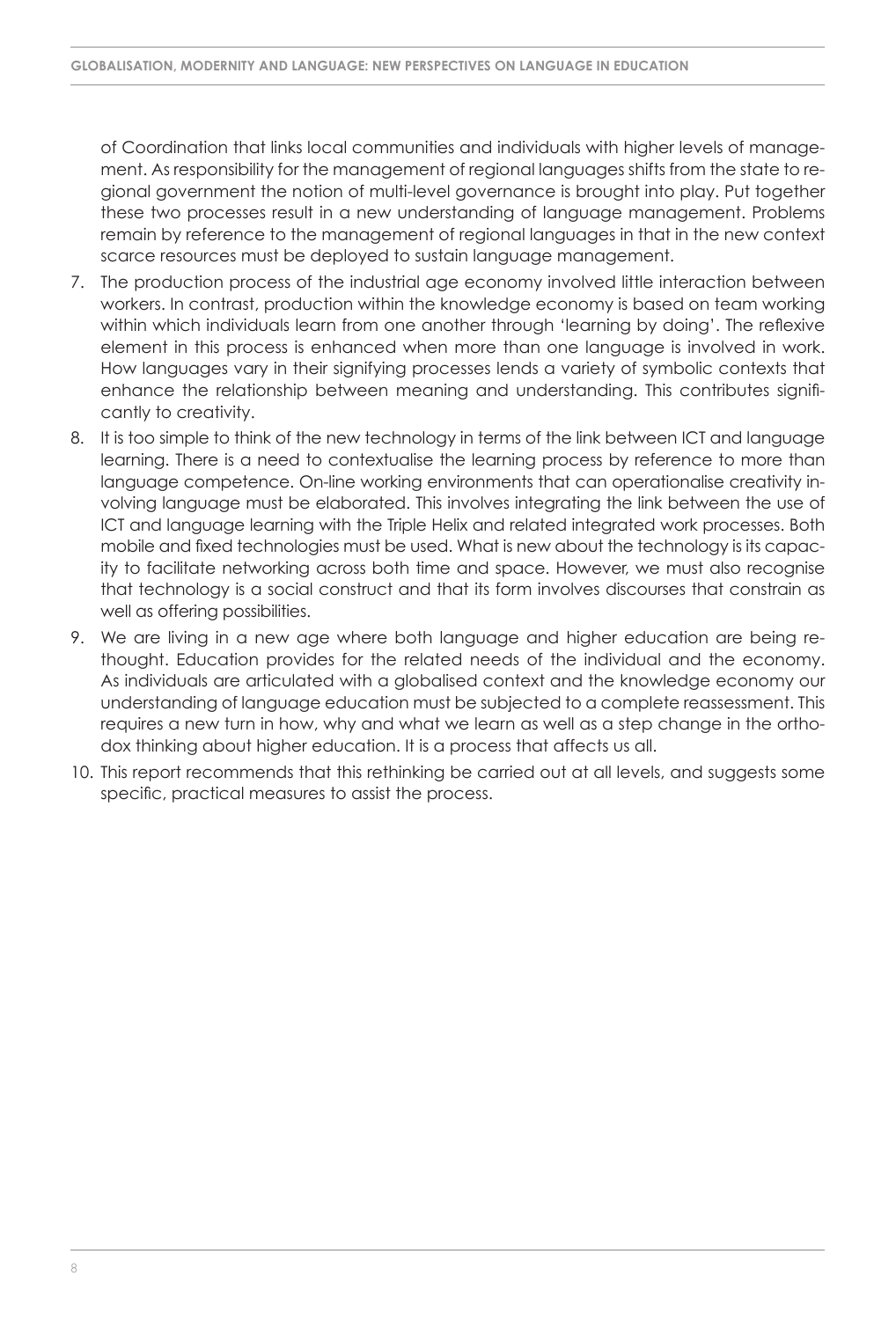# 1. Introduction

The process of change appears to have accelerated profoundly in recent years. Previously stable discourses with their relatively fixed meanings and their established links to institutions are

being destabilised, raising questions about the nature of society. The related processes of globalisation and modernisation are promoting entirely new social contexts that demand changes in our understanding of society and in our ways of confronting the relevant issues.

Within this context those responsible for language education appear to be largely unaware of the new demands placed on language education by the changing circumstances and conditions. This is true not only at the primary and secondary levels of education, but

**Those responsible for language education appear to be largely unaware of the new demands placed on language education at all levels by the changing circumstances and conditions.**

also within higher education. Indeed, few efforts have been made to discuss the interplay between higher education institutions, private enterprise and public authorities in broaching the subject of the significance of language and languages for the future. In this series of symposia we emphasize that language education must be decompartmentalised, and non-language disciplines must engage with the relevance of language for their practices.

**i. Globalisation and linguistic and cultural diversity.** Globalisation involves a new context for the flow of financial capital. The speed of financial transactions is considerably enhanced, mergers and acquisitions involve vast sums, and the flow of capital is now global. Associated with the circulation of financial capital is the circulation of human capital in the form of migration. Demands are made not only for the recognition of a citizenship of residence, but also for an acknowledgement of the value of a diversity of languages and cultures for all countries, even those in the hands of the most intransigent of political regimes. Yet the wealth of multilingual contexts is often ignored in the public domain, and education consistently fails to exploit these valuable resources. The incomer tends to be treated with suspicion or as a threat to outmoded narratives about language and cultural purity.

The role of language within the economy is also changing. The shift from industrial economies to knowledge economies involves quite different working environments. Within the Taylorist conception of industrial production, work was organised in such a way that the worker was essentially silent and isolated. Language was irrelevant for work. Within the knowledge economy this focus changes. Work is organised around team working and learning by doing. Interaction and shared meaning come to the fore and language plays a formidable role in the working process (Williams, 2010).

It is argued, as we shall see below, that we are moving from modernity to late modernity (Beck 1998). Within the industrial society of modernity our alignment with institutions and our identities were largely conditioned by tradition. That is, the stability of key discourses was such that social

practice involved only limited reflexivity. Social differentiation emphasised social class, the sexual division of labour, the nuclear family and large scale public and private bureaucratic organisations. The modernisation process incorporates a democratising force that allows institutions to be transformed while undermining the structures of industrial society.

**Within the knowledge economy team working and learning by doing require interaction and shared meaning, so language plays an important role.**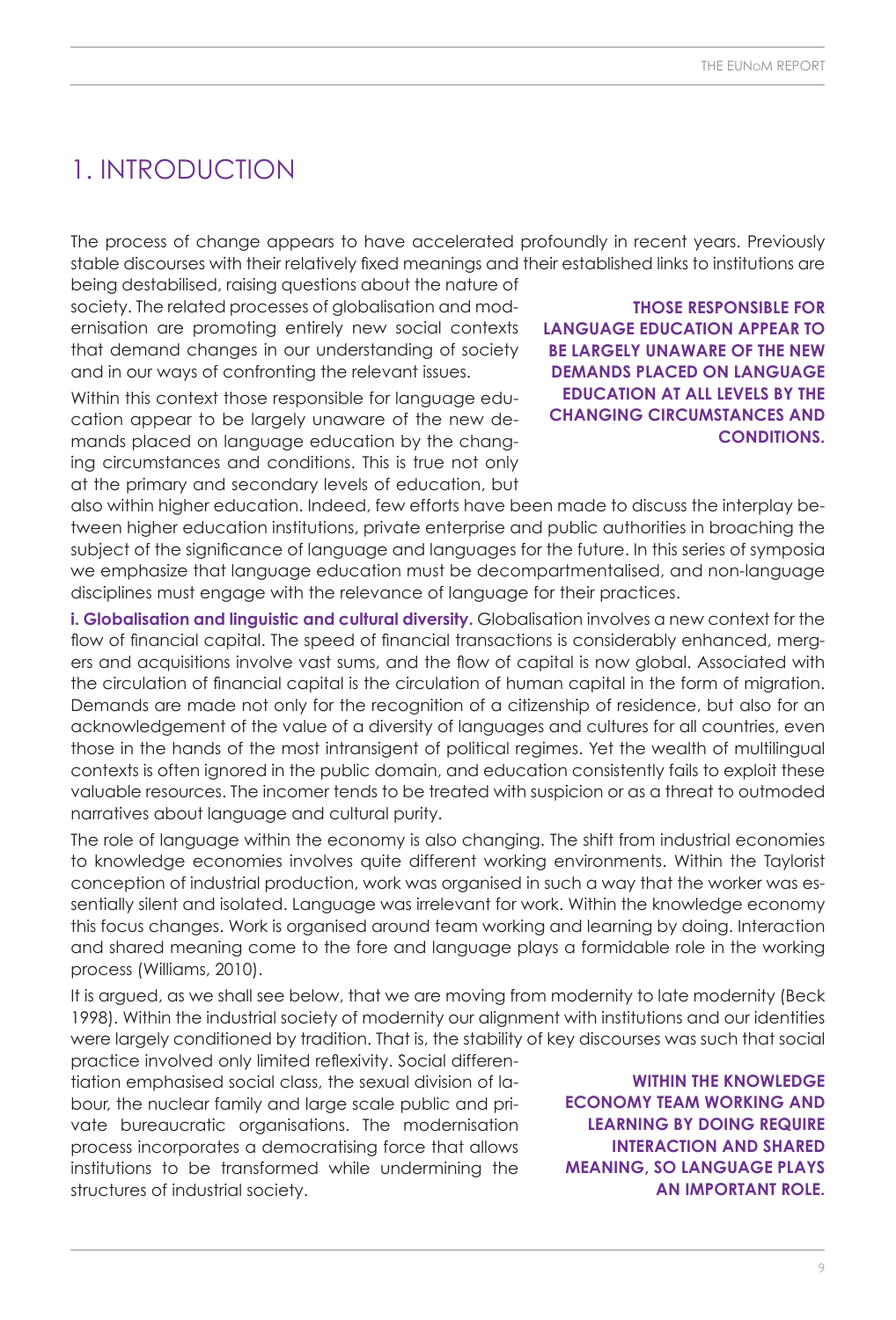Within reflexive or late modernity, class culture and consciousness, gender and family roles dissolve. Since the social and political organisations and institutions in industrial society relied on these forms of collective consciousness, they also are dissolved. This 'detraditionalisation' is accompanied by a surge of individualisation. Class commitments and the associated solidarity are replaced by individual trajectories of social mobility, thereby breaking down class identities. The state, as the mainstay of belief and justice and as the basis of political alignment and identity, diminishes in relevance, leading to a fragmentation of cultural identity.

As individuals are gradually freed from the constraints of tradition and the associated integration with the institutions of industrial society, individualism emerges. Individuals are no longer forced into togetherness but choose their alignments. They are disembedded and then reembedded. As tradition no longer shapes society and behaviour, there is a greater need for a reflexive process. Relationships are negotiated within new contexts and new social movements emerge, especially those based upon multiculturalism. Of course, there is no guarantee that

**As tradition becomes less and less important and social mobility increases, individualism emerges: and the need for a reflexive process increases.** 

these new contexts will not, in time, also be subject to stabilisation: they may also come to be regarded as 'tradition'. However, they constitute quite a different set of discourses from those associated with 'modernity'.

Even if one does not fully accept this account of social and cultural change, the arguments of postmodernism are equally disturbing. They present a convincing case for seeing Enlightenment thought in its ideological light:

it was linked to specific objectives and institutions, and generated profound bases of inequality and injustice.

**ii. New approaches to language education.** Language education is in many places confronting these processes of change in both a piecemeal and an often unreflective way. Language education is undergoing a crisis because this social, economic, political and cultural restructuring is placing new demands on the use of language. On the one hand the orthodox context and tools for language learning are no longer adequate; on the other hand, the educational system is failing to address the needs of different institutions and to provide appropriate contexts for language acquisition and practice. Until the 1970s the orthodox approach to language learning, still widespread in Europe and throughout the world, has consisted of the teaching of 'foreign' languages in the school classroom, usually as a subject and often devoid of any practical exposure to real situations of language use. Languages have been expected to be learned by reference

### **IN LANGUAGE EDUCATION, THE syntactic focus on standard is giving way to a concern with semantics and with communication skills.**

to an imposed normativity that derives from idealised contexts that pertain to standardisation. On the other hand, the rapid process of technological, social and cultural change is making such contexts increasingly redundant as the syntactic focus on standard gives way to a concern with the semantic basis of use and the communication skills that accompany such use.

Language teachers are increasingly resorting to the use of the new technology. Often this happens merely as a practice without reflexion on the pedagogic and theoretical contexts for the use of such technology. The capacity of the new technology for language teaching and learning is immense. The contexts include all forms of interactional settings, as well as individual designs and learning formulations. However, procedures that are designed to encompass not only new contexts, but also a new philosophical and theoretical contextualisation, are called for. It is clearly inadequate to simply add on the new technology to the existing language teaching/learning contexts and frameworks.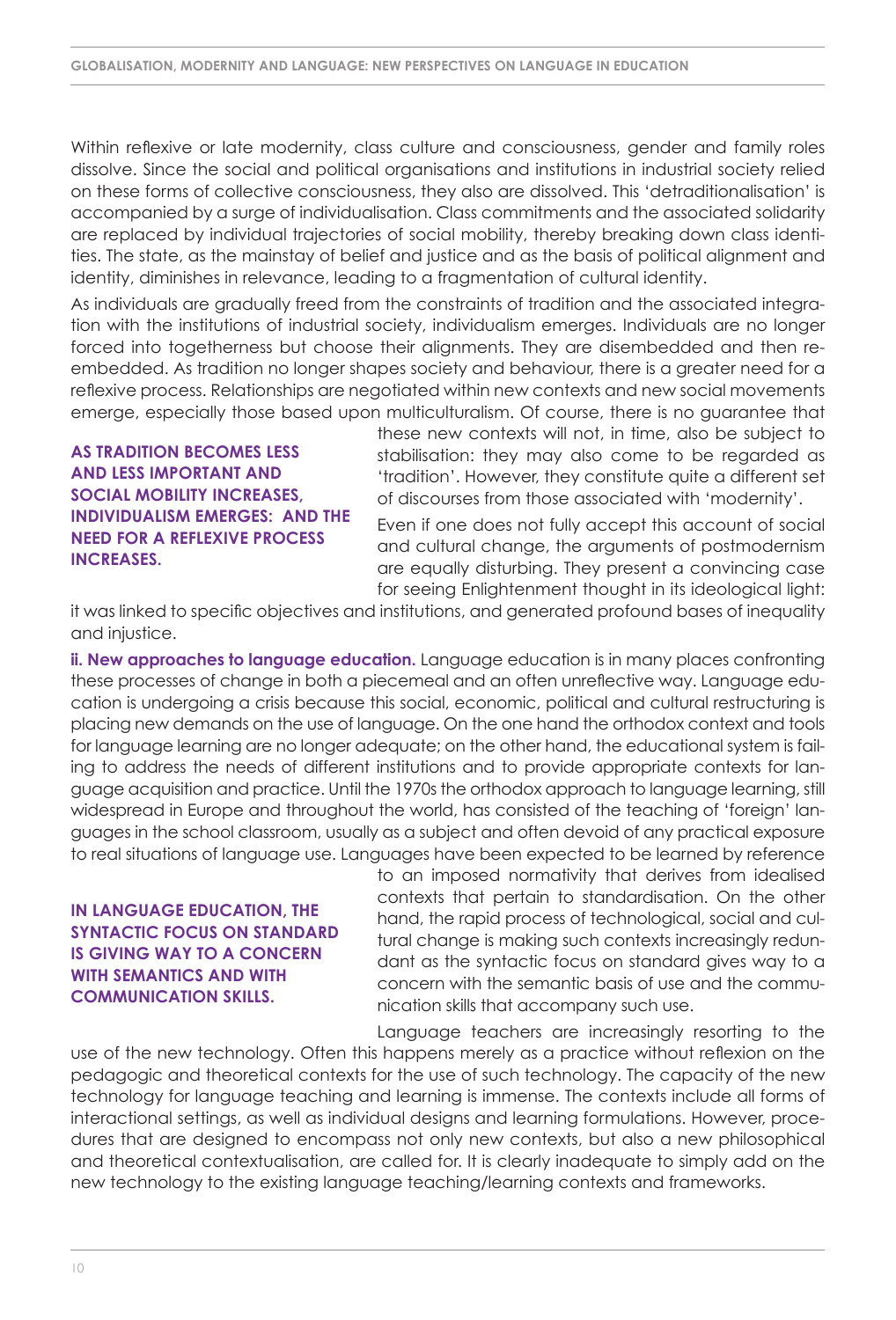The origins of this change are to be found in the new demands placed upon citizens and institutions as a result of the new economy and its relationship to globalisation. Relationships between languages are also changing. The belief that English is becoming a global language leads many to feel that a knowledge of this language is sufficient for anyone entering the global market. Partly as a result of this claim we find that the status of some linguae francae is changing. At the same time, the multilayered governance characteristic of the current political context in Europe has incorporated a strong emphasis on devolving government to the regional level within many states. This contributes to a re-evaluation of the relevance of so-called regional and minority languages for a variety of uses. The segmentation of labour markets that derives from a tendency to equate labour within multinational companies with English results in a form of diglossia that undermines the salience of some state languages. Language group relations are in a state of flux. Yet the response of those institutions responsible for language learning is simplistic and monolithic: they systematically fail to relate the contexts and scope of language learning to an understanding of change.

**iii. Languages in the knowledge economy.** On the other hand, evidence increasingly points to a profound association between linguistic diversity and work in the knowledge economy. It is argued that multilingual working practices are relevant for the generation of knowledge. Economists increasingly point to the link between language and marketing (CILT, 2006). Economic value chains extend - incorporating on-shoring and off-shoring – and this suggests that chains increasingly consist of links – activities – taking place in a variety of linguistic environments. Evidence from actual working environments suggests that within the knowledge economy a range of different languages is constantly in use, even if the use of one of more different *linguae francae* may predominate in each case. What is needed within working environments is an emphasis on semantics and mutual understanding rather than on syntax and purity. We know far too little about this as things stand.

The construction of what kind of language should be taught is thus misplaced; moreover, the resources available for the teaching of languages are totally inadequate. Far too many teachers teach languages without having had the opportunity to use the relevant language in a real world context (Williams and Strubell,

**Multilingual working practices are relevant for the generation of knowledge; they may foster reflexivity and thereby creativity.** 

2006). As the pendulum shifts from a concern with 'traditional' languages to a preoccupation with the so-called 'global' languages, teachers are displaced or are often being asked to start teaching languages with which they have an inadequate familiarity. The liberalisation of the education process results in demand-side emphases, that restrict the role of central planning to the supply side of the equation (Williams, Strubell and Williams, 2011). Competition between disciplines and languages prevails.

The current emphasis on early language learning is particularly ill-informed both as regards the capacity of teachers to engage with the new scenario, and in terms of understanding what such initiatives are trying to achieve. This emphasis places new demands on the organisation of language teaching and learning, demands that require particular emphases on continuity throughout the pupil's education and also on context. The aspect of considering the learner's "wants and needs" and learning strategies should be included, bearing in mind that they may vary during the lifelong learning process. Some claim that fundamental research on the development and functioning of the human brain, from the pre-birth phase onwards, is relevant here.

Even where the learning process is extremely successful there remain problems associated with the step from proficiency in a language to its use and practice.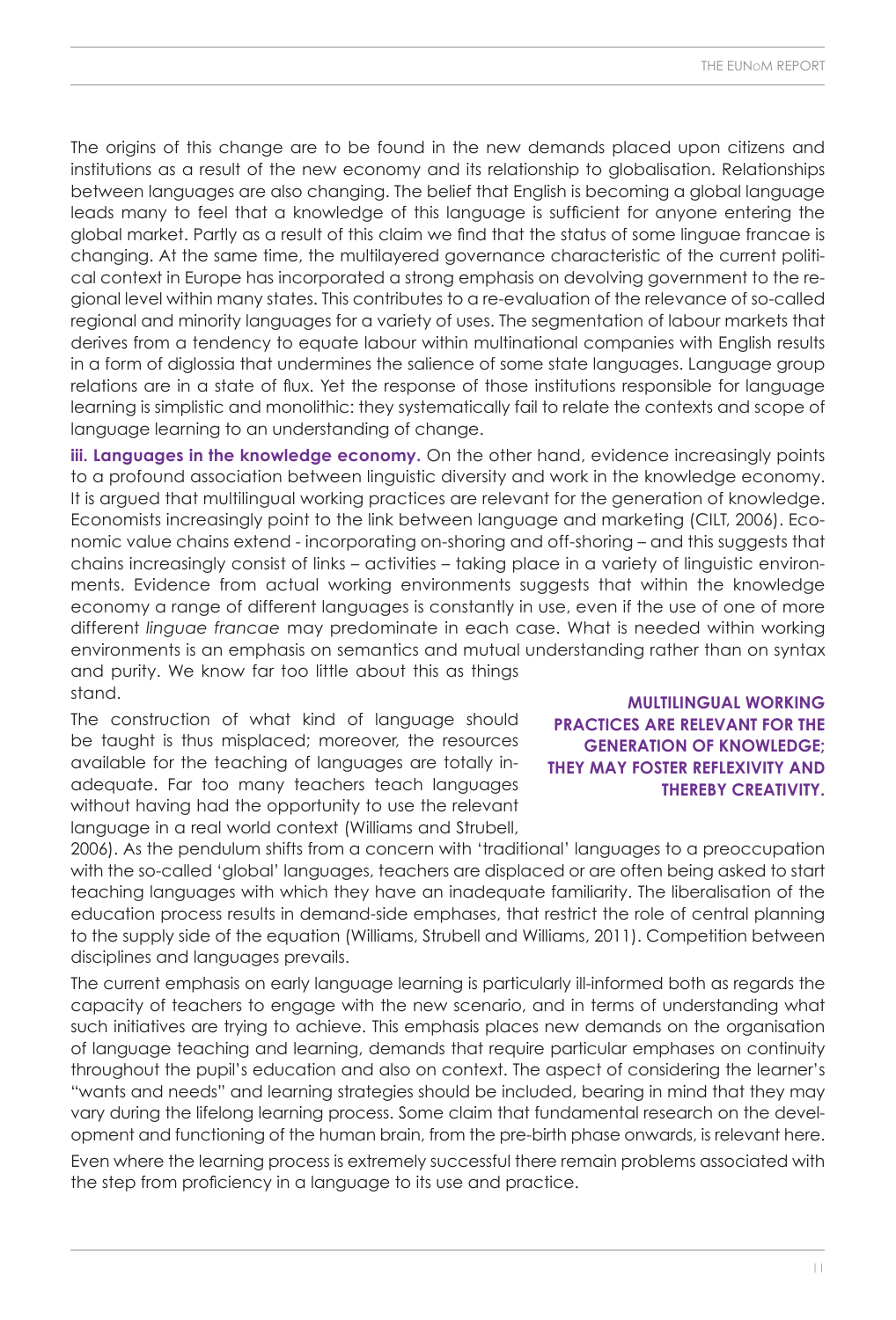As a consequence it is hardly surprising that in some states students often reach University with little real knowledge of any language other than the official or dominant language of the State. This is compounded by an ignorance of the role of foreign languages in the academic practices of University staff. They constantly use language, but rarely reflect upon that use. Language has a relevance for many disciplines that is beyond the grasp of perhaps most of the faculty and – tragically - in the current financial climate, it is often the explicitly languagerelated activities that are among the first to face cuts.

Educational policy is clearly in a state of uncertainty and flux. The autonomy of the nationstate is being rethought, and a broader orientation to language teaching is needed, one that involves a transnational focus. This broader context must be flexible, so that teachers must endeavour to train students to be able to function in a range of contexts. The activities of the symposia in our project have been designed to constructively and provocatively lead the way towards such an end.

**iv. Reconceiving higher education, society and linguistic diversity.** Given this situation, one of the goals of the EUNOM project is to elaborate a model that allows a reconception of the relationship between higher education, other levels of education and training, society and linguistic diversity. This model needs to be compatible with, or inform, the research priorities of the EU. The intention is that the model will derive from the key issues that were formulated as the

**EUNOM aims to rethink the relationships between all levels of higher education and training, society and linguistic diversity, with a view of inputting the EU's research priorities.** 

basis for the various symposia organized. The expertise brought to bear on these issues and the formulations that derive from the project rationale provide the basis for the elaboration of the model.

Five key issues were elaborated as follows:

- 1. Language Teachers: Training for a new paradigm.
- 2. Higher Education and Research on Multilingualism.
- 3. Managing multilingual and multiethnic societies.
- 4. Multilingualism in the Knowledge Economy: Labour markets and corporate responsibility.
- 5. ICT, e-learning and languages.



The rationale for this design is that language education has to equip individuals so that they can play a relevant and coherent role within society. This requires not merely a suitable form of language teaching and learning, but also the use of the skills acquired at school, within Higher Education (HE) and the labour market. In this respect it might seem strange to leave aside the social use of language. However, if we treat the activities of HE and employment as social practices, it is clear that the social use of acquired languages is taken for granted, and that language use is not restricted to specific contexts. It remains to be seen – and this is an interesting area for research – whether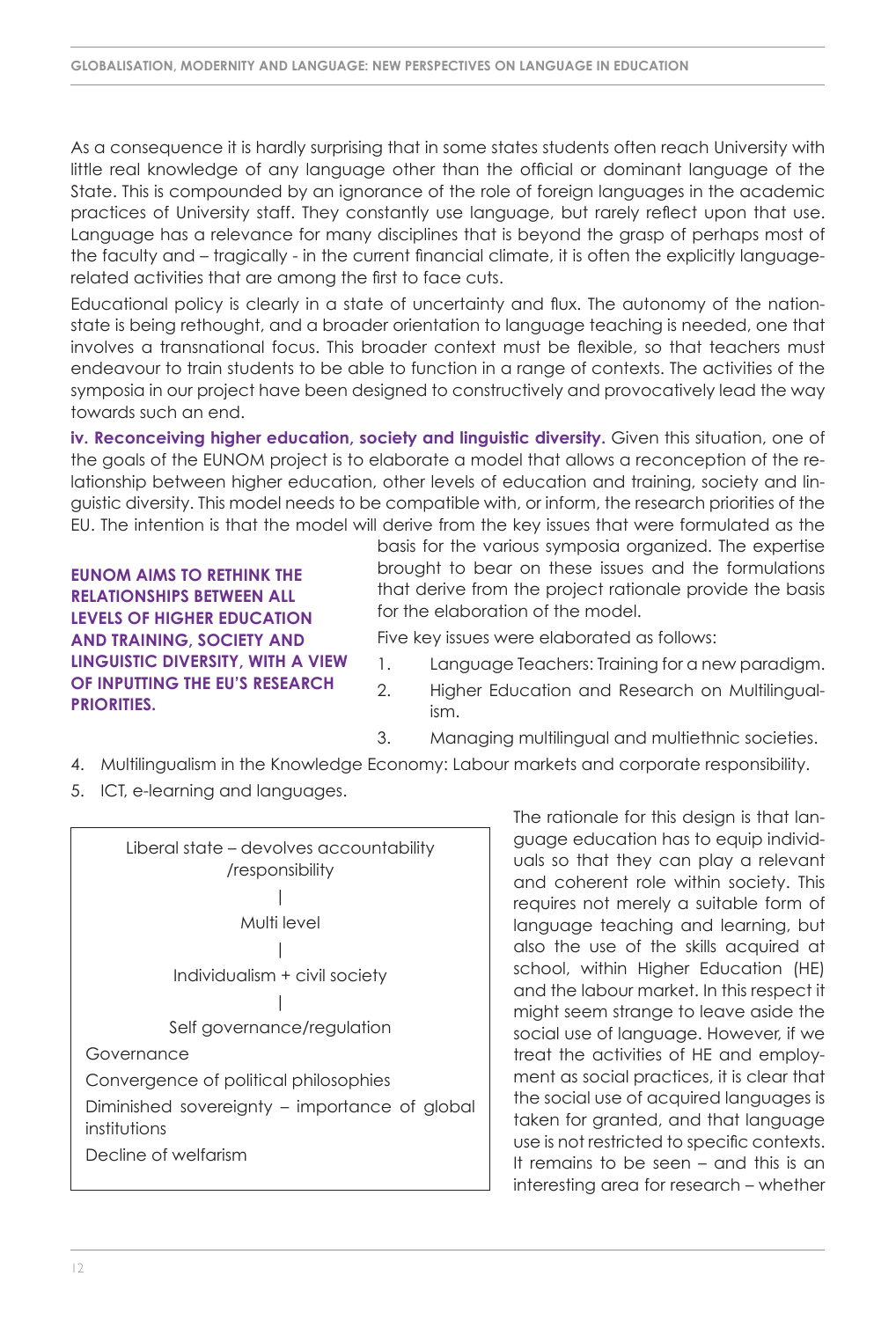the learning-teaching process can achieve the necessary continuity so that students attain a sufficiently high level of proficiency in diverse languages for them to be able to effectively take advantage of the new model(s) envisaged for higher education. The new EU programmes would do well to stress and adequately support the whole learning process; otherwise HE innovation in this area is likely to fail.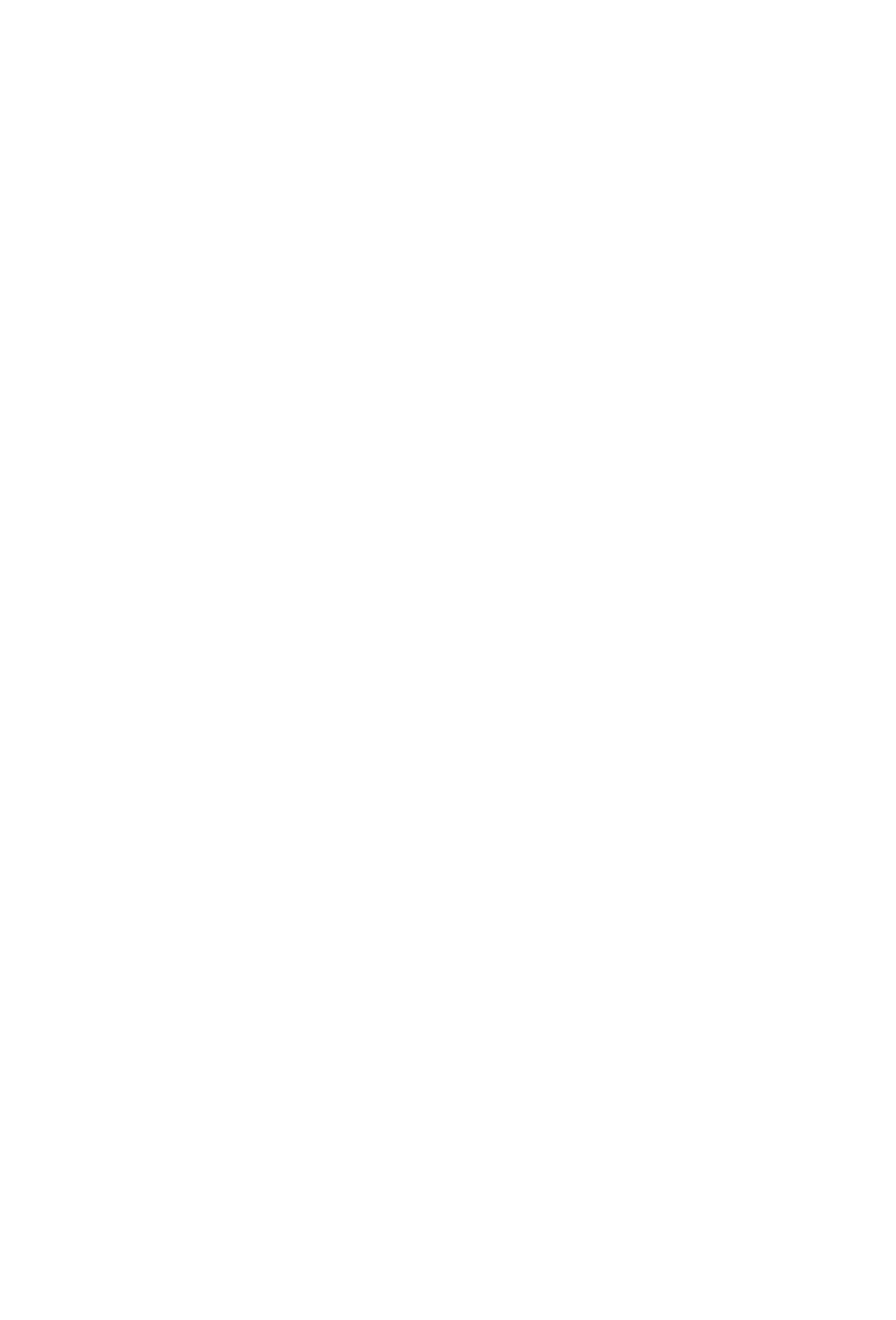### 2. Symposium A. Language Teachers: Training for a new paradigm

Path-breaking advances are needed for the new European policy to maintain and develop language-learning diversity. The use of education by the diaspora and by minorities to sustain multilingualism and cultural continuity is relevant in the face of the demands of wider globalization and assimilatory forces. Immigration changes the composition of societies, bringing a rich diversity to teaching/learning systems. Schoolteachers need support (new strategies and methodologies) in their educational efforts; students need training to be able to benefit from lifelong learning opportunities. Higher education bodies are responsible for training future teachers. They need a solid level of cross-cultural communicative competence. Universities also need to research issues such as the adaptation of teacher training curricula to prepare language teach-

ers for new contexts; the pedagogical implications of working in diverse contexts, and their inclusion in teacher-education courses, etc. Effective comparisons were made of approaches across locations and systems. The main policy and socio-cultural drivers and constraints were considered, and how to respond to them imaginatively.

In the opening symposium Kelly argued for a shift from the orthodox paradigm of teachers of a particular language to one of 'language teacher'. He stressed that changes in the social context obliges new approaches that are contextualized within a new paradigm (Kelly 2004). The implication here is that the disciplines involved are opening themselves to a change in their basic assumptions. Given how globalization

**LANGUAGE EDUCATION** From form to practice Effectiveness vs. purity Flexibility/customized learning Focus on communication – 'the plurlingual communicator' Expanded range of languages

is breaking down the territoriality of nation-states, and of their languages and sovereignty, this is hardly surprising. The role of standardization in the construction and constitution of a language by reference to the territory of the nation-state is now being challenged. The decreasing significance of borders withiin the European Union is increasing the need and opportunities for social interactions in a plurality of contexts and in a variety of languages, including those of the former neighbouring countries. The demand for some languages is growing (often at the expense of others), and social networks using the new technology cross language territories.

The demands of employment similarly involve networks that transcend language territory, and the functional use of language is also being challenged, as is the way they are viewed hierarchically.

Higher Education institutions are responsible for the education and training of language teachers, by both providing the language competence for future teachers and their training as teachers and educators. These two roles do not tend to be seamlessly integrated, for usually the student proceeds from language units or depart-

**Many language teachers lack the field experience in the language that they now teach, because they were trained to teach either a different language, or different skills, and have not had the opportunity to live in the respective country.**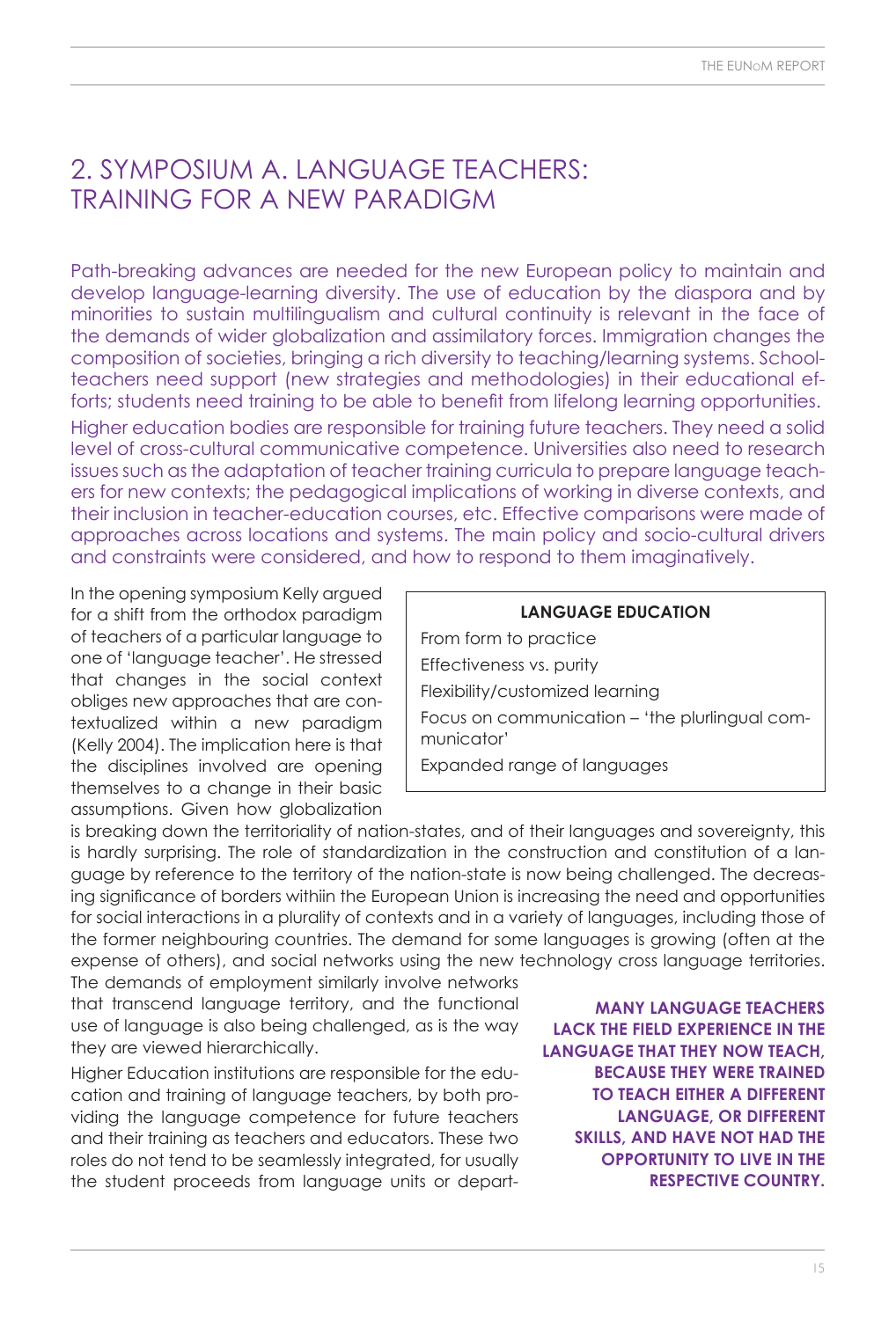ments for the former task, to departments that focus their efforts on educational training for the latter task. The student is implicitly assumed to have sufficient language competence to become a competent language teacher. However, it is evident that there is a broad range of ways of defining competences that are needed, and of ways of acquiring each competence. This may have been fine while the emphasis was on the theoretical principles of language but, as we shall see, this is changing rapidly, for the student requires not only the theoretical principles, but far more than this. It is evident that a large number of language teachers lack the field experience in the language that they teach. This topic in itself is subject to considerable change, as the demand for learning each language changes. In this situation we welcome the attempts by the Council of Europe to develop means of standardising and evaluating levels of competence, so that a degree of comparability of objectives and of achievement can be established1.

A second issue that emerges is the relationship between the two disciplines: Language/Linguistics and Education. We recognise that the person largely responsible for the training of language teachers will be a practiced and competent language teacher, but this does not in itself guarantee a reflexive stance by reference to the two disciplines. This is important because each field is partly reliant on other disciplines, which are subject to significant change over time. Thus, for example, a shift in language teaching towards a focus on language use as social

### **Linguists and educationalists stand to gain by critically rethinking the philosophical orientations of each discipline.**

practice implies a shared orientation between the two disciplines, something that cannot be guaranteed without a reflexive theoretical exercise. It is argued that some of the fundamental assumptions associated with the philosophical orientations of each discipline are being challenged. If this is the case it would seem useful to consider how these changes are occurring by reference to each discipline. Within education we recognise dis-

tinctions between behaviourist and cognitive perspectives, while Linguistics remains divided in terms not only of formalism and sociolinguistics, but also how these categories are subject to further division.

A third issue is the relationship between these disciplines and the departments that house them on the one hand, and the remainder of the specific University and its staff on the other. In general terms the services that they provide are for the outside world. However, within a globalised world it would be a mistake to ignore the needs of the internal HE environment. In the UK and Ireland the Universities that demand a knowledge of any foreign language are few in number. It is remarkable and ethnocentric for Universities to expect students who have not been offered the support necessary to achieve the appropriate level of language competence to consult publications in all the main languages of the scientific community, or of the range of publications in their disciplinary specialisations.

**i. Transcultural changes.** These are general issues that overlie the specifics of the initial symposium. Another binding theme was trans-culturalism and its relationship to how the construction and contextualisation of the language object changes. Nation-states have used their power to legitimise specific languages as state languages, perhaps in the name of efficiency, but in recent decades this is now being rethought. The extension of notions of justice to accommodate inequalities other than those based on social class, together with the associated 'new social

<sup>1.</sup> Common European Framework of Reference for Languages: Learning, Teaching, Assessment (CEFR) [http://](http://www.coe.int/t/dg4/linguistic/cadre_en.asp) [www.coe.int/t/dg4/linguistic/cadre\\_en.asp](http://www.coe.int/t/dg4/linguistic/cadre_en.asp)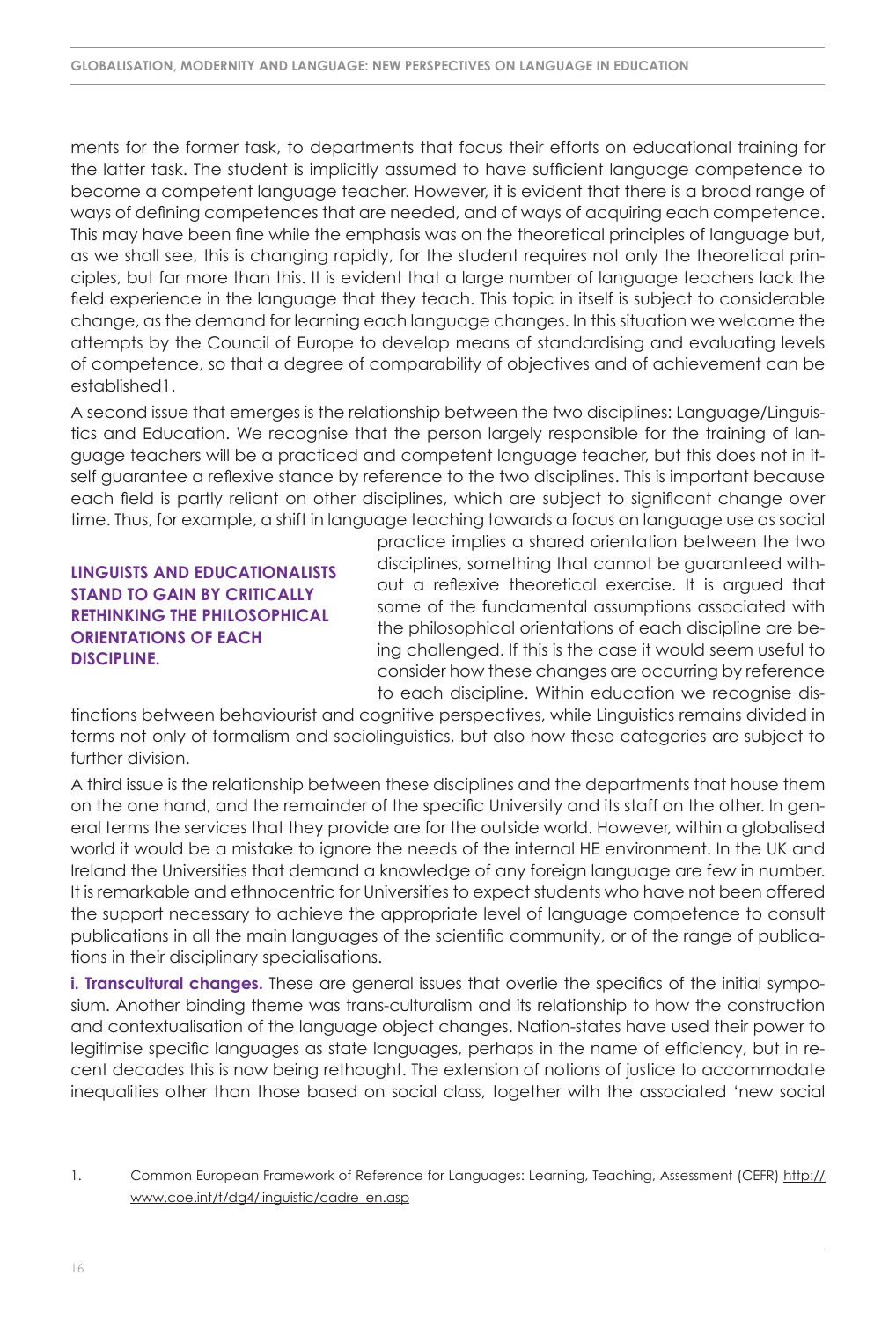movements' (Touraine, 1997), have resulted in a focus on the variety of language groups within many states. However, the focus remains on the notion of autochthony. At the same time as the recent churning of the labour market and the associated novel circulation of capital that derives from globalisation have promoted new forms of migration that bring new populations into play in the different nation-states. New forms of communication (involving technology in the broadest sense) allow such communities to transcend political boundaries. The political structure is obliged to respond to these developments. The political structure is obliged to respond to these developments. Arguments are made about the need for a citizenship of residence, this being coupled with an awareness that language education must move beyond the prevailing territorialised notions. The presence of millions of migrants makes it necessary for the educational structure to provide access to far more languages and their associated cultures, without having a negative effect on the rights of anyone. Attention has to be paid to the principle of equality of people, languages and cultures, as one of the bases of democracy. As we have said, the role of the state in language production and reproduction is changing. It is no longer acceptable simply to safeguard the hegemony of the state language to the detriment of other language groups.

The neo-liberal discourse profoundly challenges the more orthodox principles of language teaching and learning. This was emphasised in the papers by Kelly, McKendry and Pachler and to a lesser extent in those by Čok and Risager. Among many other things, neo-liberal discourse requires a reformulation of the theoretical and conceptual basis of "foreign" languages and

languages as a whole in education. The educational discourse is shifting from fixed programmes of study to flexibility, customized learning and a concern with the needs of the individual. McKendry stressed that at the core of this liberalisation is a focus on learning to learn and specifically *"learning to learn languages"*. It also involves an emphasis on applying theories of learning, rather than on "teaching" the individual subject. The focus broadens from content to include the emotional, social, cultural and moral development of the learner, and the curriculum emphasises not just knowledge, but also understanding and skills.

**Neo-liberal discourse obliges a reformulation of the theoretical and conceptual bases of "foreign" languages, and languages as a whole, in education. Programmes of study are less fixed, more flexible and customized, and address the needs of the individual.**

Changes in the social context demand new approaches, if only because of a marked change in the organisation of physical space and cultural action so as to take multiculturalism on board (see Kelly paper). This is partly because the enhanced migratory flows have contributed to an expansion in the modes of language contact which, in turn, should lead to enhanced creativity. On the other hand the relationship between language and power influences more than the attitudes of speakers, in that it penetrates entire language communities.

**ii. New objectives in language learning.** The changing context has multiplied and changed the arguments in favour of language learning, leading to an entirely new approach to language teaching that, as McKendry stressed, leads to new models of the language learner. Whereas within the earlier context language teaching aimed at native-like proficiency, this is now seen as holding up language learning in that learners are doomed to failure. The new models are designed to produce a plurilingual communicator, the intelligent listener, the intercultural mediator, etc. Similarly, the focus is shifting towards the motivating force of achievement rather than failure. The entire re-contextualisation entails moving from learning a language to learning 'to language', that is, to an emphasis on the use of whatever language resources the individual already possesses in learning new outcomes. This, in turn links with how the new role of education is to be understood.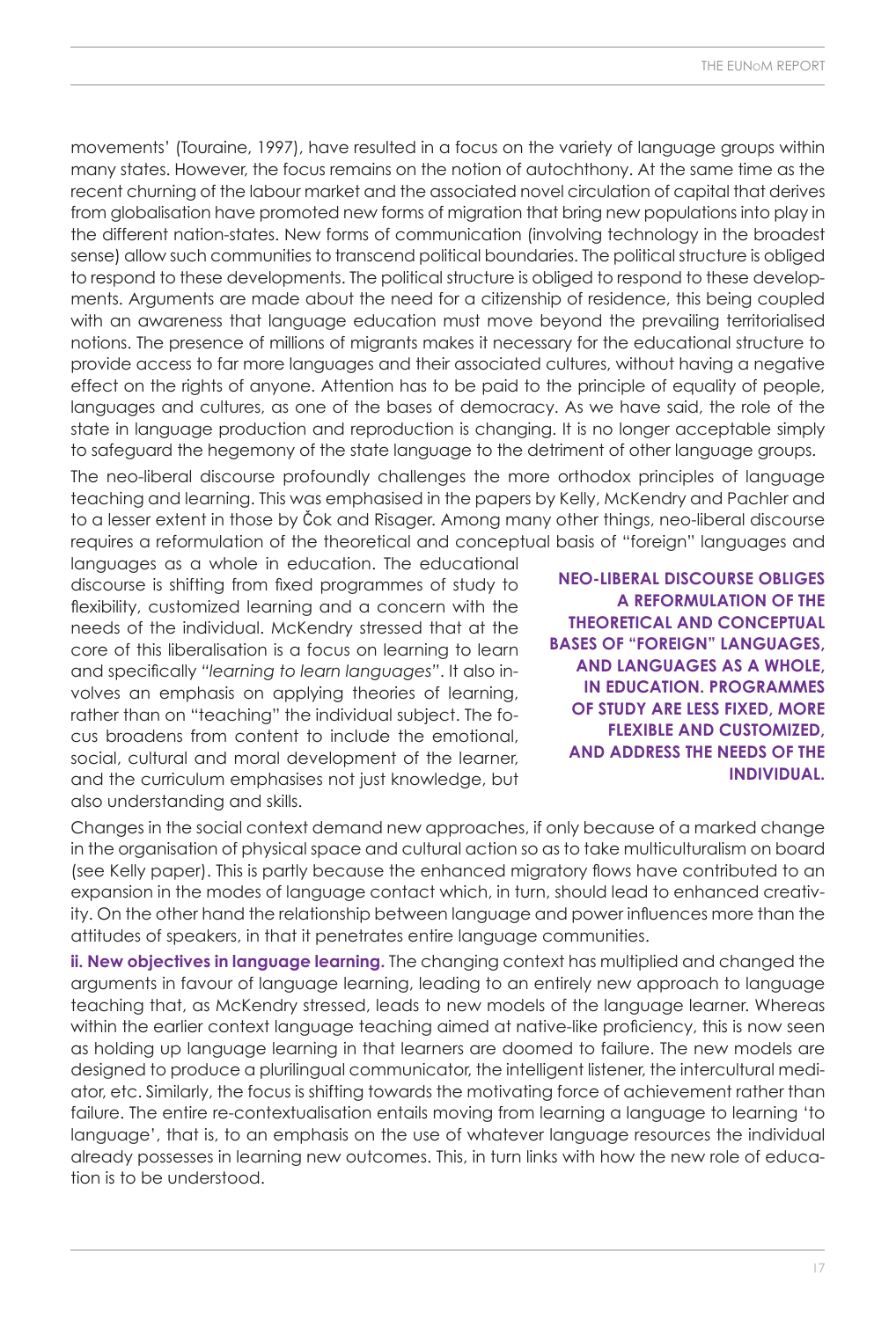Pachler picked up on this theme in arguing that teachers are increasingly expected to be equipped to teach in a multilingual, multicultural and ethnically diverse context. Globalisation has contributed to the development of a proliferation of variants and varieties within different contexts: linguistic variation, language varieties such as dialect change, new hybrid forms, etc. 'National languages' are less adequate as descriptors for linguistic and sociolinguistic practices that now require both a more measured view of 'language' in education, and new resources that may not necessarily have been designed for academic achievement. Monolingualism is no longer adequate since in the current world a knowledge of languages is an asset for social and geographical mobility.

The move away from purity of linguistic performance, towards the language of democratic citizenship and an openness to other cultures, reflects the fact that urban contexts are increasingly characterised by a diasporic, globalised multilingualism. It needs to reflect changes of the macro conditions in the micro context of teacher education, and the fact that multilingualism involves those responsible for organising and imparting language teaching coordinating resources and interactionally framed practices. Throughout the neo-liberal discourse there is a new emphasis on flexibility, and the elaboration of dynamic tools that can cope with contextual change. In this sense ethnicity is itself a counter hegemonic force. The focus of education shifts away from what the individual has, or does not have, to a concern with being sensitive to what the environment demands. The individual, instead of being expected to acquire a competence in foreign languages has to achieve the linguistic competence derived from the needs related to specific contexts. The lack of competence is a problem that involves much more than the inadequacy of a specific speaker. The notion of, and insistence upon, a standard language gives way to a tolerance of language mixing and hybridity.

The new context requires a new understanding of the acquisition of linguistic and intercultural competence. A critical and tolerant dialogue is needed, one that engages with the creation of inter-cultural awareness and with composing different contexts for varying levels of involvement in mediation. Memory will inevitably have to be rewritten, giving way to a cultural-linguistic interaction in which different ideas are exchanged in a social context. We place considerable stress on the claim that '…the road to myself lies through another', reiterating Benveniste's argument that an "I' exists only because there is a 'you' into which the 'I' can be transformed. This in turn has strong affinities with the work of both Bakhtin and others. It engages with the extension by political scientists of Habermas' call for a form of discursive democracy to embrace a citizenship of residence that will involve the interests of immigrants (Balibar, 2004).

Language teachers, facing the need to engage with transnationality, have to rethink their entire frame of reference, including the notion of language as well as the relationship between language and culture. Postmodernism, late modernity, globalisation, localisation, transnationality and transculturalism have, in their different ways, shifted the focus to a shared concern with the crisis of identity of the foreign language subject at school, away from the concern with national identity and nation building that separated language teachers. They also lead to a re-evaluation of language to encompass language use as social practice, linguistic resources and the emphasis that 'language' is most definitely a social construct. Language practices are integrated into different networks of different reach, and immigration should be thought of in terms of a valuable flow of language resources that can contribute to language learning, rather than being a problem. As such it involves a transnational and global understanding of the language object. The monolingual focus of the national paradigm is replaced with a comparison of languages and language encounters. We cannot help but realise how within Linguistics our understanding of language as an object has been conditioned by socio-political forces that exist outside of the discipline and its institutional context.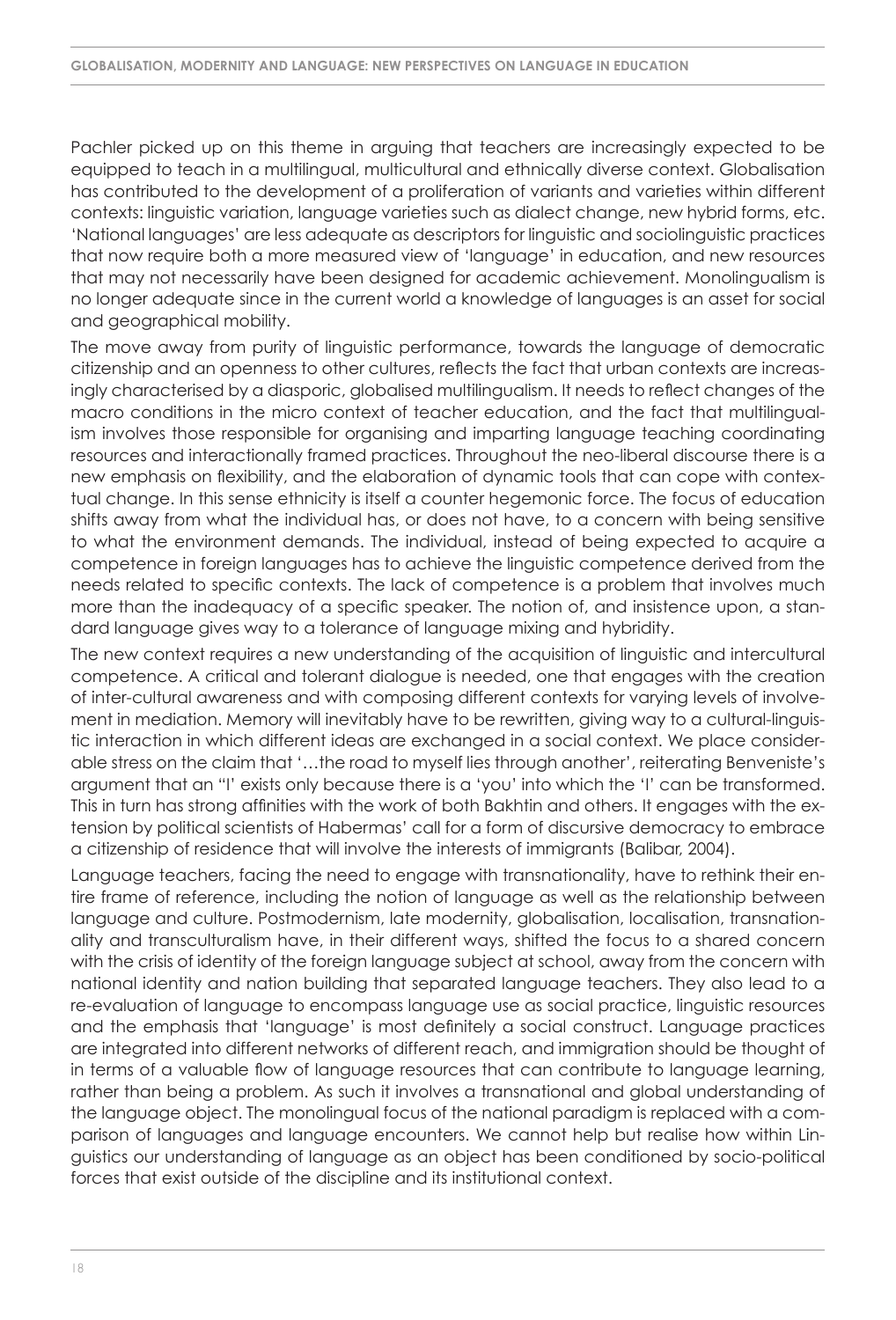**iii. Languages, cultures and identities.** The relationship between language and culture is reevaluated, moving from how the national paradigm stresses the integration of (state) language

and (state) culture, to an awareness that language can be culturally neutral. This was stressed in Čok's paper, which argued for an enhanced tolerance of the values of diverse language and ethnic groups. Similarly, Risager argued that languages are potentially culturally neutral in the sense that their users may move across all kinds of cultural contexts in the world. Transnational migration thus causes a large part of the languages of the world to be disembedded from their mother tongue (or local) contexts and to be re-embedded in a great variety of other cultural contexts. Languages such as Spanish, Arabic and Chinese are used all over the world as first, second or foreign languages. On the other hand, any language is always culturally rich in the sense that it contains

**Languages are culturally rich: they all contain linguaculture or 'culture in language. Yet languages are potentially culturally neutral: their users may move across all kinds of cultural contexts in the world, and may study them without the nationalistic paraphernalia previously attached to many of them.**

linguaculture or 'culture in language'. Linguaculture is the semantic-pragmatic, poetic and identity potentials of a language, that is, all the varied meaning potential of a language. It is carried by individuals, being developed as part of their life in specific social and historical contexts. As such it varies from person to person. In learning new languages individuals draw upon their personal linguaculture as a bridge to the meaning dimensions of the new language. Consequently, the traditional view of an intimate relationship between national language and national culture is replaced by a more dynamic view of the interplay between language, linguaculture and cultural context. As a feature of cultural identity linguaculture allows for an emphasis on the link between cultural identity and the construction of otherness. The entire homogeneity of language thus dissolves, regardless of the status of the specific language. This view obliges an engagement with a global, postcolonial and transnational perspective that involves embedding the national in a wider horizon.

As a consequence attention is focused on the relationship between the teacher and the student's conception of need by reference to language learning. This was stressed in Prats' paper, which referred to the political and the relationship between the normative and the political. It reiterated Pachler's concern with the responsibilities of the theoretician and the practitioner. This obliges an awareness that both education and language are politicised as a consequence of the overlap between politics and the normative order, a point forcefully made by Čok. Any discussion of lingua franca raises questions about the political boundaries of language and how such notions have been incorporated into the demos/ethnos relationship. It is hardly surprising that there is a need for a new understanding of the nature of 'language', leading to a liberation from notions of 'standard' and 'ownership'.

Similar concerns about the changing demands of language teaching confront a changing conception of the language object, and were voiced in Eyckman's paper. This obliges a shift from an overriding concern with the language purity of the standardised 'national' form, to a focus on practical aspects of fostering mutual understanding. An applied perspective involves a syntagmatic approach where the focus is on content, away from linguistic formalism to a focus on natural language. Such a perspective emphasises the difference between language and linguistics. The shift in perspective in language learning reflects a concern with language use as social practice (the bottom-up approach), rather than the hitherto predominant top down approach. It engages with content-based language learning and a focus on phrase learning.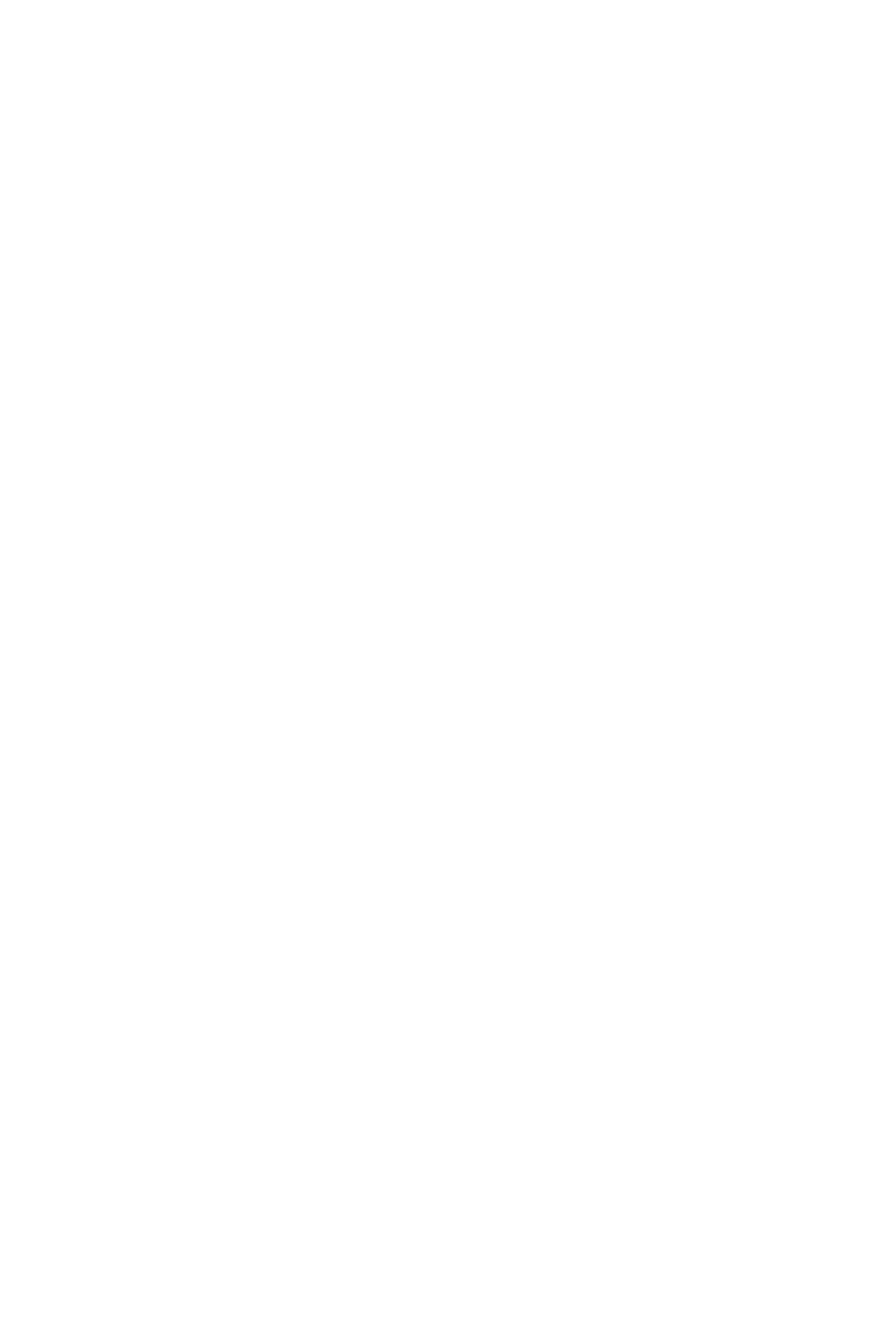# 3. Symposium B. Higher education and research on multilingualism: challenge or opportunity?

Universities' role within their region is growing. 'Learning regions' models contribute to a region's economic development, defining and exploring unique selling points, and serving the needs of its labour market, in an increasingly global and macro-regional context. Research explores the interaction between the regional and the global level, can promote innovation and development, and needs to enhance linguistic diversity as of great relevance for society.

Globalisation and reflexive modernity give new contexts to language and education in the polity. In a global economy language education needs change. Reflexive modernity gives new bases for identity, and language is important here. So social scientists should look at language issues in analysing the new social and global context.

Universities need to develop comprehensive language policies to meet the needs of (a) their own students and staff and (b) others involved in exchanges.

The following themes were focussed on in particular: (a) The relationship between the regional and the global level and the possible impact of universities/research on society with regard to multilingualism and plurilingual education; (b) The possible contribution of universities / EUNoM to language policy development within Europe; and (c) The multilingual university: language policy at the faculty / departmental level.

The obvious relationship between Higher Education and research on language and education involves new directions deriving from the Higher Educationled research exercise. The globalisation process highlights the relationship between the global and the local, in that the local is disengaged from its encapsulation within the nation-state. This places new constraints while affording new opportunities. Higher Education is increasingly becoming more aware of

| <b>EDUCATION</b>       |
|------------------------|
| Tailorised             |
| Flexible               |
| Devolved authority     |
| Self policing          |
| Targets                |
| Link to global markets |

the global context, constantly gaining sensitivity to the competitive nature of Higher Education markets and the evaluations of the competences of individual universities. By the same token language issues need now to be analysed by reference to the framework of new social and global contexts. This opens the door to a consideration of new policies at a regional, national and global level, as well as within specific institutions. Unfortunately, the expanding European literature on the need for achieving competence in mother tongue + two other languages lacks even a rudimentary inventory of actual multilingual behaviour in Europe.

**i. Languages and the knowledge economy.** There is an increasing awareness inside institutions of the relevance of language for economic practices. Businesses are becoming more sensitive to the relationship between markets and language. To an extent on-line marketing is structured by language. The centrality of language for working practices within the Knowledge Economy and extended value chains signals the need for an evaluation of the relevance of multilingualism for such developments and its relationship to productivity. There is a limited appreciation of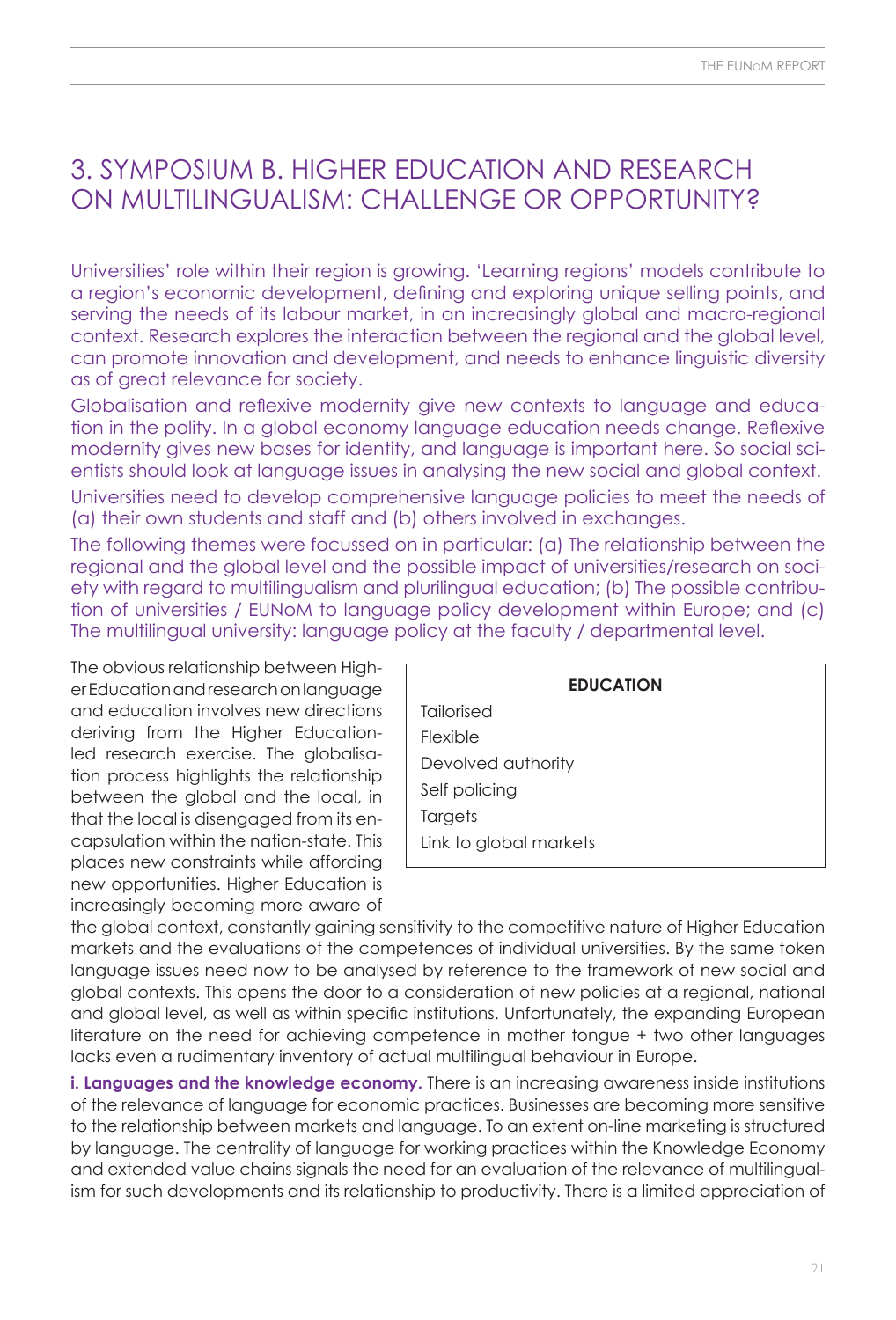cross-cultural communication between staff within business. However, should businesses be involved in teaching languages to their employees? And what is more important, should personnel have more language skills and a clear understanding of how multilingual and intercultural communications function? There is abundant scope for Universities to engage with such issues by considering the relevant communication processes, and especially how failed communication is handled – is it regarded as a cue for alternative forms of meaning and its relevance for knowledge generation, or is it simply dismissed? Temmerman sought to engage with such issues, firstly by providing a linguistic account of how evocative language and metaphor results in terminology coining, and second by stressing how organisations need to prepare for the use of a range of languages within their structure to the extent that they have carefully thought through language planning management strategies.

There is also a need for Universities to put their own house in order. Serra presented a lucid interpretation of the social representations of plurilingualism within the practices of three Swiss Universities, revealing an inherent tension between multilingual teaching practices and institutional assumptions. A comparison of institutional and individual representations reveals a contradiction about the use of multilingual resources and a controversial understanding of the effective role of plurilingualism in knowledge construction. She also showed how the choice of

**University lecturers and researchers who do not have a good command of English participate significantly less in international academic fora.**

language is largely determined by the interface between the national and the global. Rontu's paper on how specific Universities in Finland have elaborated a language policy is also instructive. She described how this language policy sought to articulate the local context with the global, giving rise to specific discursive practices framed by a functional raison d'être and the demands of managing different organisational, teach-

ing and learning cultures. Similarly, the paper by Chongarova and Cherneva, drawing on a case study of a Bulgarian University, underlined how a high level of competence in English is becoming the sine qua non of University teachers, rapidly replacing Russian within a context where transnational inclusion is professionally imperative.

**ii. Rethinking state language policies.** The policy field has been dominated, in some countries for centuries, by state languages that have been integrated as essential components of nation building, economic development, employment and education. There is an urgent need to reconsider the role of languages in the administrative functioning of the state. Beyond the nation-state communication has been in one or other of the state languages that have served as linguae francae. This tendency continues, with specific state languages being identified as 'global languages'. That is, the globalisation process is understood as an extension of a world configured by reference to several nation state languages. At the same time there is ample evidence that nation-states are losing their sovereignty, and that the link between each state and 'its' society is being undone by the diminishing power of the state to control and regulate its internal economy.

Globalisation has an impact upon the EU's tendency to classify languages in terms of globalnational-regional-community languages. The contentious part of this categorisation involves the regional-community dimension. On the one hand there is a drive on the part of regional or minority language groups to assert themselves by taking advantage of the effects of globalisation in striving to enhance the standing of the associated language objects within a new context. At the heart of this assertion is the notion of territoriality and autochthony. There are also those who recognise the changes in terms of an enhanced process of labour migration, the loss of state sovereignty in some fields and a parallel attempt on the part of states to retain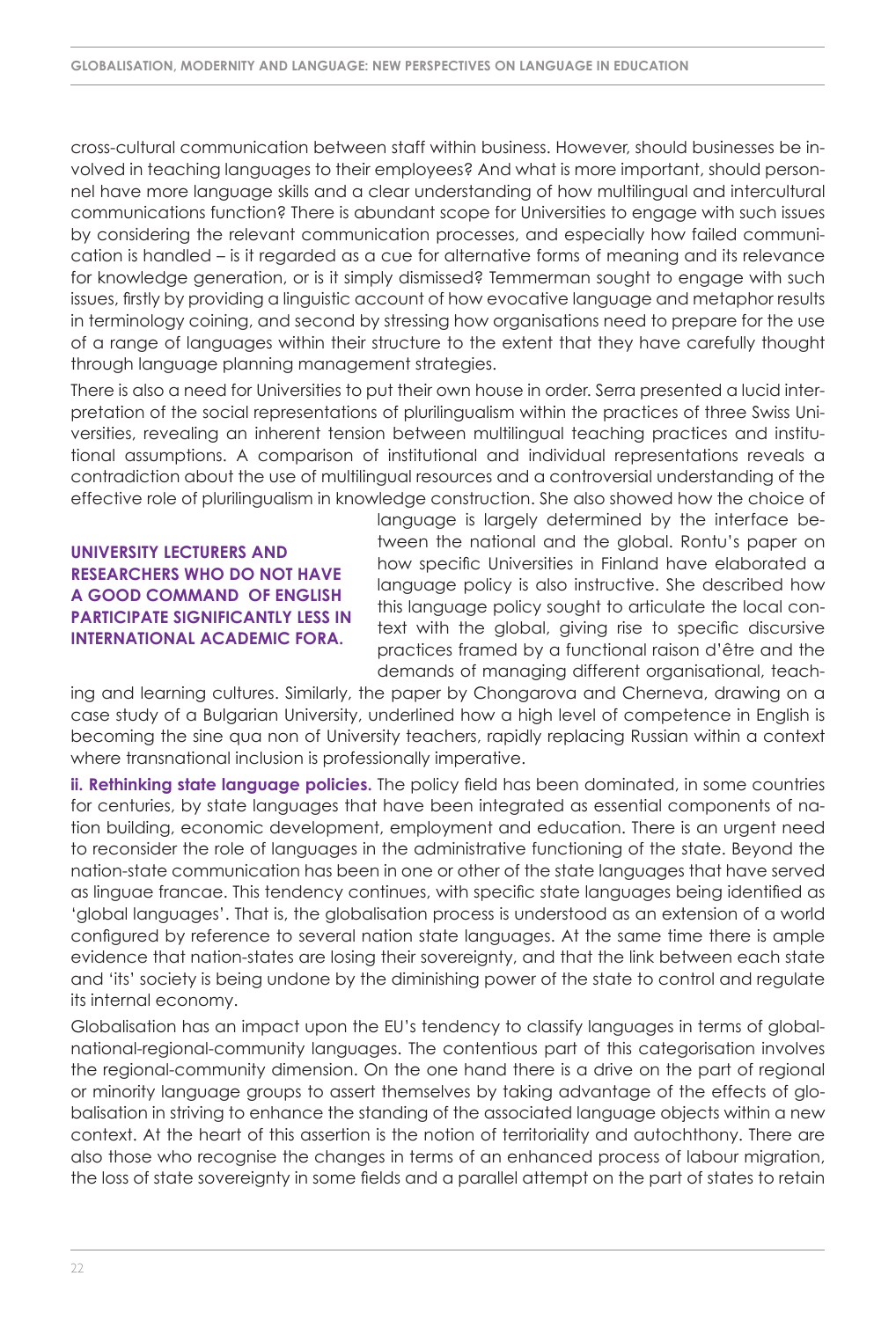their power by underlining their territoriality by reference to citizenship. There are increasing concerns about the plight of the 'sans papiers' as well as calls for a citizenship of residence. Language lies at the heart of both discourses, even though the assumptions associated with them may well be in contradiction.

Regionalists argue for a reframing of language, targeting the fact that, within modernity, the language object was defined exclusively, so as to deny status to linguistic alternatives. They claim that globalisation has generated a new context within which the definition of language requires

a new insight, one that reconsiders the hierarchical nature of the relationships between languages. They look to the EU for solutions to concerns that they feel are inadequately addressed by the respective states. Thus, Riemersma argued that the EU is reticent in its language policy on account of the principle of subsidiarity. Consequently, the focus is mainly on individual or personal plurilingualism rather than on societal aspects of multilingualism. The concern of the EU is the linguistic diversity of the 23 official

**The application of the European Union's subsidiarity principle, and the present powers of member States, are obstacles to the development of a pan-European language policy.**

languages, each nation-state being responsible for its internal diversity. He outlines how such issues can be addressed within a framework that relates language policy and academic research. What is taken for granted in this discourse is the relationship between reified languages and language groups seen as social groups. If the nature of society and our understanding of it are changing, what is the 'social' to which these language groups relate? In the new context do we not have to rethink not only the diacritica of language, but also the political contexts of both language and social groups? Such limitations may derive from a tendency to search for specific research topics rather than elaborating a perspective that constitutes languages in such a way that they are an inherent feature of both society and practice. Given what we have already said about the limited grounding in diverse disciplines among the members of the academic community that focus on language issues, this is perhaps inevitable. As Walker's paper implies, it is a complicated issue that requires a clear understanding of the relevant issues.

**iii. Subsidiarity and EU language policies.** The issue acquires a particular significance in Europe because of the sensitivities associated with the relationships between different political levels. Each state has its own discourse on society and politics, as does the EU. The two overlap but this does not preclude discussing them independently. It is a territoriality that incorporates the state without prejudicing its autonomy in many fields, an autonomy that is subsumed in the notions of subsidiarity and 'unity in diversity'. Darquennes presented a thorough analysis of the relationship between research on both individual plurilingualism and societal multilingualism, and the EU discourse on language. He argued that this should result in a reflexive thrust to EU language policy, including guidelines for future academic research. His overview suggested that research continues to study both individual plurilingualism and societal multilingualism without an understanding of language use as social practice and how it is constituted in and through discourse. Much of the research he cited remains grounded in outmoded theoretical perspectives.

Despite Darquennes' argument regarding the need for a reflexive orientation, something that should be inevitable within a deductive approach, there is an inherent tension between the state and Europe, a tension that all political parties feel. The discourse also has relevance for notions of justice, as we have already seen above.

The focus of language planning has taken a profound shift in recent years. It has moved from an overriding concern with corpus and status planning to an increasing awareness that language is heavily involved in disciplinarity and that, consequently, subjects are governed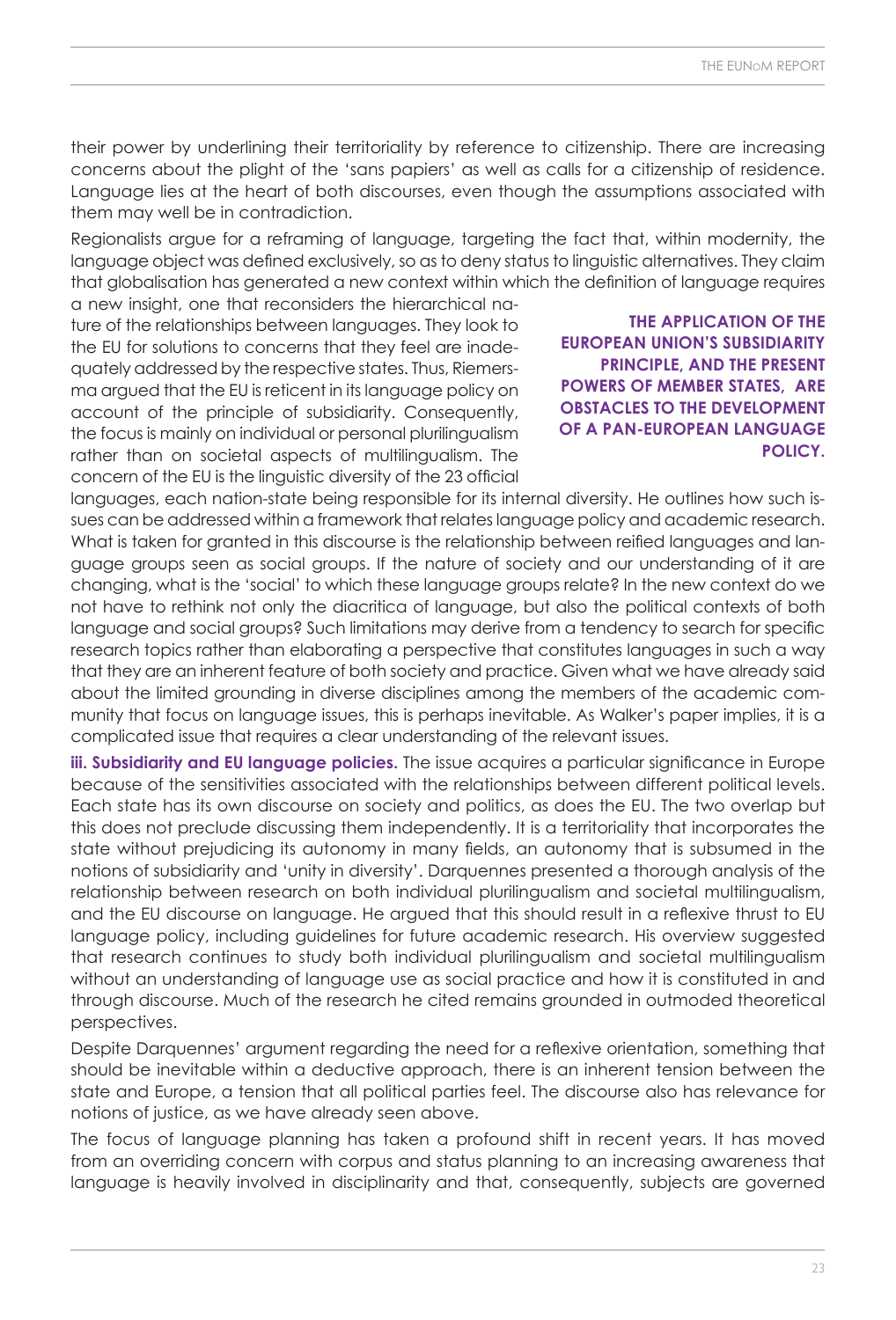through language. The neo-liberal discourse constructs the role of government as merely that which enables people to use their language and culture of choice.

Such issues are related to the shift in the goal of language teaching and learning from a concern with linguistic competence as involving the mastery of grammar, phonology and vocabulary or with communicative competence as the mastery of communication skills, to an emphasis on the actual behaviour of plurilingual people using different varieties in different contexts

**The EU's Barcelona Council in 2002 agreed the objective of increasing individual plurilingualism, and the status and visibility of the EC's language policy was enhanced while multilingualism was a separate portfolio.**

with different interlocutors, each time with different levels of competence. This certainly influences the value of such categorisations as first and second language, base and guest languages, host and borrowing languages, etc. and the emphasis is now on practical skills in different languages. Plurilingual people now assume the roles of cultural mediators.

The Lisbon Strategy includes the goal of opening education and training to the wider world. In this context the Heads of States at the Barcelona Council in 2002 agreed the objective of increasing individual plurilingualism. This was merely one aspect of the intensification of interest in

multilingualism and the related conceptualisation that extended to encompass policy related issues. The status and visibility of language policy within the EC was enhanced during the period in which multilingualism was temporarily allocated a separate portfolio.

**iv. New Contexts for language.** Language (in the sense of the French word 'parole' rather than 'langne') no longer serves to identify the interlocutor in relation to power and social position, but becomes a conveyor or a support for social imperatives, exploiting its advantages and drawbacks as understood by speakers, thereby linking the normative with the advantages in economic-moral terms. The link between education and linguistic socialisation asserts a moral sense that links language and progress. Languages are evaluated in terms of their relationship to a capacity to facilitate progress – language prestige. The management of language, by both planners and individuals, thereby has a direct link to the general well-being of the entire population. The family is meant to be free to access whatever means whereby this can be achieved, and the individual is meant to be free to mobilise any linguistic resource. Within the prevailing political liberalism the state is obliged merely to ensure access to them. Language is now a pliable resource capable of being used for advantage. A power relation is established between language (we repeat, all languages in that all languages are integrated into the new power relationship), the family, the social apparatus and the economic order. Language is now firmly linked to social integration within a social conception of an order that allows free mobility. Language becomes a mechanism that anchors social integration in a new way.

It is of value to remind ourselves that until recently universities were framed by the nation-state. Their primary goal was to serve the needs of the nation state while engaging with standards that were given a global context. This again has changed. The global context has rapidly displaced the national by reference to priority. The opening up of access to HE integrates each university with the global market place. This is not to deny that states still strive to use universities so as to enhance the position of states and even regions within the global economy. Nonetheless, the driving force for much of higher education is the global labour market, within which multinational companies compete in order to attract the best talent. Standards are increasingly defined, coordinated, measured and evaluated on a global basis. This should have an impact on the language policies of universities. Yet what we find is a tension between the need to enhance the numbers involved in HE in order to fuel a new economy that increasingly relies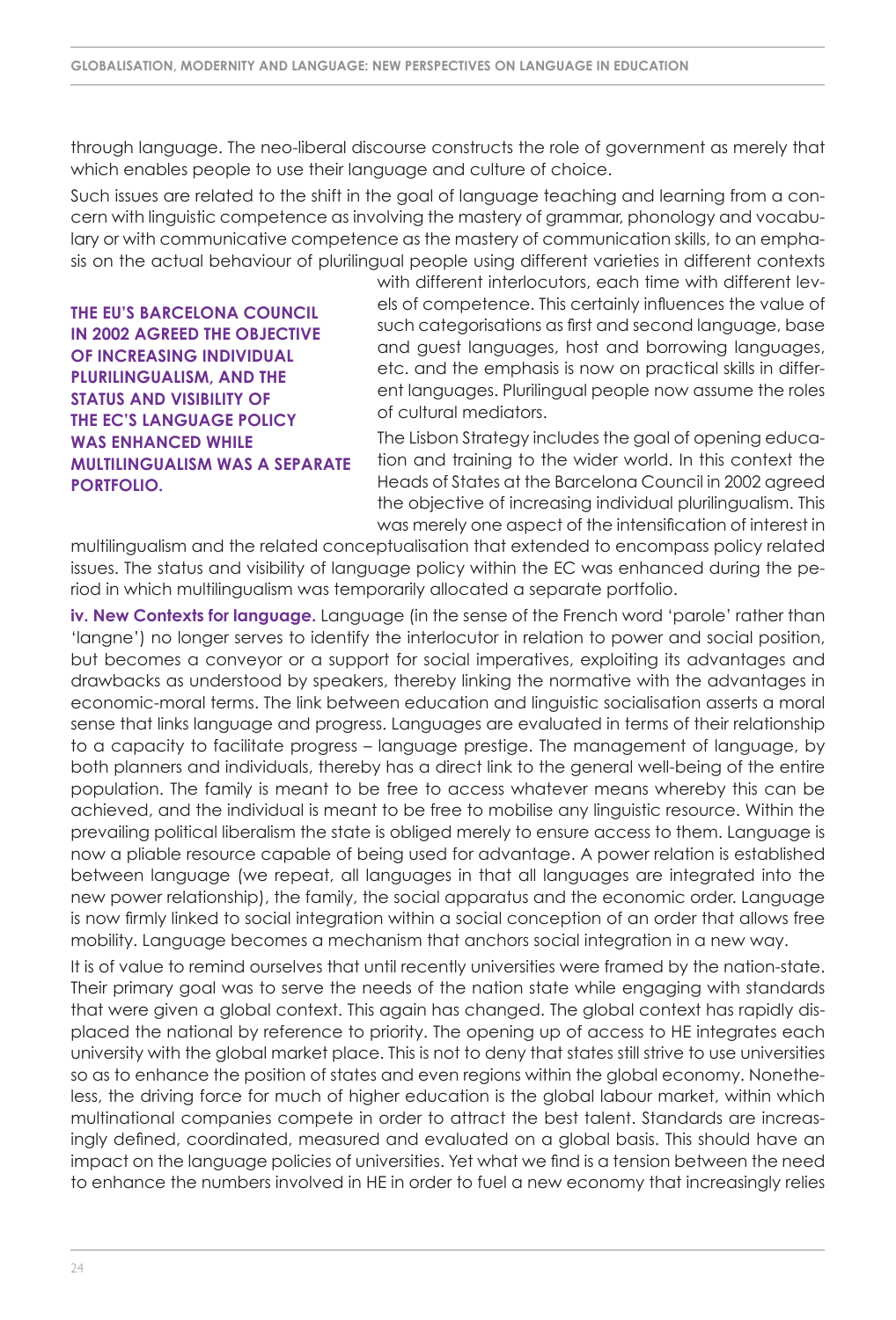on knowledge generation, and an acknowledgement that the graduate must engage with a broader multilingual community. Given that enrolment in universities is becoming increasingly

multinational, and that universities are increasingly dependent on the revenue streams of international students, there is little doubt about how this tension will be resolved. Higher education is becoming increasingly commercialised, even to the point where global firms will sponsor a range of private Universities that will compete for the fees of its students on a global basis. This is

clearly leading to greater interest on the part of universities to attract such students in large numbers, and perhaps to less interest in serving the need of the regional community. We were reminded of this in Serra's paper.

Given these challenges, what should be the role of HE research? How should it be organised and structured? It seems clear that both these questions require a pronounced focus on interdisciplinarity. Universities have grown with the assumption that their activities should be organised and administered in terms of academic disciplines. Yet these disciplines derive from a fragmentation and compartmentalisation of knowledge. They have persisted as 'traditions' whose narratives have been ingrained in organisational structures. Nevertheless, the various disciplines do also appear to be united by a common philosophical underpinning, even though the latter

has political undertones. Universities are not divorced from the cultural and political contexts of their immediate environments. This can be understood as positive if one maintains that each university should serve the interests of its region. Yet while HE activities express a fondness for the cosmopolitan nature of their knowledge base, they deny their cultural and political grounding, and this betrays a blindness as to how the subjective contributes to the objective. The relevant research agenda that informed this section should encompass such issues, break-

ing down old ways of thinking and embracing the challenges thrown up by the new context. Such developments would undoubtedly question the nature and organisational structure of HE, and especially how research should be conducted within it. The required research is perhaps less about language than it is about how the organisational structure of HE conditions how we understand both language as such and its relevance to society.

**Universities increasingly compete for students, making new language strategies and policies necessary.**

**Universities should serve the interests of their regiontheir natural cultural and political context – though the cosmopolitan nature of their knowledge base can make this difficult.**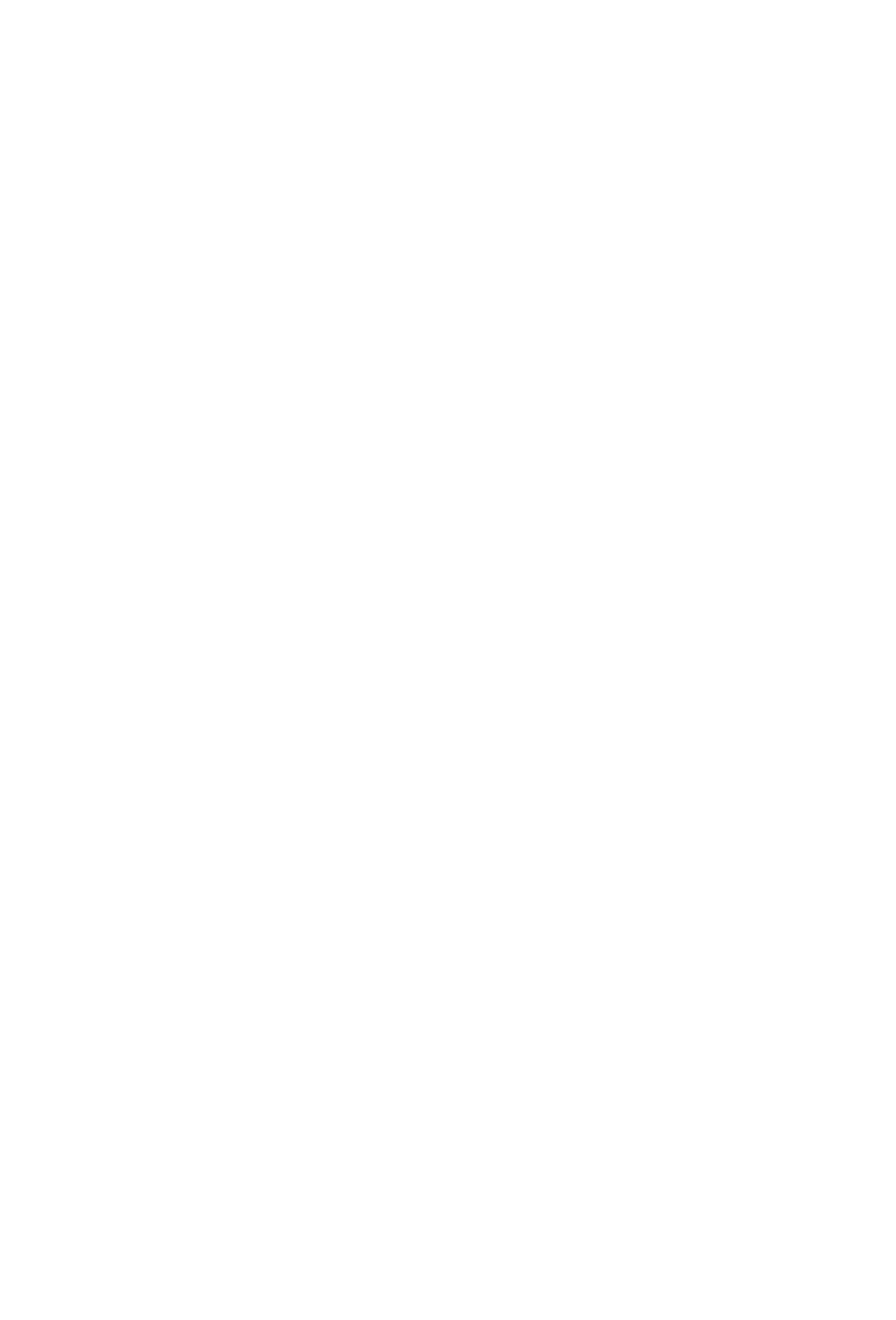### 4. Symposium C. Managing multilingual and multiethnic societies

Globalisation promotes some devolution of governance to regions and makes international cooperation for resolving crises imperative. Sovereignty is undermined and new ways of managing diversity are needed as new spaces for language and identity open up. Individuals are freed from the institutional integration that structured their identity and relationship to language and culture. Individual freedom makes integration with collectivities a voluntaristic phenomenon. It is a case of personal meanings and connotation related to the languages and cultures we have learned or we are aware of. New contexts for the revitalisation of regional languages emerge, and there is a demand for global linguae francae, and state non-linguae francae become diglossified. So technological development for business and the information society and new educational perspectives on multilingualism and interculturalism need to be considered.

As relations between the state, society and culture change, the interface between regional education systems, regional and international business and administrative contexts requires new management procedures. A European strategy for multilingualism and plurilingual education must be rethought and presented for debate. We address such issues and invite business and administration, and of course society at large, to consider how best to restructure the role of language in institutional practice. The direct participation of local non-HE personnel will be required, as will indirect participation of other personnel through the open on-going on-line discussion.

The following themes were focussed upon in particular: (a) Multilingual policies in European contact areas: language policy at the level of state with special regards to border areas, minority and regional languages and languages of immigrants; (b) Languages and identities: Multiple identities within global vision of political, social and cultural cooperation. New spaces for language and identity; and (c) Managing language diversity at work: global economy and the local dimension of language use. Regional languages and "linguae francae" today: demand at the global level and response in the local dimension to language use.

Issues of policy inevitably relate to governance. A focus on governance makes it possible to consider both the relationship between European, national and regional interests and institutions, the way they are unwinding, and their relevance for the management of language and culture. Languages as objects were constructed around

**LANGUAGE PLANNING** From planning to management Voluntary Non-combative State provides use potential

the centrality of the nation state, and this has had significant implications for the parallel construction of other languages. That is, language and culture have been at the heart of the constitution of the state and its relationship with its citizenry. Both language and culture have served as integrating symbols that have been so important in forging the population within the state's territory into a single community. So central are they to the national dimension that it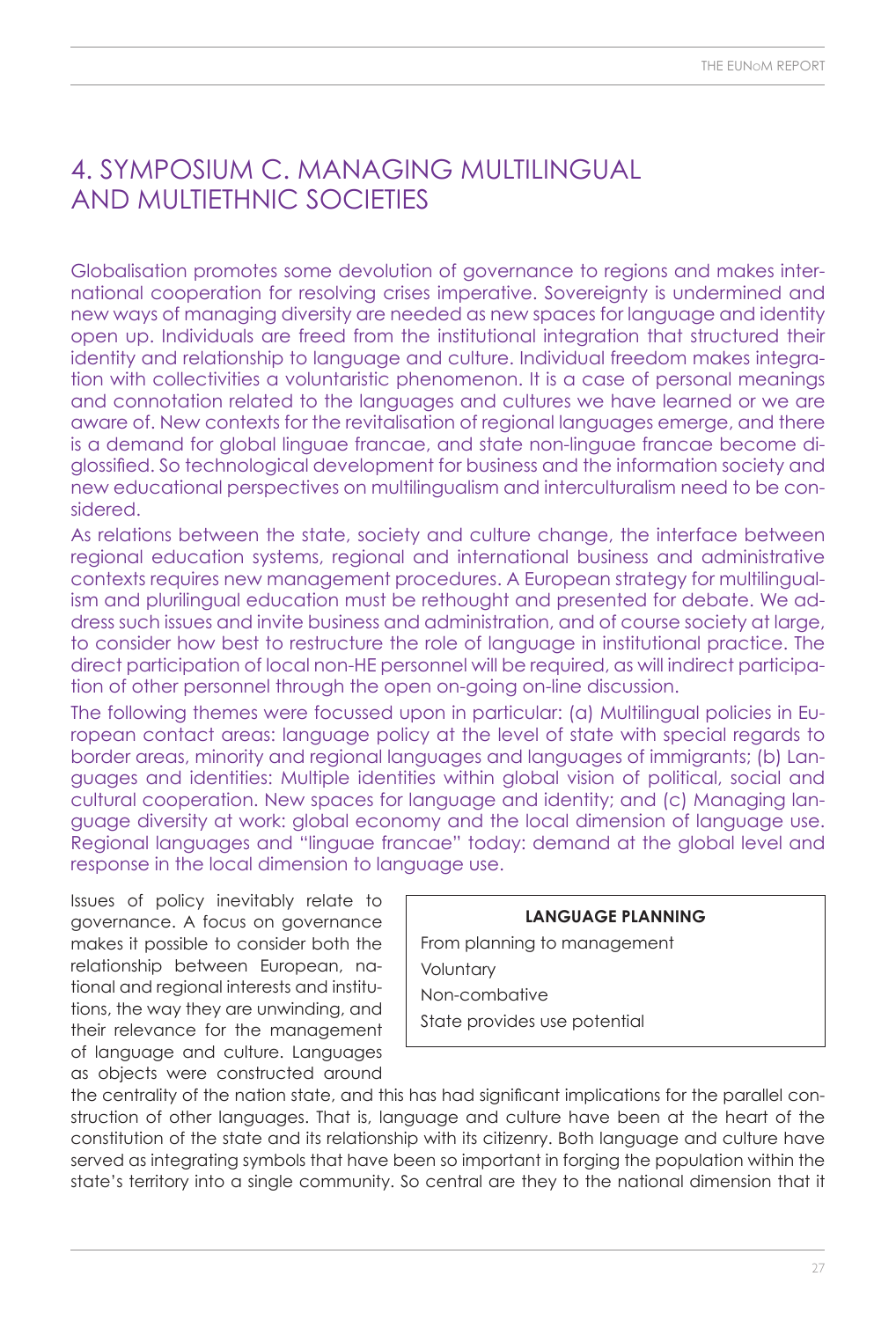becomes difficult to separate both language and culture from the political dimension. The lack of congruence of linguistic and political borders has been problematised as a consequence of the rigidity of political territorialisation. Consequently, if we are to come to terms with how language and culture can be managed within the European context it becomes necessary, first of all, to consider the nature of the political context and how it is changing. Only then does it become possible to discuss how the political dynamic has an impact upon the construction of language and culture. One of the features of the changing political dimension is the shift from a focus on government to a concern with what has been called governance.

Governance tends to be thought of as an alternative to the focused and highly institutionalised concerns of representative government. It often informs studies of overlapping local, national and global governance relationships that do not necessarily directly involve the state

**Only by first considering the nature of the changing political context can one discuss the impact of the political dynamic upon the construction of language and culture.**

and global legal and political institutions. Within a governance relationship there tends to be a restriction on possibilities of action and behaviour. Consequently, negotiation plays a key role in governance relationships. Furthermore, it operates through an open-ended interplay and interaction over time. It can be argued that within this context of negotiation the governed become civic citizens. Governance differs from the institutional differentiation between public and private of modern citizenship in making it possible to question governance

relationships while simultaneously making it the basis of public scrutiny and negotiation. That is, the issues are brought out from the private sphere into the open public sphere of inquiry.

**i. Democratising government.** One advantage that governance holds over representative government is that it is claimed to 'democratize' relationships in that both the governors and the citizens are now involved in a dialogical relationship, while the governors are more accountable to those whom they govern and the citizens have an effective say in and over the relationships that constitute their existence as subjects and citizens. The local voice has a chance to be heard. This rearranges the nature of representation: a direct voice is available to the citizen, so that mediation now becomes optional. Of course, each form of mediation - directly and through the representative - has its own advantages, and can be used differently. Nonetheless, governance is a step forward, because the representative is often constrained by the dictate of the political party that she represents, while at the same time she is elected to represent the individual constituent. The individual is no longer obliged to resort to the mediating role of the representative, but has the opportunity to play a direct role.

The consequences of the adoption of neo-liberalism as the prevailing political discourse involves the devolution of responsibility and accountability from the state to the individual and the community. This opens up the principle of democracy whereby whoever has responsibility and accountability must have a direct voice in policy development. This explains the current emphasis on digital democracy and consultation, as well as on Habermas' notion of discursive democracy. Language and communication are brought directly into the process of governance.

Balboni's paper acknowledged these changes, and strives to formulate the conditions for an action plan constructed out of management principles – what he calls Total Quality Policy (TQP). He claimed that governance in TQP is defined by a model, understood as an ideal type. He outlined the principles and knowledge involved in developing such a model, in the process inevitably having to tackle issues of justice and their relationship to the political.

This shift has been accompanied by the emergence of what is known as multi-level gover-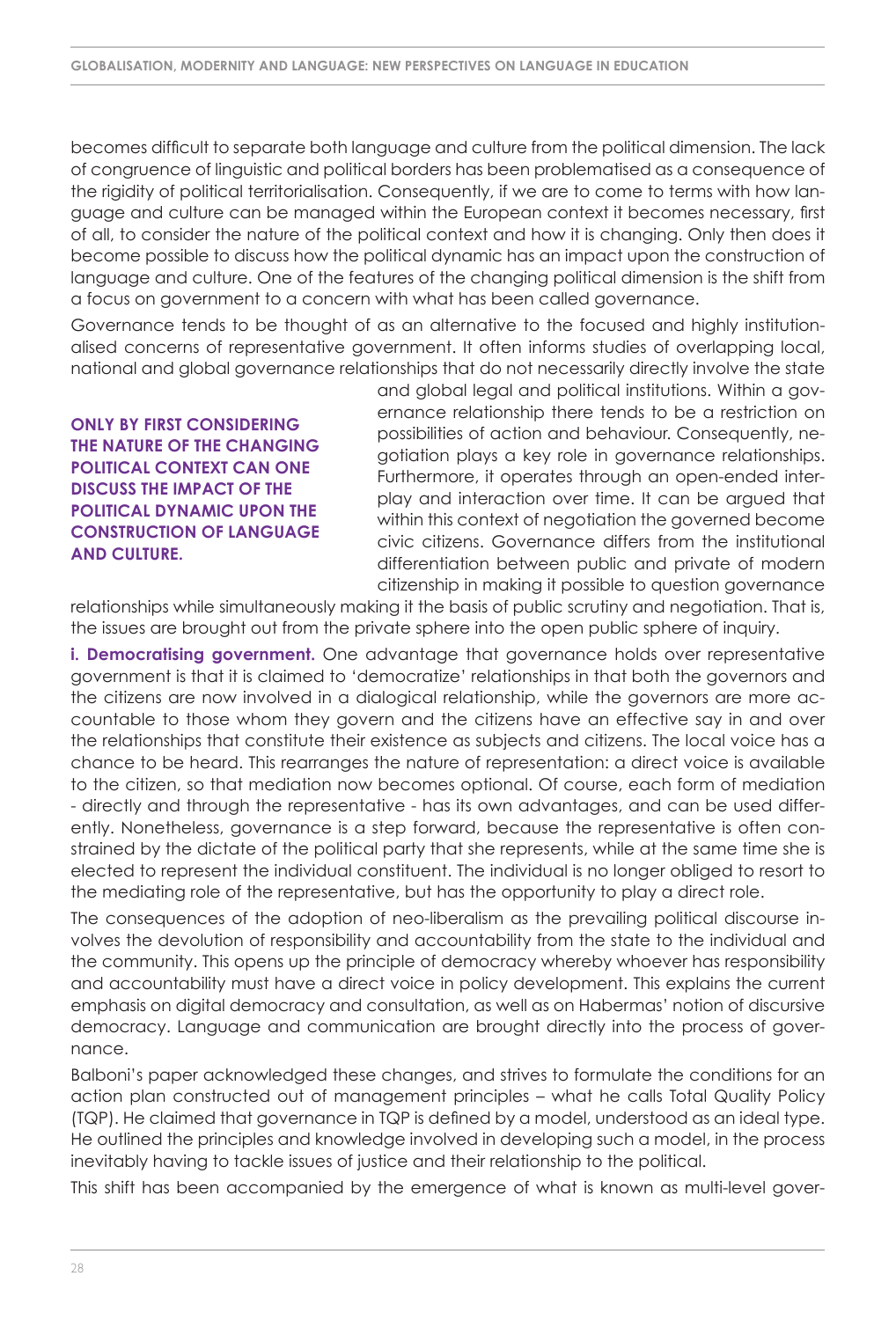nance (Jessop, 2002). Advanced capitalism has generated profound changes in the nature of statehood. There has been a loss of de jure sovereignty of nation states through the de-nationalisation of territorial statehood which is visible through the rearticulation of different levels of the territorial organisation of power within a global world

order. States are now obliged to engage with transnational interests such as drug smuggling, terrorism, etc. rather than thinking simply in terms of the state as a specific territory and the population living within it. Some decision-making has been moving to the supranational level, while internally in many states some power has been devolved to the regions, though states are responsible for rescaling state power and organising it. This is a feature of the broader change in the institutional and organisational scenario, the replacement of the welfare state guided by Keynesian principles, with a workfare

**Language and communication are essential for governance; neo-liberalism devolves responsibility from the state to the individual and the community, and whoever is responsible and accountable must have a direct voice in policy development.**

guided by Schumptarian principles. The welfare state is being restructured, the education system is being redesigned through an increasing focus on lifelong learning, and national territory is no longer the repository of economic, political and cultural power. There is an enhanced role for supranational non-governmental bodies and quangos2 in policy formation. A concern with the excluded leads to an insistence on a knowledge of the state language, a knowledge of the 'tools' of citizenship, and redressing the behaviour of those 'who don't want to work'.

The notion of multi-layered governance (MLG) involves a technology of government that responds to the neoliberal discourse and its focus on the relationship between the state and civil society, in which unlimited direct control by the state is no longer admissible. Rather, there is a drive to programme and form the basis which makes this new relationship possible. There is a focus on the need to foster a self-governance premised on a mutual relation between the individual as citizen, the local community and society writ large (Foucault, 1994). Locally constituted norms dovetail with the broader normative order of society. Governance is increasingly organized through multiple jurisdictions and involves an array of formal and informal organisations. The former authority of the state is now dispersed across these bodies, and new ones are added to it. This contributes to an awareness of multiple agencies of governance which are not best understood in terms of a hierarchy of authority. MLG allows policy to accommodate both flexibility and a range of contexts, scales etc. It needs to be flexibly operationalised while there are potential conflicts between different levels of government, as well as the interests of NGOs, among others.

**ii. The EU's Open Method of Coordination.** Following the Lisbon Treaty and in response to an understanding of governance as a new process of the governing of society that reconceives the relationship between the nation state, government and society the European Commission has initiated what it refers to as the Open Method of Coordination (OMC). It acknowledges that it is no longer possible to understand governance in simple unitary terms within a fixed form of territory. There is a shift away from institutions to a concern with process and practice. It parallels the shift in the social sciences away from structure to agency and action. In this sense there is also a related shift in how society is politically organized, towards alternative forms of social coordination. This, of course, does not necessarily preclude the coexistence of the two conceptions.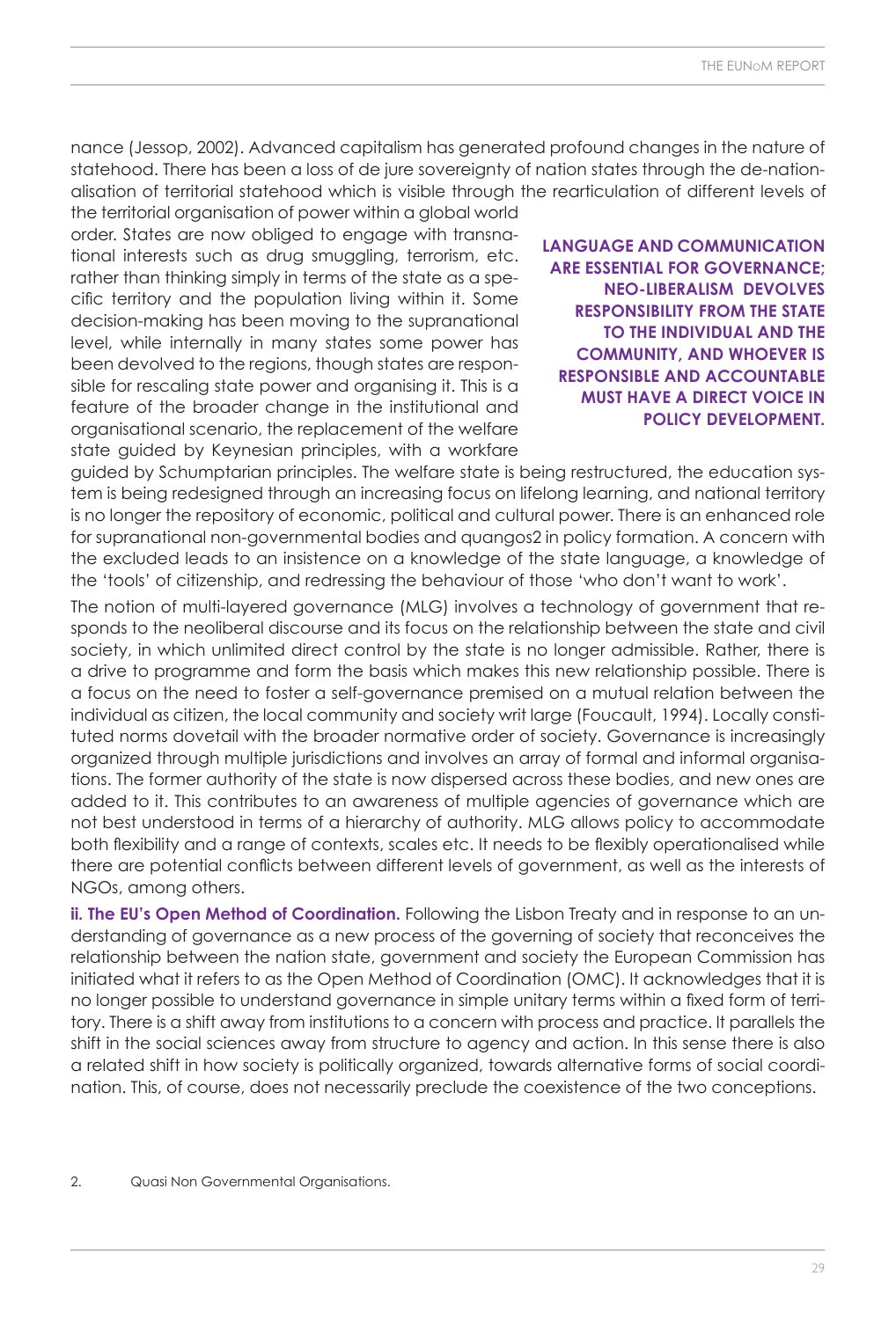The OMC sets limits within which the EU, the various member states and other players engage with one another. Thus, it fixes guidelines and time tables by reference to achieving short, medium and long-term goals. It establishes both quantitative and qualitative indicators and benchmarks that serve as a basis for comparing best practice. By setting specific measures and targets it arranges for guidelines established at the European level to be converted into state and regional policies. Finally, it establishes monitoring procedures that target progress

**The EU's Open Method of Coordination establishes quantitative and qualitative indicators and benchmarks that serve as a basis for comparing best practice.**

achieved so that a mutual learning process transpires. It makes it possible to rank organisations in terms of what is often referred to as a norm of efficiency (Boltanski, 2009:199).

Governance demands a high degree of flexibility and reflexivity, with the contours of reality constantly being transformed. Once the modes of qualification and the forms of proof are in place, the process can be activated by power holders at all levels of government, and by

all organisations, as they play their role in the construction of reality (Lascoumes and Le Gales, 2005). It has been referred to in the following terms:

'[Advanced liberalism] fragments the state or the firm into countless autonomous agencies and cost centres, then assembles them through the mechanisms of markets, contracturalism, consultation and partnership. It governs in the name of, and through the mobilisation of the freedoms, choices and desires of its subjects.' (Walters and Haahr 2005: 119)

It involves creating the conditions within which social and economic processes can be integrated and coordinated while allowing the individual citizens to govern themselves. It involves a series of mediating players who operate reflexively in adjudicating the goals and actions of others. Power is diffused across a range of institutional contexts that are both formal and informal, through networks and partnerships across a range of policy contexts. Rose (1996:61) argues that this is

'to govern through the regulated and accountable choices of autonomous agents – citizens, consumers, parents, employers, managers, investors – and to govern through intensifying their allegiance to particular "communities".'

It is a governing without society. On the other hand Donzelot (1991) argues that it involves implicating society in the task of resolving problems rather than serving as the recipient of state action.

The OMC includes a role for NGOs that can serve as a form of articulation between the EC and the local community. Of course, many NGOs extend beyond the local, operating at the level of the state or even supranationally. In this respect they can be understood as a means whereby local initiatives that share a common sense of direction are articulated with the EC without the need for any direct recourse to the state as a mediating institution. As such they involve a form of representation that can serve as an alternative to representational government. In this respect they constitute 'communities of interest' as opposed to the 'communities of location' of representative government. In linking these communities together it can be argued that what is involved is governance through networks.

Most importantly, advanced liberalism aspires to provide the citizen with direct access to policy makers without the need for mediation. But how this can occur is unclear. Habermas' notion of discursive democracy, which rests on the principle that dispute resolution should focus on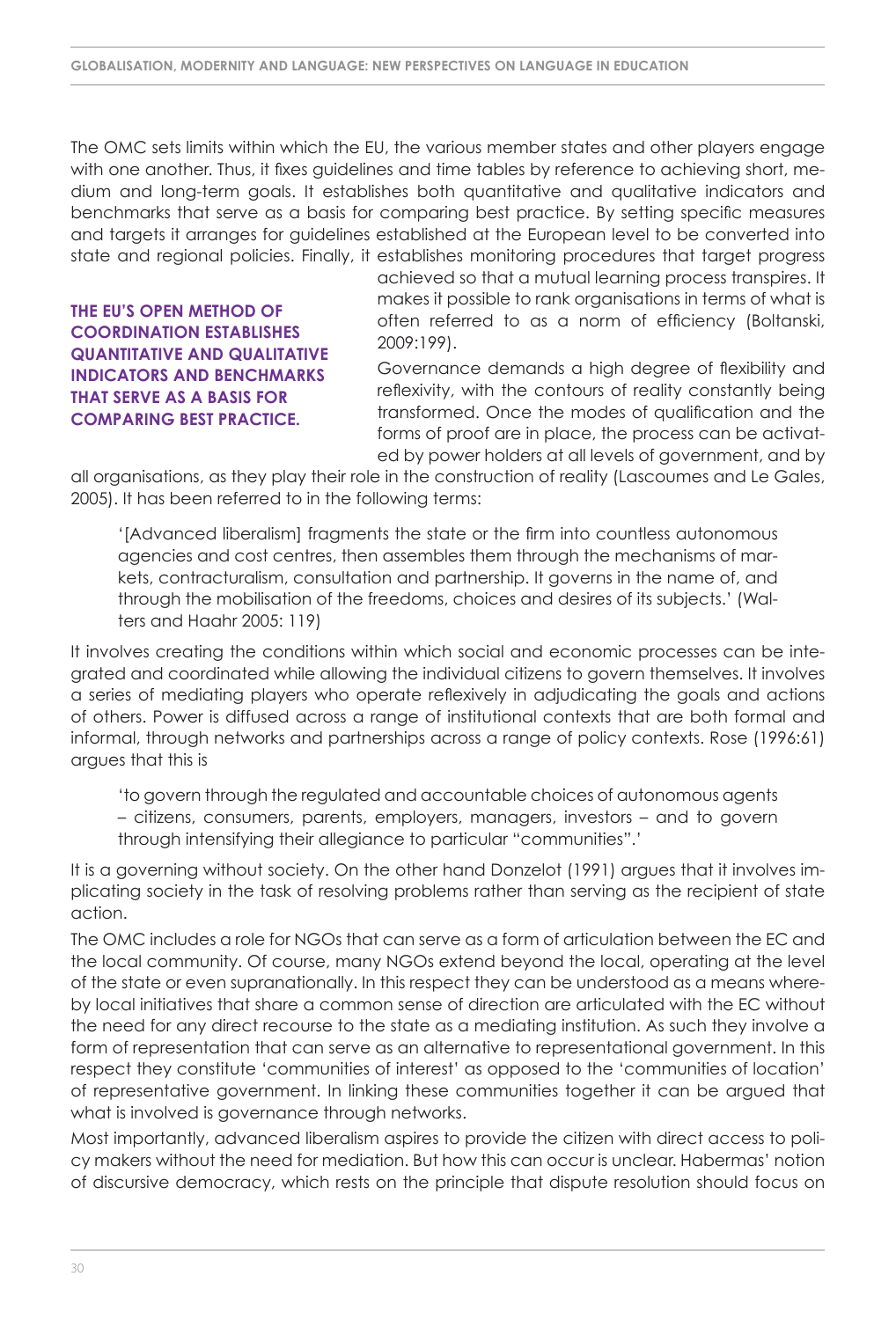communication, may be relevant here. We now have the technology that, in principle, allows everyone to enter the debate, thereby questioning the need for representative government. This generates its own problems, including the need to share information, the need to develop multilingual platforms, or the role of the media in influencing the perception of actors. Perhaps the most obvious issue is how to premise the entire framework on the rational actor, reflexively operating within a dialogical context. It brings us back to Foucault's remark that while we may well know what we are doing - and even why we are doing it - we do not know what we do does, that is, what the effects of discourse are.

**iii. Devolving language planning.** The governance of language takes a new turn. We witness a link with language planning (LP). LP formulates and rationalises idealised formulations for representing, analysing and regulating reality. It may well draw on the discipline of theoretical

discourse, but it is also subject to the predominant discourses of governance. Thus, we increasingly recognise a tendency for some states to strive to devolve responsibility and accountability for language planning to those whom it directly concerns. There is also the interjection of processes of monitoring, adapting and focusing planning interventions on the principles of good and best practice. It is clear that the modernist conception of language planning, focusing on how the state can police languages within its own territory, is in decline.

Given that most minority languages are constructed by reference to a territorial sub-space of the state territory,

the process of political decentralisation bears a direct relationship to the reconstitution of such languages. Decision-making re minority languages is reverting to the regional level, whereas previously there was only an administrative devolution. The region now becomes a key player, and where a "minority" language is spoken in several regions, new problems of coordination – or conflict – emerge. The relationship between the language object and relevant subjects changes. The nation state is no longer a focused and interested subject, but becomes a peripheral observer. It becomes more difficult to blame the 'problems' of the minority language on territorially external sources. Civil society becomes a primary subject in the planning process, assuming responsibility and accountability as part of the reformulated relationship between the civil state and the regional state. This has a bearing on how the discourse of justice

has been formulated by reference to language and culture. Within the relevant regional territory minority languages are legitimised as objects that share the same status as the state language. The only thing that holds back this enhanced standing actually changing social practice are the conservative habits of the speaking subjects. The use of the term "minority" becomes redundant once devolution takes place and the language group can no longer blame institutions or people outside the territory, or act as the 'persecuted'.

Colin Williams provides an excellent evaluation of this process, arguing that the increasing regulation of minor-

ity languages, together with the dependence of policies to support them, imply the emergence of new challenges in the institutionalisation of such languages. They are interpreted as

**Some states are devolving responsibility and accountability for language planning to those directly concerned, at the expense of the modernist conception of language planning, within which the state policed languages within its own territory.**

**In a post-industrial society, minority languages face new challenges in their institutionalisation. Though now seen as a 'public good' that requires 'mainstreaming'. the market principles of neo-liberalism obliges costeffectiveness issues to be addressed.**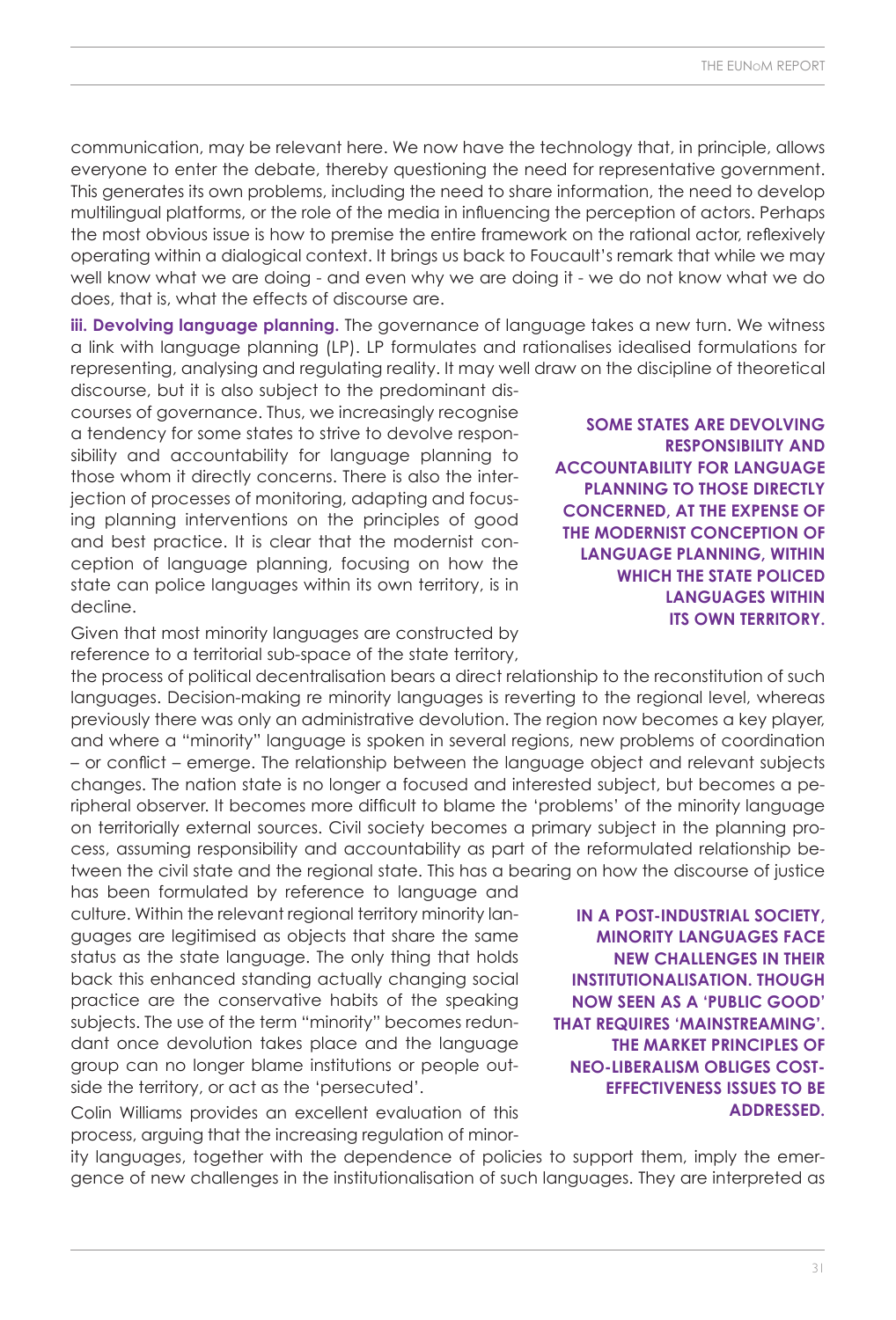a 'public good' that requires 'mainstreaming'. However, the domination of the market principles of neo-liberalism as the prevailing political discourse presents its own challenges (Williams and Morris, 1999). Among them, according to Williams, is the recontextualisation of the role of such languages in the media or education, which obliges them to address cost-effective arguments. He calls for an end to top-down language planning programmes and a new orientation that draws its inspiration from regional regeneration. This issue deserves more attention.

These principles apply to language varieties as much as to forms that have been legitimated and institutionalised as 'languages'. Regional varieties are re-evaluated. The principles of standardisation are shifting and with them the construction of languages as objects. Hitherto, as a conscious attempt to determine the normative, standardisation set the framework of language use within an idealised context. Subjects were judged by reference to compliance with these standards and a form of disciplinarity operated to ensure compliance. Linguistics as a knowledge supports the relationship between the standard, social class and space. This is made operative through the educational system. Syntax served as a benchmarking system for the policing of language. Syntax became a political tool that divided subjects. Unlike minority languages, the state languages have had a long history of being incorporated into the vast range of institutional contexts within a fixed territory and population. These institutions have incorpo-

**The role of education in policing conformity with the written standard is challenged by the new technologies that establish new 'standards' through a practice-based rather than an institutionallybased normativity.**

rated the state language as a feature of their normative practices, conforming with and disseminating the rigorous rules of standardization. Their communication with the public conforms with the standard. This institutional alignment is shifting, partly as a consequence of the roles assigned to civil society, the individual and the community. However, there is a difference between oral and written standards, largely because syntax as a technology plays a more rigid role in relation to the written. The role of education in policing conformity with the written standard is being challenged by the anarchic

world of the new technology that establishes new 'standards' through a practice-based rather than an institutionally-based normative.

The focus on equal opportunity involves a utilitarian focus. Utilitarian arguments are used to motivate non-speakers to 'possess' the language or variety through recourse to utilitarian arguments. Language objects no longer divide subjects as they once did. There has been a shift in the grounding of antagonism. The shift in the level of responsibility places new responsibilities for language on institutions that do not have the necessary financial resources to deliver.

**iv. Hegemony and linguae francae:** The hegemony of the state, both in general terms and by reference to language, operates through processes that owe less to rational planning than to a prioritisation of the normative. That is, hegemony is not part of some huge conspiracy, but rather, operates tacitly as features of the social practices of those involved, including the general public. In this respect hegemony is an inherent feature of the governance of the self. There is an integration of institutions with the state such that the normative order is established as if it were a voluntary act, through the influence of disciplinarity. The various institutions of society require a means of common communication, understood as a shared understanding of a common goal that does not require reflection and consideration in its application, this goal is seen as a manifestation of common interests. The coexistence and interaction of heterogeneous institutions are regulated through discursive practice (Foucault, 1969: 95-96). Problems are constructed and resolved through this commonality so that disparate institutions operate in tandem. This development is currently under way in several European regions, as well as in the new member states.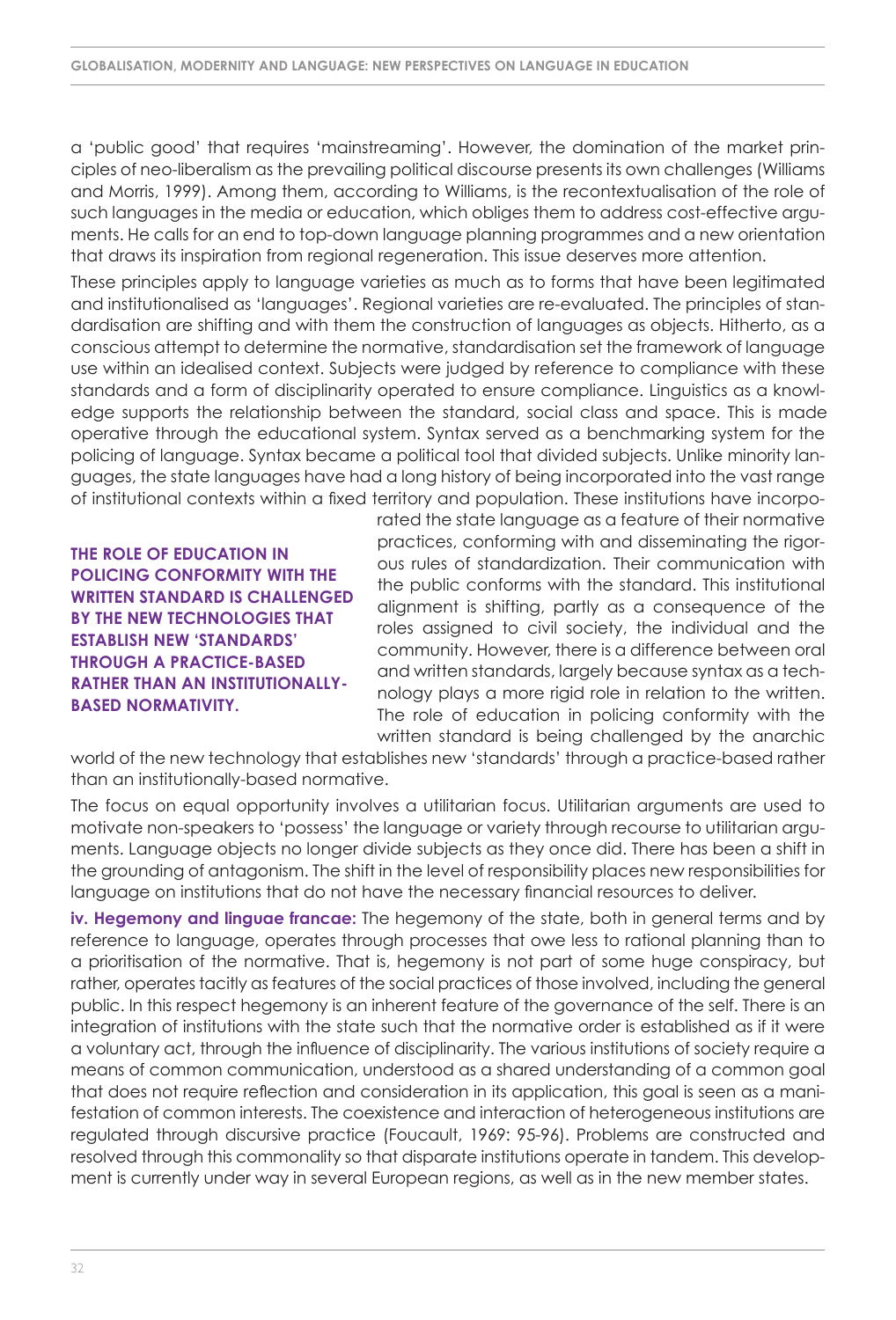In contrast to state languages there is an increasing tendency to refer to English as a 'global language'. Several papers addressed the issue. This is hardly surprising given the consternation within sociolinguistic circles about the new role for English and the implications for other languages and language groups. Tytgat understood the teaching of English in Flemish Universities as a threat to the native language, but acknowledged that it is rapidly becoming a measure of academic quality and excellence. House, on the other hand, argued that the varieties of English in circulation should not be equated with the state language. This is consistent with the preceding discussion of language hegemony in that both the institutional involvement and the normativised nature of language use are required for language to be

capable of invoking a territorial and political identity.

The 'global' status of English is a result of its role in the economic context and of its implications for social mobility, that is, for language prestige. Sociolinguists are beginning to understand the relationship between language and the economy, even if their focus remains rather narrow. By reference to language and employ-

ment, Gaz's paper explained how the transition from the command economy in Roumania led to a rapid flow of direct inward investment and with it a call for language competence which, in turn, is being met by the teaching of languages in all of the University faculties. Weber constructed a typology of economic activity and the functional demand for languages. The main thrust of his analysis is that companies tend to reach decisions on the supply side based on a knowledge of local languages, whereas on the demand side there is a far greater focus on

global languages, largely determined by where goods are marketed. He claims that in many companies a knowledge of the local language, the language of the company and a global language is essential, and that companies are obliged to be both flexible and adaptable in their use of language.

Language is not a manifest reality but a shifting uncertainty. It is an object that achieves significance through its relation to the socio-political, and the mediations between them. There are clear lines of transformation of

the language object as it increasingly encompasses an enhanced openness and sociality. Evidently, the social constitutes the concrete space of the intelligibility of language and it will be fascinating to witness its destiny within liberal society. To the extent that the social is no longer to be understood as a set of material and moral conditions that generate consolidation, but as the source of solidarity and the production of unique life styles that allow an escape from moral uncertainty, both language and society are clearly in a profound process of reshaping.

**v. Citizenship and language:** The one category of subjects that is not accommodated in the interface between justice and governance is that of what the EU calls 'third country nationals'. Again territoriality and autochthony raise their ugly heads. Citizenship is denied them for extended periods of time. The 2000 Charter of Fundamental Rights of the EU proclaimed that all European citizens were the bearers of 'fundamental rights' that rest on universal values of 'human dignity, freedom, equality and solidarity'. While this is a clear reference to the goal of creating a united Europe, it simultaneously underlines the limitation of such 'universalism' in that it excludes the migrant population.

Drawing upon the work of the LETPP (Languages in Europe: Theory, Policy, Practice; [http://](http://www.letpp.eu) [www.letpp.eu\) pr](http://www.letpp.eu)oject Elidir King stressed the need to consider the changes that derive from

### **The issue of English as a lingua franca needs to be discussed in greater depth ,in the context of a greater worldwide need for a plurilingual workforce.**

**Companies tend to reach decisions on the supply side based on a knowledge of local languages, whereas on the demand side there is a far greater focus on global languages.**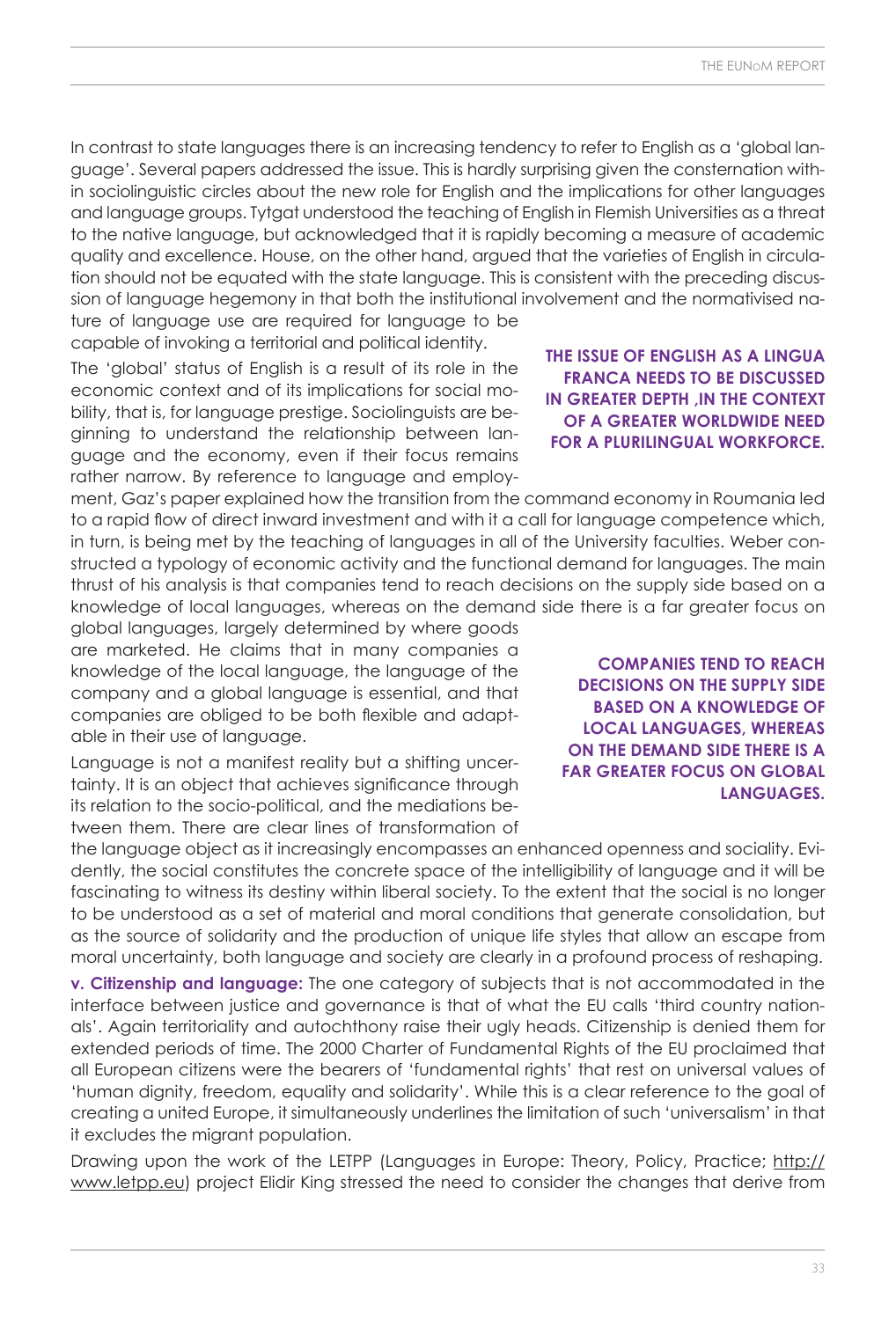### **ECONOMY**

**Deregulated** Transnational production Networked – outsourcing, etc. De-territorialised Commercial & financial capital dominate International mobility of capital

the new economy and the associated new forms of communication. He focused on the emerging networks that condition much of social and economic activity and their relationship to the enhanced degree of geographical mobility. This he related to a hierarchy of multilingualism and to the need to agree on how to distribute functionally different languages. Because '… the extended reality of networks and

increasing number of nodes within such networks aggregate people together across their national, cultural and linguistic differences' [LETPP, 2011: 27), they thereby make cultural patterns much more heterogeneous. Kinship and friendship links largely structured by language are now extended over vast distances. The power of the state, understood as a discourse, in conditioning identity, is weakened. King pointed to the tensions that arise from such developments as an indication of an inherent tension between conservative and liberal discourses, which include constructions of languages and their contextualisation. He called for policies that reflect these developments.

This issue is receiving considerable attention. The focus on the centrality of welfarism within European political systems, how it remains the prerogative of the individual state, how it can serve as a feature of state integration linked with an awareness about the decline in state sovereignty, raises the issue of the possibility of new forms of citizenship. The debate has recently focused around cosmopolitanism, and the potential of elaborating a citizenship of residence. There is an increasing awareness that the enhanced mobility of labour within global capitalism

**Emerging social networks condition much of economic activity and embrace geographical mobility, thus weakening the power of the state in conditioning identity.**

involves the movement of significant numbers of workers into Europe where many of their welfare rights are not accommodated. Many lack the papers necessary for them to be granted rights of residence, let alone any welfare rights. Issues of justice are highly relevant here.

Creating a European citizenship that is restricted to citizens of the member states consolidates the notion of a 'fortress Europe' with an inside and an outside. Migrant labour is allowed to enter on specific terms and for lim-

ited periods. Many migrants enter illegally. They often have no right of residence and will tend to be asked, or forced, to leave when their labour power is no longer required. While they contribute to the well-being of Europe, Europe fails to contribute to their well-being. The right to have rights is denied them. As non-citizens they often do not have the privilege of democratic participation and their mere existence in Europe can criminalise them. Some may claim they constitute a threat to security. This form of exclusion is not acceptable.

The need for a citizenship of residence is highlighted by the increasingly mobile nature of the labour force and the notion of a network society that is not necessarily grounded in any specific territory. A deterritorialised network society demands a rethinking of welfare rights. The temporary residence of much of the global labour force is no justification for denying rights. The notion of 'Empire' (Hardt and Negri, 2000) is applied to describe how the expanding power of global capital encourages the elaboration of humanitarian norms while elaborating networking technologies that destroy the walls of separation in generating a new connectivity. This heralds a new epoch.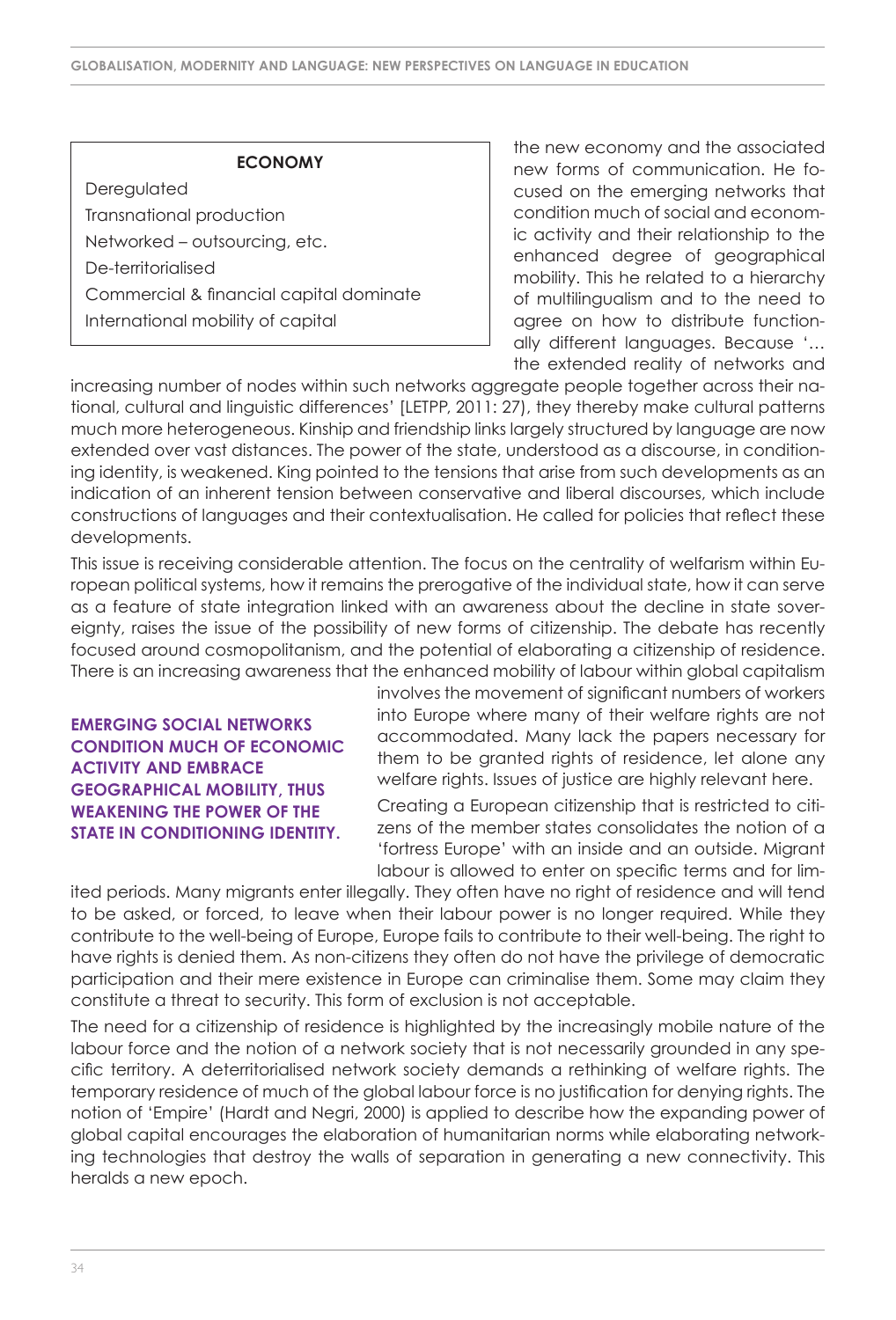### 5. Symposium D. Language and the Knowledge Economy:

Production in the industrial society relied on Taylorism and kept workers separate from one another, but the knowledge economy is structured round the centrality of communication, thanks to which knowledge is generated. Consequently, this topic will focus on the key relationship between learning and the demands of an economy in which language, and indeed multilingualism, are central features.

The knowledge economy rests firmly on the development of communities of practice, where shared meaning is central to knowledge generation. There are also arguments about how working multilingually, across languages, and cultures is conducive to the promotion of reflexive learning associated with integrating symbolic features of linguistic diversity and how it relates to shared meaning. The role of the universities in the operationalisation of Triple Helix-type partnerships in the emerging economy was discussed, given the varied experiences brought together.

**i. Process innovation.** The change from an industrial economy to a knowledge-based economy has been characterised as a shift from factory society to the social factory (Hardt and Negri, 1994). This involves focusing attention on production that operates at the level of power as well as subjectivity. The reference to power involves how

### **WORK**

Focus on interaction/shared meaning Importance of language Communities of practice Innovation & creativity

it normalises, disciplines and regulates, power here being understood as a productive force. Subjectivity, in turn, focuses on how new forms of subjectivity are constituted within a new discursive context. The change involves a crisis of the disciplinary regime and the consolidation of a biopolitical rule, or how populations are managed within a given political order (Foucault, 2004). In industrial society the artificial separation of the political and the economic loses its relevance and effectiveness, with accumulation asserting its own discipline such that capital was synonymous with the general interest and its relation to social class. Capital is identified with the common interest of society. The body and time become labour force and labour time. It involved a specific regime of disciplinarity that operated on the human body: regulation of time, surveillance of work, etc.

The epitome of industrial economy was Taylorism, a way of organising work characterised by the assembly line. It was established with a view to giving the worker enhanced responsibility over their lives, while simultaneously expanding production and reducing poverty. Since the worker controlled labour processes – part of the potential of their labour power – Taylor argued that it was essential to transfer control over the labour process to management. It was achieved by controlling and dictating each step of the labour process. However, this would have to involve management having the same knowledge of the various labour tasks and performances as the collective knowledge of the workers. The ultimate goal was the control over the decision-making process in work. The labour process was disassociated from the skills of the worker. The next step involved appropriating any brain-power associated with work. This meant breaking the link between the conception of the task and its execution, allowing management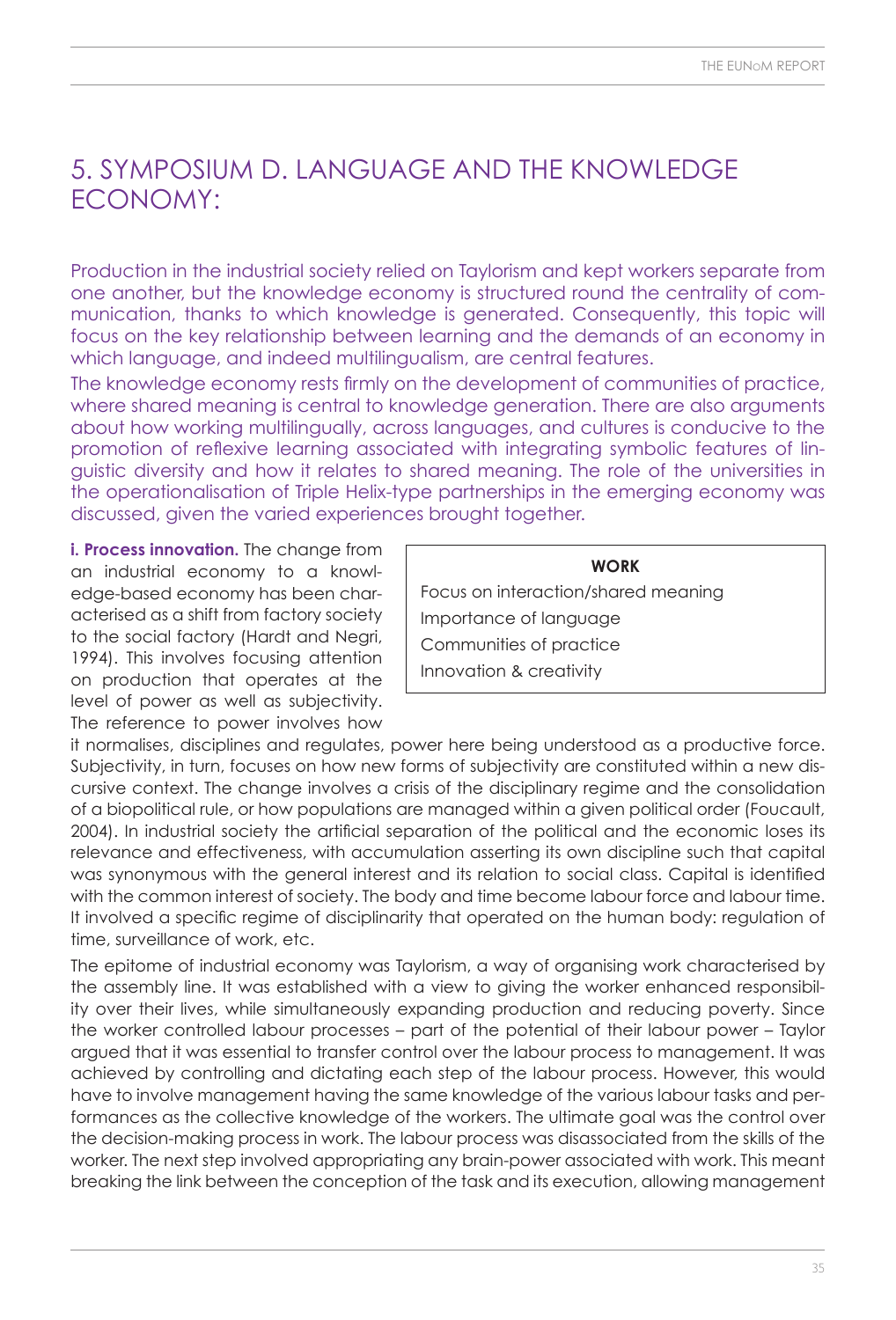to impose both methodological efficiency and the pace of work, while simultaneously divesting the worker of responsibility and planning. The planning involved management designing tasks for each worker, one day in advance. It was a mute labour process in the sense that each worker operated separately from other workers. It was also a form of production that emphasised information hoarding, and command and control thinking.

### **SOCIETY**

Tradition non-determinate Individualism = enhanced reflexivity Diversity of forms of collective consciousness / identity Gender and family roles change Enhanced migration Increased separation of economy & society

New forms of social organisation

Given that the focus of productivity in the knowledge economy is immaterial labour<sup>3</sup> and its impact upon knowledge generation, a marked shift can be seen in ways of working and the relations of production. This involves creating new business environments; a work environment that focuses on collaborative processes using shared resources; process models that encompass knowledge mixing and sharing; and the ICT scaffolding that can service these new processes. Communities of Practice are claimed to be the best way of organis-

ing these working processes (Wenger, 1997). They involve aggregates of workers in face to face interaction, who learn from one another through their involvement in work practices: learning by doing. While what they learn is tacit, and thereby not easily expressed nor taught, it is crucial for the creation of new knowledge. Knowledge production under post-Fordism becomes the production of subjectivity, of linguistic and social performances that are immediately valorised. Learning becomes a collective endeavour in which the relationship between knowledge and language is clarified.

**ii. Language, creativity and innovation:** We are confronted by a new relationship between language, creativity and innovation. There is a common thrust to the papers by Bradley, Williams and Jorna. The focus is on process innovation: the relationships between new processes of production and new ways of working on the one hand, and innovation and creativity on the other. How does the enhanced emphasis on language in production affect the relationship between work processes and creativity? The concern is with language as social practice, with its relationship to the construction of meaning, and with the relationship of meaning to innova-

**Communities of Practice are useful tools for organising new working processes: workers in face to face interaction learn tacitly from one another through their involvement in work practices, and this is crucial for the creation of new knowledge.**

tion. Marx and Wittgenstein argued that knowledge is rooted in social relations and social practice, both of which involve a tacit component that relies on cultural and personal knowledge.

It is argued that the learning process within a multilingual community of practice contributes to creativity. This was the main thrust of Glyn Williams' paper. Labour within the knowledge economy demands specific operations that involve open presentation of the self to others, the management of degrees of unpredictability, the ability

3. Immaterial labour involves a series of activities that are not normally recognized as "work", in other words, the kinds of activities involved in defining and fixing cultural and artistic standards, fashions, tastes, consumer norms, and more strategically, public opinion.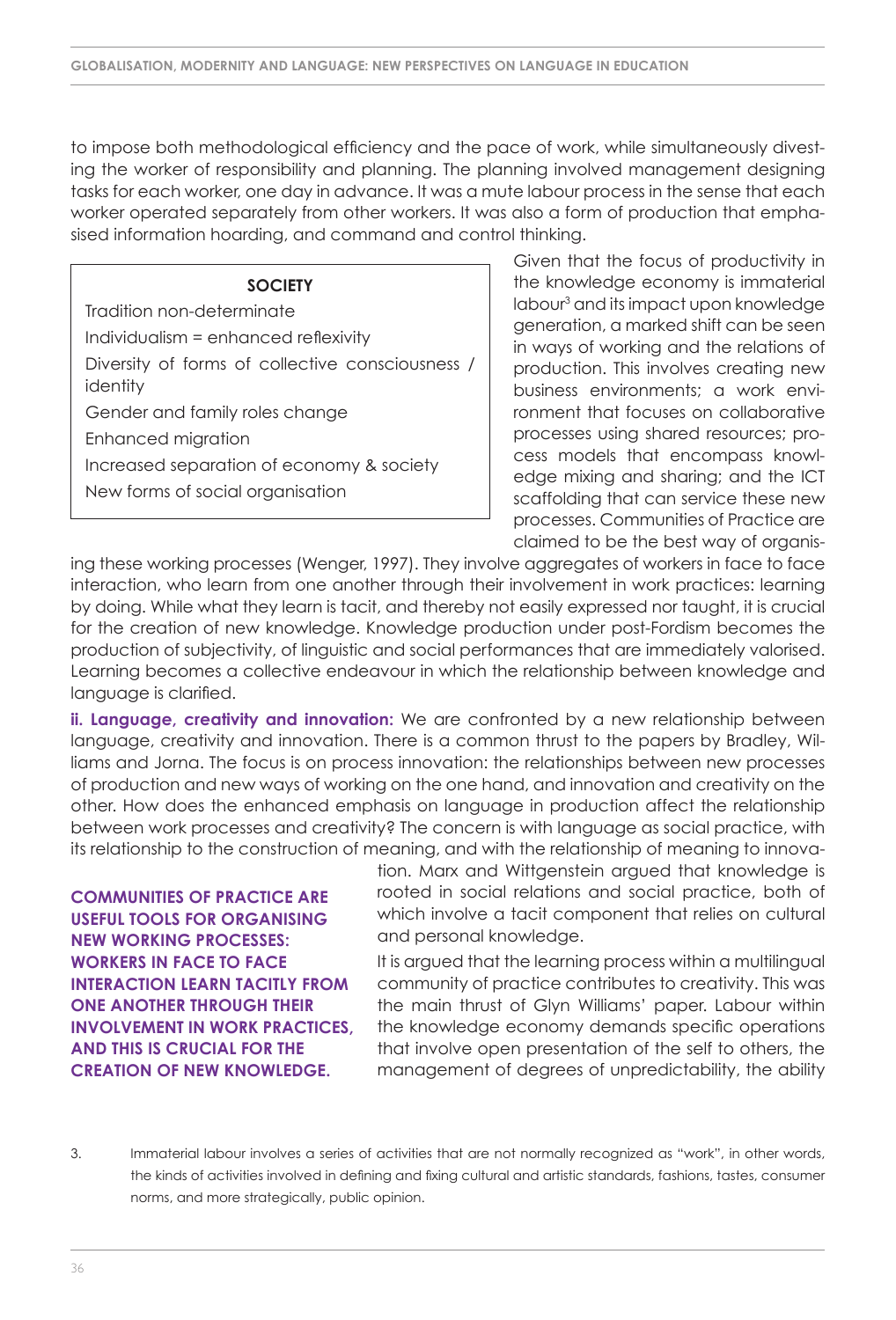to begin new projects and the ability to negotiate alternative possibilities. The focus is increasingly on reflexivity, understood as asking the question, 'Why are things done the way they are, and what alternative ways are possible?' Questions of reflexivity are raised once the relationship between language and the world is not simply one of direct representation. Also, reflexivity as a form of self-awareness is problematised once one maintains that the individual only becomes a subject in and through discourse. These two observations condition how reflexivity is reassessed in relation to tacit knowledge. Creativity rests on reflexive practice. If an individual cannot be fully in charge of any discourse, rationality is not only limited, but is also reflexive. When we consider reflexivity as the interpretive capacity of the producers of meaning, we acknowledge the ability to create distinctive forms of meaning for language objects. The essential ambiguity of meaning, and the fact that meaning is manifested in the discursive formation and the materiality of language, are the keys to reflexivity.

For his part, Jorna argued that, as the fundamental premise of globalisation, neo-liberalism stresses the role of the market in determining outcomes. Applied to language, he argued critically, the end result would be the existence of a single language. Similar arguments have been made by reference to minority language planning (Williams and Morris, 1999). He also pointed

to the inherent contradiction between universalism and relativism within state-based principles of democracy. On the other hand Williams and Jorna concur as regards the relationship between tacit knowledge, social practice and the role of reflexivity.

The socio-cultural is an essential part of how meaning is constituted in and through interaction, and there are distinctive reflexive processes for each language object. Unlike monolingual interaction, within multilingual interaction there is a constant process of informal translation and interpretation that interrupts the flow of language use as social practice. Anyone involved in translating

has to consciously reflect upon meaning rather than taking it for granted as in a reflex form of social practice. There is a search for shared meaning within a conscious and unconscious reflexivity. Individual do not merely translate language, but also discourse, in the sense that they compare the constitutions of meanings in the respective languages. Wittgenstein (1986: 125) cites 'translating one language into another' as a language game, understood as each game having its own meaning-constituting rules; and it is the nature of the game that changes through translation. Translation, even when done informally, does what writing does: it provides the basis for symbolically mastering that which is mastered practically outside of it – language, space and time. It provides oneself with an account of the conceptual categories of others within one's own cultural context.

Learning implies the existence of a vast repository of knowledge that is not known consciously to the individual. That is, we learn mainly through social practice, and we engage with knowledge as social practice. It involves understanding social practice as behaviour that we practise without reflection, the automatic features of practice. However, all knowledge is capable of being shared with others. This constitutes the potent nature of knowledge generation within the knowledge economy. The focus is now firmly set on the intensification of knowledge, on knowledge-intensive industries and knowledge-based organisations. Learning plays a central role, and the development of organisational structures that accommodate learning are paramount. The focus is on learning rather than on education, a learning that does not necessarily involve an awareness on the part of the individual that he or she is indeed learning.

**Creativity rests on reflexive practice, which is enhanced by multilingual interaction, which involves a constant process of informal translation and interpretation that interrupts the flow of language use as social practice.**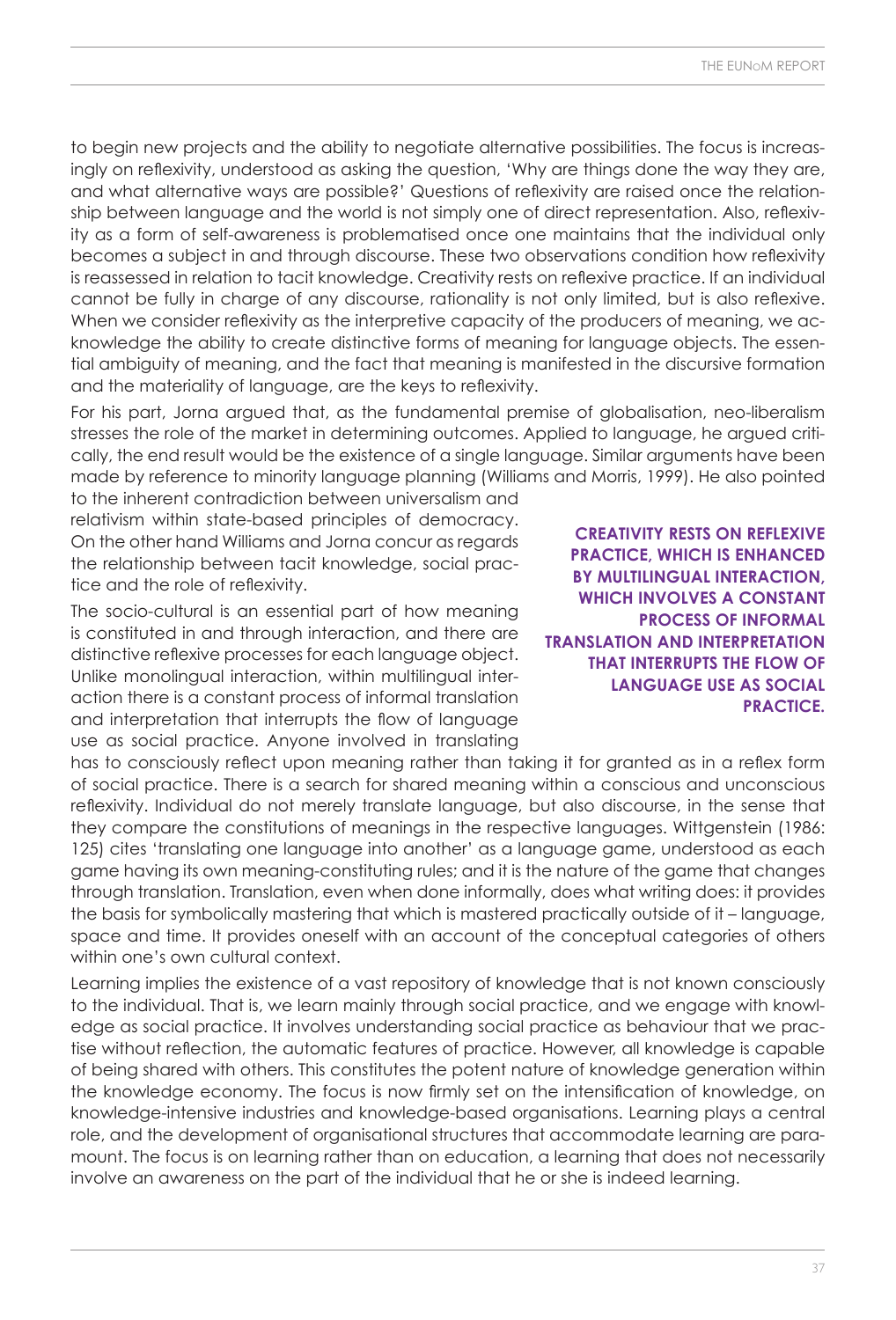Work is redefined, and the relations of work become the main factor relating to productivity. The focus on learning by doing and the notion that knowledge is infinite leads to an emphasis on lifelong learning or 'perpetual training', as it is referred to by Donzelot (1991). It is meant to result in a 'joy of working'. Learning reconstitutes the individual, modifying the relationship between the individual as subject and other subjects and objects.

**iii. Globalisation and labour markets:** A forceful argument in the emergence of the knowledge economy is that, as a consequence of globalisation and deregulation, the economy no longer belongs to the state. Grin's paper emphasised that this contributes to the enhanced interest

### **LABOUR MARKET**

**Unregulated** Split labour market: Global State Regional Language in split labour market – diglossia

in language economics. At the same time the intellectual capacity of immaterial labour can be harnessed, but this requires a new stress on education, the nationalisation of knowledge through Intellectual Property Rights, etc. This raises issues about the nationalisation of education and - a point well presented in Bradley's paper - the role of language regulation in the economy. The function of the enterprise is one of producing (or manipulating) the world

that the consumer, the producer and the product inhabit - so communication and the linguistic product are important. Language is a productive force. Labour must operate through networks of communication.

While not directly addressing the issue of the KE five of the papers did focus upon the influence of globalisation: those by Grin, Strubell, Gudauner, Tinsley and Novak. Grin presented an overview of language economics stressing first, how the effects of globalisation are being confronted, and second, the effect of macro-level language dynamics on issues of linguistic hegemony. Strubell provided the empirical results of a study of small and medium-sized enterprises (SMEs) in Catalonia which replicated the ELAN study (CILT, 2006). The latter has been widely

### **Many studies detect a tendency of firms to externalise the costs of language learning, while the labour market demands employees skilled in a wide range of languages.**

criticised for its lack of representativity, and for limitations that derive from its statistical process. These limitations were eliminated in the Catalan study. A central hypothesis was that firms which have formalised language strategies are more sensitive to issues of linguistic diversity, and tend to use Catalan in their operations. Presumably the obverse would also be true. The main conclusion was that, apart from the specifics of the firms' consolidated markets, a knowledge of English tended

to be regarded as sufficient for the global context. Gudauner's paper explored the results of a study of the labour market in South Tyrol. Similar to the results of the Catalan study it uncovered a general willingness to use the local languages of German and Italian, while firms with export activities resorted to English as the language for these activities. In contrast to the Catalan study he argued that it is simply market forces rather than any political agenda that determines a firm's orientation to language. In line with other studies, he identifies a tendency for firms to externalise the costs of language learning. The paper by Tinsley drew on the work of the EU's 'Language for Jobs' working group. This group made the expected observations that the labour market increasingly demanded plurilingual employees involving a wide range of languages, and that this linguistic knowledge was additional to other skills. They criticised the absence of work-related learning and how this reflected on the educators. They sought an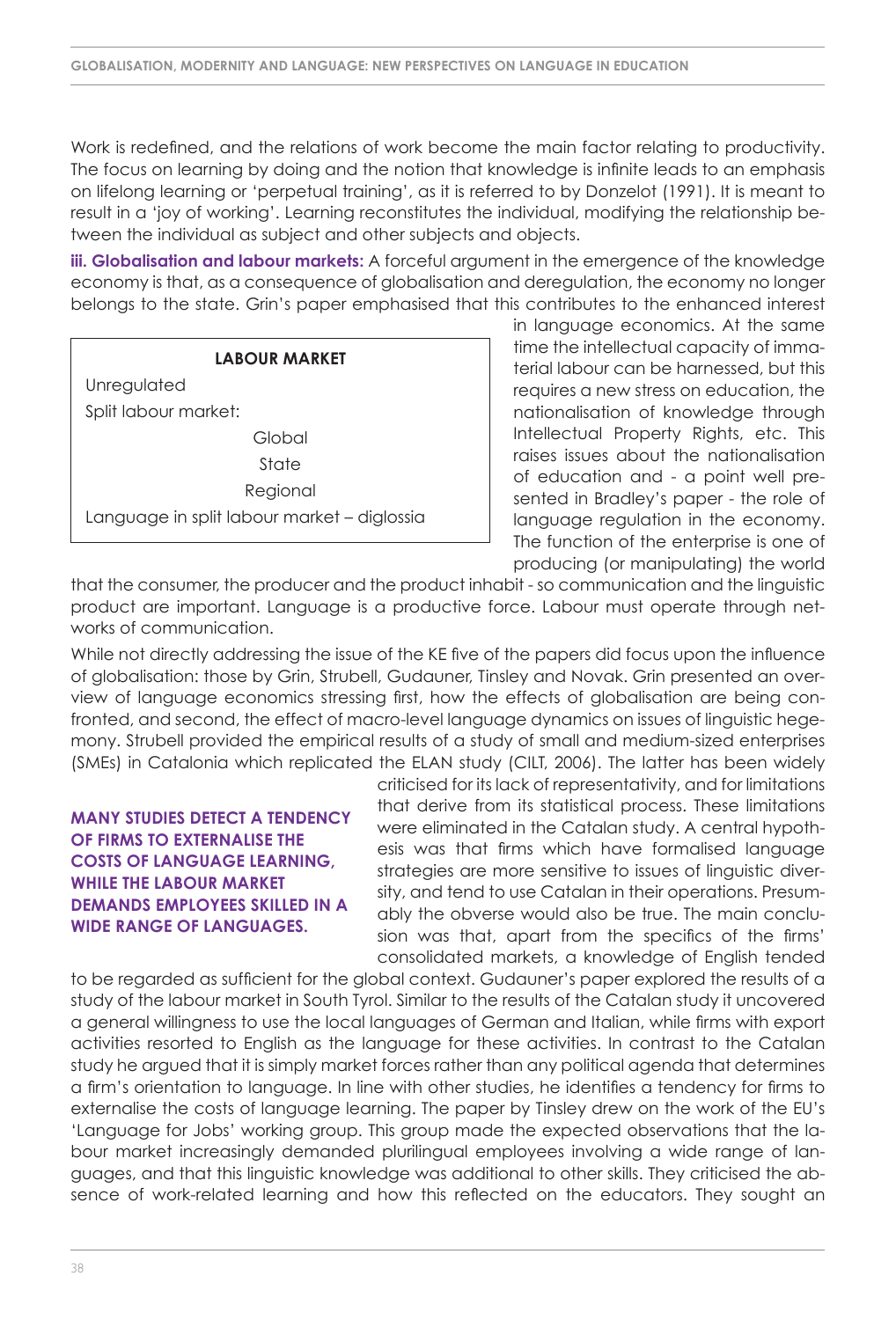enhanced dialogue between business and education. In this respect Vogel's claim that the global economy demands individuals capable of communicating beyond their native language and culture was stressed. Novak found that for individuals a command of languages is advantageous in securing better paid employment, while the choice of language in company management and the choice of language upon entry into a new market relate to the business success of the company. She argued that the link to specific languages, and the choice of languages in employment and the workplace, are constantly changing as the relationship between the global and the local changes.

The emphasis shifts to maximising higher education for as many of the population as possible. A new "mass intellectuality" has come into being, and this raises the question of how to transform the University into a learning organisation. The knowledge economy demands not merely highly educated personnel, but people who have been educated in a particular way that focuses upon the importance of reflexivity. This leads to a new debate about the nature of skills, and about the associated metrics. It emphasises organisational learning, involving group or systems-related working, learning, and participation within 'new production concepts'. This leads to the argument that enhancing the competence basis of individual learners links with promoting organisational learning cultures or sub-cultures, and with improving collective work performance and the collective mastery of the production processes. The learning organisation is a key concept here. New learning partnerships that focus upon work processes, and new modes of network-based co-operation, can provide new possibilities for developing the didac-

tic space for broader contextual issues. The centrality of this argument for Universities is that, as most of us know, Universities are far from being learning organisations.

In this context Bradley's paper stressed how the orthodox model of innovation tends to be linear, with basic research leading to commercialisation through technology transfer. In his paper Jorna reminded us that, despite knowledge being expressed in and through language, knowledge transfer rarely discusses language. A central question involves how knowledge constitution varies across language. He argued that at the individual

**Knowledge is expressed in and through language, yet knowledge transfer rarely discusses language; moreover, culture intervenes in the constitution of discourse and thereby of knowledge.**

level the same knowledge can be expressed in different languages. On the other hand Glyn Williams' paper claimed that culture intervenes in the constitution of discourse and thereby of knowledge.

**iv. The Triple Helix:** If the labour process is subject to a change that relates to the social and its constitution, then there should be a parallel response on the part of the enterprise. This partly involves a new sense of corporate responsibility. In part it is a measure of the Triple Helix as a feature of new business environments. It underlines the enterprise's engagement with the locality, even if its productive capacity is global in scope. Furthermore, enterprises become more effective. This is claimed to occur through collecting, sharing, disseminating and enhancing corporate knowledge that leads to better products and services, and customer-centric business processes.

The Triple Helix was taken up in Muursepp's paper which argues that the universal need for diversity as the basis for self-organisation and development must incorporate the openness and flexibility required by the Knowledge Economy. Linguistic diversity is therefore essential. He argued for the University as a structurally stable system. It is flexible while retaining its basic structure. He claimed that state-organised higher education stills focuses on the state language, while increasingly acknowledging the global language. The third component that is accom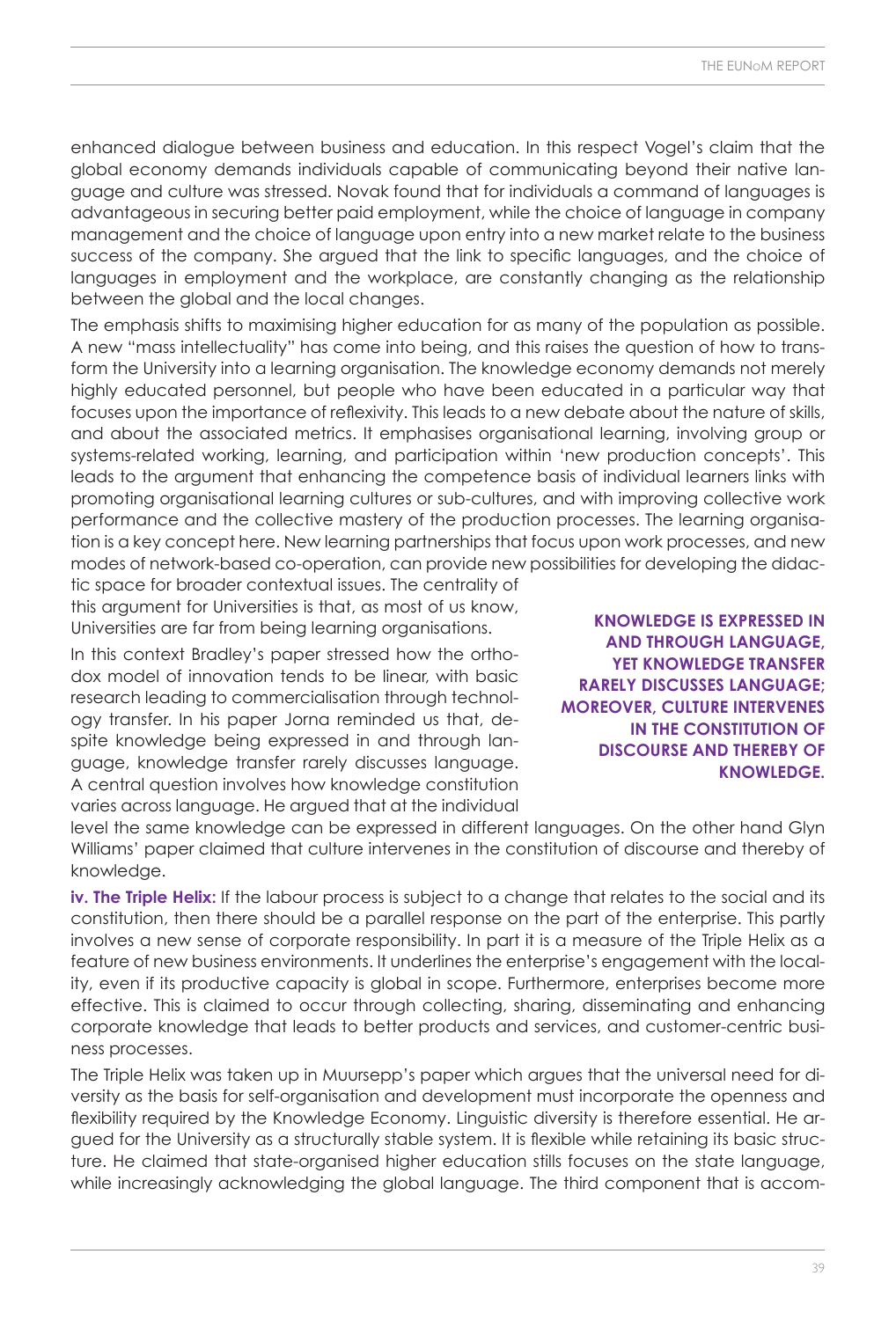modated in his vision is the regional language. This structure, he argues, should be extended to the other two components of the Triple Helix. This issue is taken up in Gibson's paper, which emphasised that for many academic staff their involvement in the orthodox approach that focused on academic research and quality teaching was sufficient. Most disciplines are not embedding enterprise in the curriculum. Most business schools focus on the delivery of knowledge through a customised curriculum and ignore the development of the person. It is not

### **For language students the 'year abroad' provides the ideal context for developing enterprise qualities and an opportunity for them to innovate.**

sufficient to simply provide 'bolt on' solutions to existing modules, or the provision of activities unrelated to any module. The innovative skills to be taught should be used to teach students to innovate, to negotiate through selling enterprise education to a generally negative audience. It involves a marketing approach that focuses on the needs and concerns of each disciplinary area and how they link with recent professional developments. It results in a customised approach, associated

with developing a reflexive exercise that leads to skills development. For language students the 'year abroad' provided the context for the challenge of developing enterprise qualities.

The emphasis on learning by doing and lifelong learning brings a renewed interest in the apprenticeships referred to in Böttger's paper. Such apprenticeships should involve periods attached to all three components of the Triple Helix. Enterprises are increasingly looking to Universities for language training for work. This must involve collaboration between language teachers, applied linguists, sociologists and economists. This much is clear from her paper, which stressed how companies are increasingly turning to Universities for the provision of research-based foreign language modules to sensitise their employees for the complexity of communication in multilingual working environments. The central question of her paper involves how empiricallybased education can address different pragmatic uses of English across the range of culturally-determined varieties of that language. While she underlined knowledge-transfer teams involving HE-industry partnerships, the contextualisation of language and the knowledge economy affords an even broader scenario. Thus Bradley's paper stressed that creativity and innovation have the greatest potential if the learning environment fosters a strong sense of place, while the diversity that encompasses the global and the local language plays an important role. His paper focussed on the kind of language learning that makes the employee sensitive to the complexity of interaction within multilingual working environments based on team working. Similarly, Glyn Williams argued that learning partnerships that focus on work processes, and new modes of network-based co-operation, can provide new possibilities for developing the didactic space for broader contextual issues.

In his paper Jorna investigated the relationship between multi-knowledge management and language. He does not construct either knowledge or language as product, a process, or

**Though corporate social responsibility (CSR) strategies still systematically exclude language issues, managing multilingualism through CSR can be an innovative way of creating value for all stakeholders involved in the productive process.**

a service, and in this respect the lack of tangibility refutes the construction of either by reference to the assumptions of neo-classical economics. He notes that the notion of knowledge management involves the company's organisation of knowledge by reference to the organisation of staff, something that sets constraints on working processes.

Such views are consistent with Bradley's argument that corporate value is increasingly tied to intangible assets such as customer relationships and brands, and that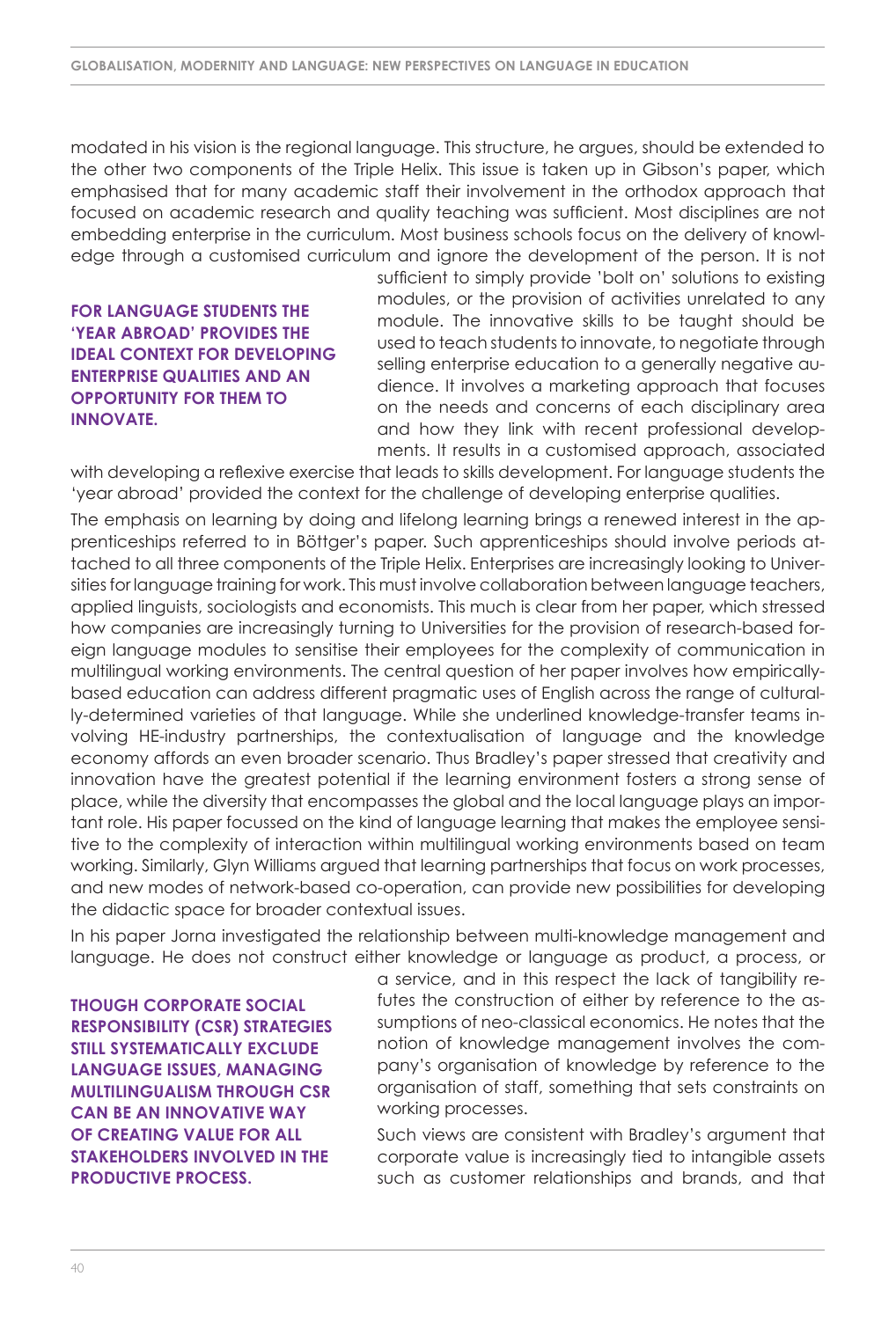the nurturing of meaning, stimulating identity and delivering experiences assume importance, while the internet makes intangibles more mobile and tradable. This approach to management contrasts with the account of corporate social responsibility (CSR) provided in the paper by Canyelles. He underlined how language is systematically excluded from this aspect of management. He argues that managing multilingualism through CSR provides an innovative way of creating value for all stakeholders involved in the productive process. What stands out in the comparison of the two papers is the different way in which "language" and "multilingualism" are constructed within the respective discourses. For Bradley, multilingualism has a pliable, dynamic and constructive quality, whereas for Canyelles it is a fixed resource that requires management in order to minimise conflict. These two constructions are not simply a manifestation of the disciplinary emphases of the respective authors, but also of the cultural and political contexts within which they operate.

Given that the main players in the knowledge economy are increasingly recruiting their employees on a global basis, the focus on Triple Helix relationships, and competition between Universities over lucrative fee-paying 'foreign' students, the future University may well increasingly involve cost-sharing across the Triple Helix. If this is the case, education will increasingly have to be tailored to the needs of the main knowledge economy enterprises, bearing in mind how these enterprises relate to government. However, given what we have previously noted about the loss of sovereignty and the opening of education and enterprise to the world, it will be a new form of government, not necessarily related to a sense of place.

The new pedagogies aim to assist learners in the construction of their own meaning maps, while providing them with the experience and skills to manage their own learning. This is evident in the concept of the 'reflexive practitioner', in how skills and knowledge are developed among and through 'communities of practitioners' (Lave and Wenger, 1991), and in how knowledge is shared in organisations (Nonaka and Konno, 1998) or practice-based distributed networks (Brown and Duguid, 1998). Reflexivity involves constantly questioning why things are done the way they are and seeking alternative ways of operating. Bradley extends this to show that thinking is systemic rather than linear, integrative rather than fragmentary, that process is more of a cause-effect process, and that, therefore, there is a need for an intensification of interdisciplinarity. However, knowledge in higher education is structured into disciplines. Bradley stresses that, by making value in the form of linking the social and the cultural, a guiding principle will implicate the local roots of the productive context while simultaneously fostering the global context.

One of the consequences of globalisation is that the state is no longer able to control its labour markets as effectively as previously. Labour markets are being churned on a global scale. The enhanced movement of financial capital is accompanied by a movement of human capital. Population movements become commonplace, raising a range of issues for those nation-states that remain grounded in the principles of modernity. Among these issues is the role of translation in the multi-ethnic knowledge society. Balibar (2004) argues that the future language of Europe will not be English, but translation. Certainly, translation becomes an essential feature of being for the majority of people in the world. This point was stressed in Johnston's paper, that underlined how translation intervenes in the relationship between self and other. In this respect he argued that the intensification of multi-ethnic relationship means that both intercultural standards and cosmopolitanism achieve a heightened sense of relevance.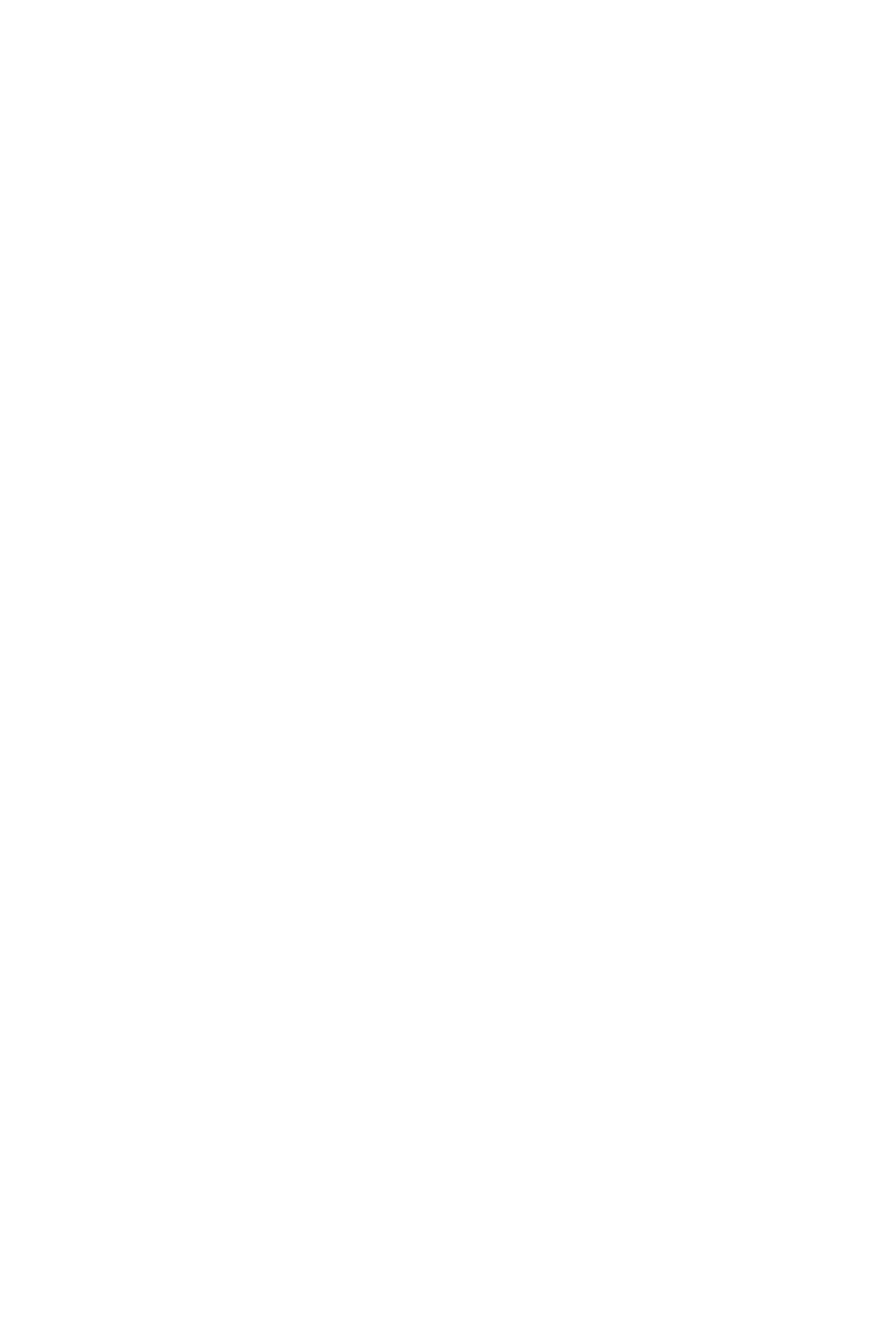# 6. Symposium E: E-Learning, ICT and Languages

The internationalization of training and the economy, studying and working in Europe, require greater mobility, flexibility and expertise. ICT can play a very important part in preparing for this. The fields of transmission and storage capacity constantly improve; the development of Learning Management Systems and of Authoring Systems can help increase learning performance. E-learning can make language learning more effective and more efficient when the technical platforms perform and when implemented contents and training systems are appropriately adapted.

The key issues of technology-enhanced language and culture learning and multilingualism were discussed. What are the educational, value-added dimensions of the available technology and the methods based on this technology? How, for instance, can online communication or online intercultural exchanges best be used for enhancing language learning and teaching? By analyzing existing e-learning systems and their didactic implementation, we hoped to define parameters to evaluate them and to make recommendations: which technologies are complementary and could be integrated, which training concepts can be adapted, which gaps still exist? The European Commission could then define its core domains for further phases of the LLP.

Above we have implied that the New Economy exists side by side with industrial age economy. In making the transition from one to the other there will be examples of technologies and socioeconomic systems that are 'locked in' to relatively constrained paths of development, what is referred to as 'path dependency'. The new technologies play a central role in articulating the

| <b>NEW TECHNOLOGY</b>                          |
|------------------------------------------------|
| Coordinates the economy                        |
| Networks communities                           |
| Transforms economic practices/organisation     |
| Accesses materials – include mobile technology |
| Understood as social construction but pliable  |

new economy with the old. They provide new possibilities, not simply for a range of activities, but also for their commercial exploitation. They lie at the heart of the new economy.

In simple terms it can be argued that what the new technologies achieve is firstly the networking of individuals and organisations across space in a way that was hitherto limited, and secondly the opening of possibilities of assembling and accessing digital materials that can be used in new ways. Evidently, such simple pronouncements conceal a complexity of possibilities and exploitable opportunities. The new technology transforms time-space relationships, allowing transactions over great distances to be completed rapidly. Inevitably, it also contributes to a reconfiguration of the relationship between time, person and place. It simultaneously integrates a vast number of people into aggregates that link with specific functions and activities. It has the potential for creating new forms of communities that do not require the face-to-face interaction associated with the orthodox sociological understanding of 'community'. The focus of the Barcelona symposium was on two predominant themes – the use of the new technology for learning, and the integration of language technology with the cultural industry. We begin with the first theme.

**i. Technology and learning:** Pachler's paper reminded us that the use of the new technology for learning raises a number of issues, including how we understand learning, the relevance of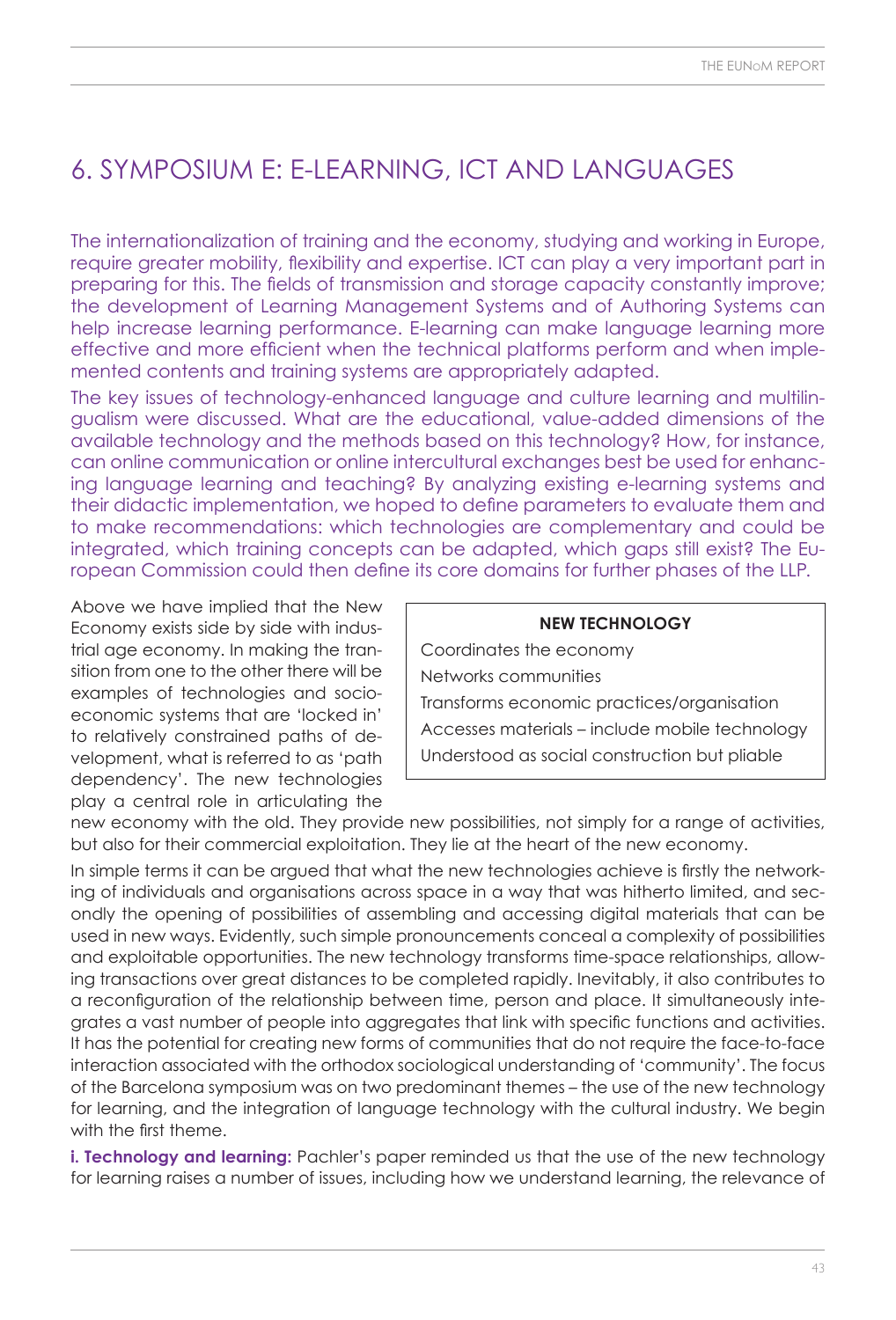culture for the learning process, the mediating processes associated with language and communication, and the issue of whether there is anything particular associated with learning language and culture. Some of these issues are highlighted in a new way when the new technology is brought to bear on them. The strength of his paper lay in how he integrated the notion of mobile learning with the sociological framework referred to above within which the individual assumes responsibility for her learning. Knowledge is distributed across people, communities and institutions that are involved in the open exchange of knowledge in forging new knowl-

**Mobile technology links up with a sociological framework within which individuals assume responsibility for their learning.**

edge. He reminded us that a central issue involves the selection of the relevant device for the desired impact.

This paper dovetailed neatly with that by Prats and Serra which focused on the Language Services section at the Autonomous University, Barcelona. They stressed the need for the section to adapt in line with new technological developments, and explained how different technologies can be merged. They recognised that

partnerships and networks are becoming increasingly important in developing and delivering online language teaching.

The more orthodox learning platforms involving the use of storage and retrieval technologies, interactive sites, and novel discussion spaces were discussed by Hegedus and Pšenakova; Gelan; Vall-Llovera and Puigdevall; Van der Meer; and Dokus. Some of these papers, including those by Rehbein, Vall-Llovera and Puigdevall, and Gelan, specifically addressed the relationship between language issues and distance education. These tools are now being augmented by mobile platforms which stress the ubiquity of recent advantages in third and fourth generation mobile technology. They help overcome the problem that traditional schooling practices are based on de-contextualized information, indirect and abstract knowledge, and secondhand experiences confined to classroom contexts. Learning can now be integrated into daily life with a focus on contextualised, situated interaction that can include the personal as well as the expertise and experience of those participating. This has a particular resonance for intercultural communication, in that it allows participants to understand how others, located in different global contexts, perceive, analyse and produce situated knowledge. It can promote the skills to negotiate linguistic and cultural differences across disparate groups, thereby enhancing intercultural communicative competence. Similarly, Van de Meer stressed that social media can encourage minority language speakers to extend their repertoire of language practices.

Mobile technology becomes particularly relevant once we accept, in line with the thesis on the shift from modernity to reflexive modernity, that responsibilities for meaning construction and risk management have been transferred from the state and its institutions to the individual, who has become a consumer of services provided by a global market. The current changes in the authority in and over education, changes to consumption and production, as well as current characteristics of the media landscape, such as participation, distribution, local and global content, ubiquity and multi-modality, are central for conceptualising mobile learning. Learning is now understood as the process of 'coming to know', and 'being able to operate successfully in and across' new and ever-changing contexts and learning spaces. It is socioculturally bound and contingent in terms of a range of factors. In line with the understanding of how dialogism stresses the constantly changing nature of meaning, the interactive process is a persistent learning process. The heightened sense of reflexivity allows the mundane world to become learning contexts that are enhanced by mobile technology. The learner can access the signification process in all its richness and complexity in striving to construct meaning.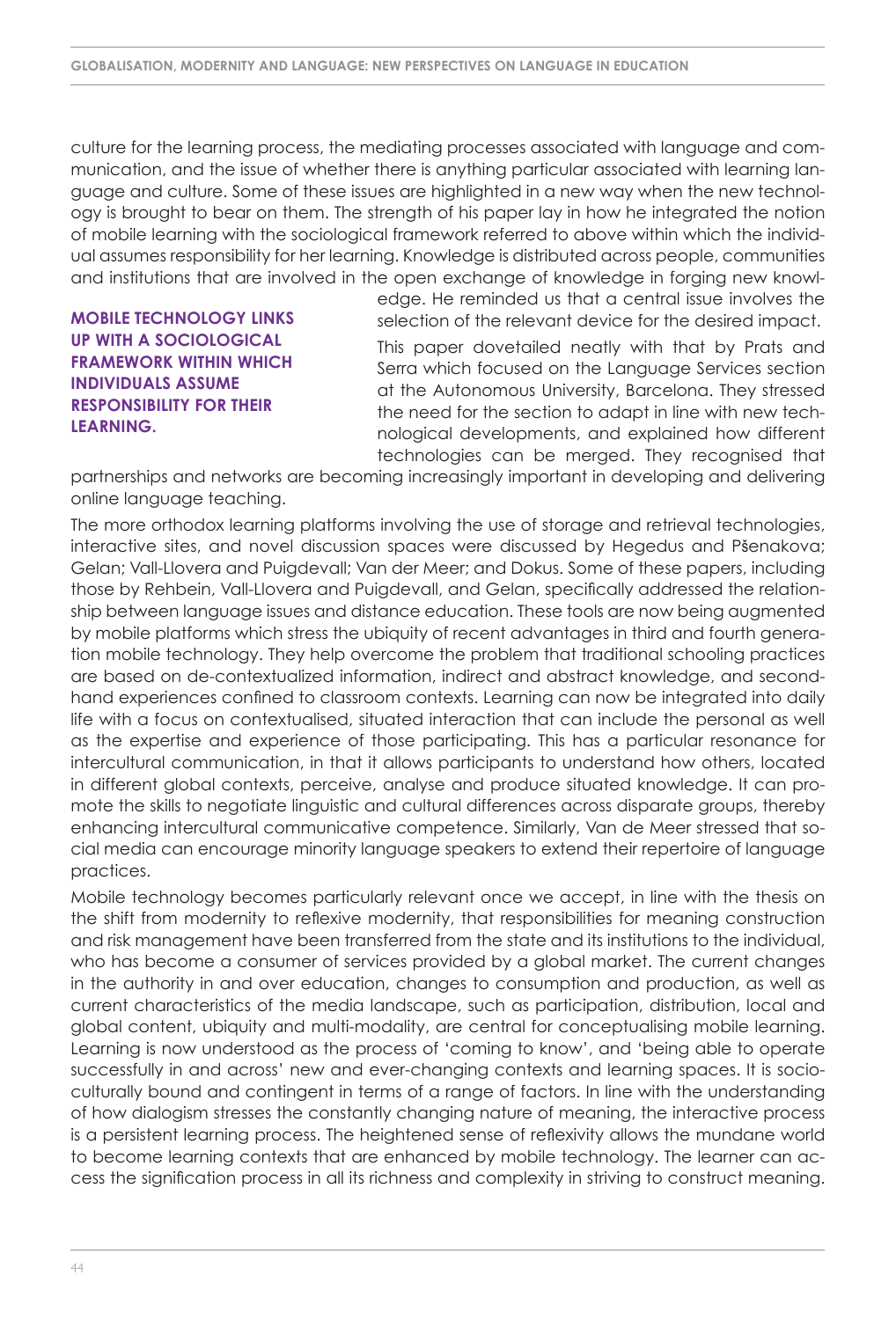Teaching is no longer a process of delivery, but becomes far more variable and richer. Again we encounter ways in which the relationship between technology and social activity involves a persistent modification of a range of social processes.

It is perhaps inevitable that the use of the new technology articulates with the creation of learning environments that draw upon notions not directly related to such technology. Thus the use of the notions of 'learning by doing' and 'communities of practice' were discussed by Dooly in her paper on technology for teacher training. These two notions focus upon the creation of working environments that stress the linked processes of community creation and work as a social practice. The orthodox context for the two notions, involving as they do a sense of working in situ and the learning of working practices as social practices based on the transformation of work as a consciously mediated process, into a process that involves a link between tacit knowledge and social practice, is augmented by the use of the notion and associated tools of 'virtual worlds'. To what extent such notions can serve as the basis for on-line working environments that use language technology to transcend the need to operate monolingually remains an open question.

By the same token one encounters the use of social media tools not created directly for language learning. Thus, for example, the use of three dimensional virtual worlds such as Second Life is claimed to be particularly useful for overcoming the lack of confidence on the part of the

learner when it is used for role play that focuses upon specific contexts. The paper by Swanstrom and Rontu showed that the technology was used very effectively in creating safe, playful, yet authentic environments for learners.

This leads to the question of the relationship between the social context of learning or working, and the notion of technology as simply a tool that is devoid of any such meaningful existence. While it is clear that it is this context that underlies the orthodox use of the new tech-

nology there remains a sense in which the technology itself is a social construct. That is, as products of human activity there is a sense in which the technology constitutes a form of discourse. The discursive content certainly sets constraints on what can be done, what can be said and how it must be said. Similarly it sets limits on the same processes. To this extent it conditions the degree of 'openness' of the relevant environments and platforms.

**ii. Cultural industries:** The second theme of the symposium focused on the potential of cultural industries and the role of language in its structuring. The new structures of enterprises and work of the new economy demand a total reorientation of relationships. This takes two forms. First, the relationship between institutions and enterprises changes, leading to new networks and relationships. To a certain extent it involves each institution or enterprise relinquishing the kind of autonomy they held within the industrial age economy. The subsequent changes require considerable work. Second, the new context also involves restructuring and reorganising the entire work process in order to take advantage of the potential for knowledge generation. New workflows are developed. These workflows not only integrate the disparate features that merge within the new convergence of activities and institutions, but can also help to meet the need for integrating work and knowledge generation. The workflows should operate around new ways of working, involving new relationship structures and new learning environments. The new technology lies at the heart of these developments as an overview of the multi-media sector clarifies.

The convergence of forms of media into multi-media lends itself to the exploitation of materials that, hitherto, were not considered as economically exploitable. Furthermore, it affords a

**In a sense technology is a social construct and constitutes a form of discourse which sets constraints on what can be done, what can be said and how it must be said.**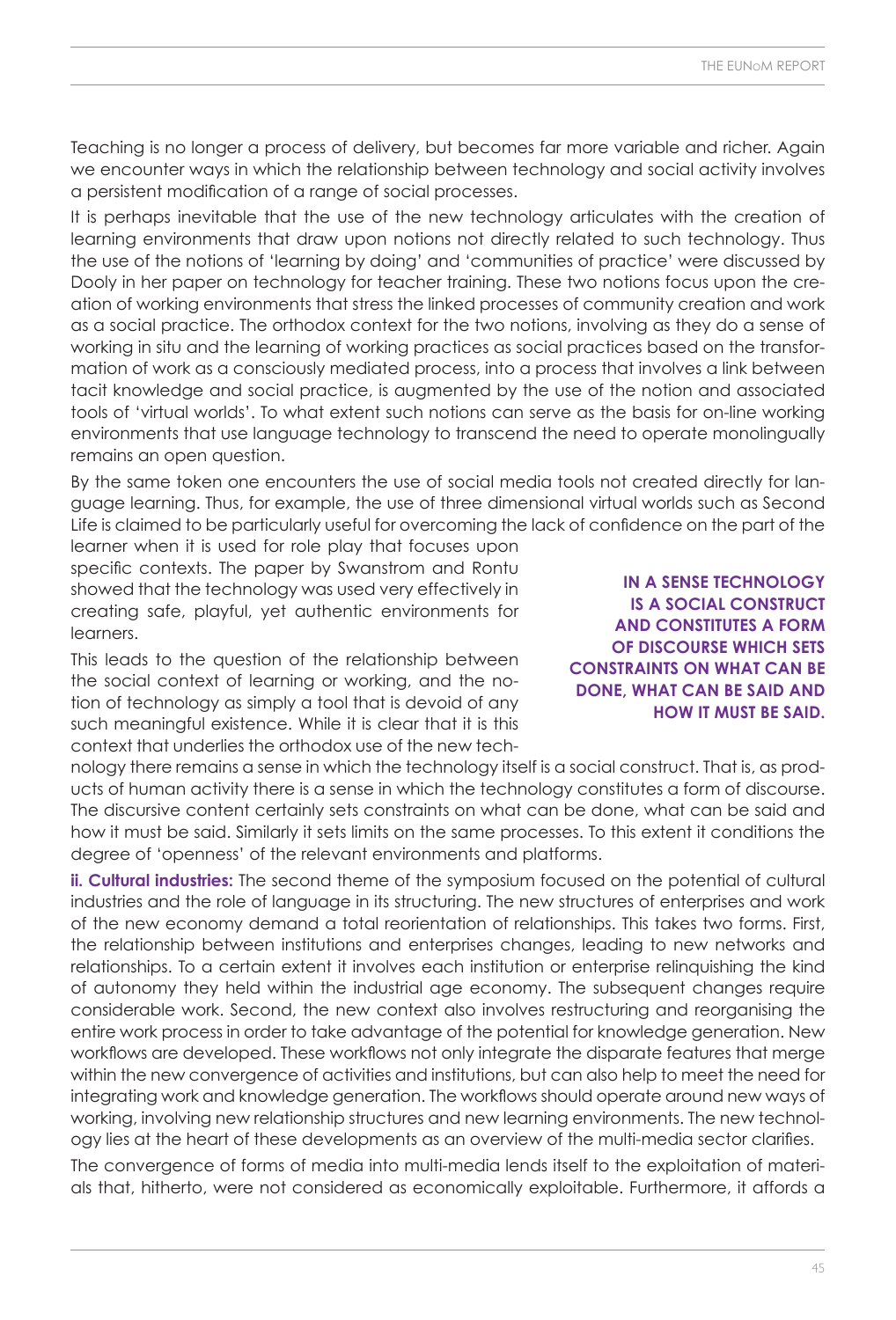range of different ways in which these materials can be exploited. Many regions have their broadcasting production and distribution institutions. They also often have their heritage archives in the form of museums, galleries and related institutions where various aspects of the region's material culture are housed. These have tended to be treated as public assets that often absorb considerable sums of money in their conservation and expansion. They are also sometimes treated as valuable educational resources, yet tend not to be thought of as valuable commercial assets, capable of being exploited as a feature of the regional economy. This is rapidly changing as the potential of merging the skills of the new media with these cultural resources becomes apparent.

The commodification of culture means that something belonging to the public domain has been bounded, redefined and incorporated into the private sphere of commerce. This, in turn, implies working on pre-existing forms in order to develop new works. These observations have particular resonance for the way culture is commodified. When considered in a broader historical context, the term "public domain" has a set of denotative and connotative meanings that transform the artistic, intellectual and informational public domain into a geographically separate place, portions of which are presumptively eligible for privatization. Yet, if we view culture from a different perspective, we can conclude that its specificity is determined by its distributed nature across social space. Whichever is the case, already existing cultural forms are constantly recycled.

The synthesis of many fields of expertise links with IT capabilities and stimulates content and services production. This provides considerable opportunity for economic growth. There are already opportunities for the creation of new systems of entertainment that can reach a global market at relatively low cost. The key involves the link between product and process innovation (Williams and Kentz, 2003).

This content industry involves new processes in the development of contents as products. This includes the commodification of assets which hitherto were regarded as of limited value. Thus, museum materials can now be digitised, the rushes of film or television productions receive the same treatment. Together, these materials constitute the assets of large multi-media archives that serve as the resources for the development of new content. This recycling can have numerous functions. The potential of such materials for certain regional economies is significant. Already standardisation and preliminary work is leading towards the creation of a vast Europe-wide archive of cultural materials. This can overcome limitations imposed by the restrict-

**Value-added partnerships, within which each player in the value-added chain has a stake in the other's success, are well placed to compete successfully in the Knowledge Economy.**

ed range of materials available within any single European region.

Value-added partnerships insist upon two components: the constant flow of information across the partnership, and a strong sense of mutual respect and confidence. It also replaces vertical integration. Thus, it does not place an essential emphasis upon spatial proximity. The valueadded chain involves the various steps a good or service goes through from raw material to final consumption.

Economics customarily envisaged the transactions between links in the chain as being arm's length relationships, or hierarchies of common ownership. Value-added partnerships are an alternative to these two types of relationship. There is a heavy onus on partnerships within which each player in the value-added chain has a stake in the other's success. In this respect there is a strong argument for focusing Knowledge Economy developments on such a concept.

**iii. Language, technology and culture:** Two issues emerge – the need for on-line working environments and the integration of working groups into a coherent whole across space. Both of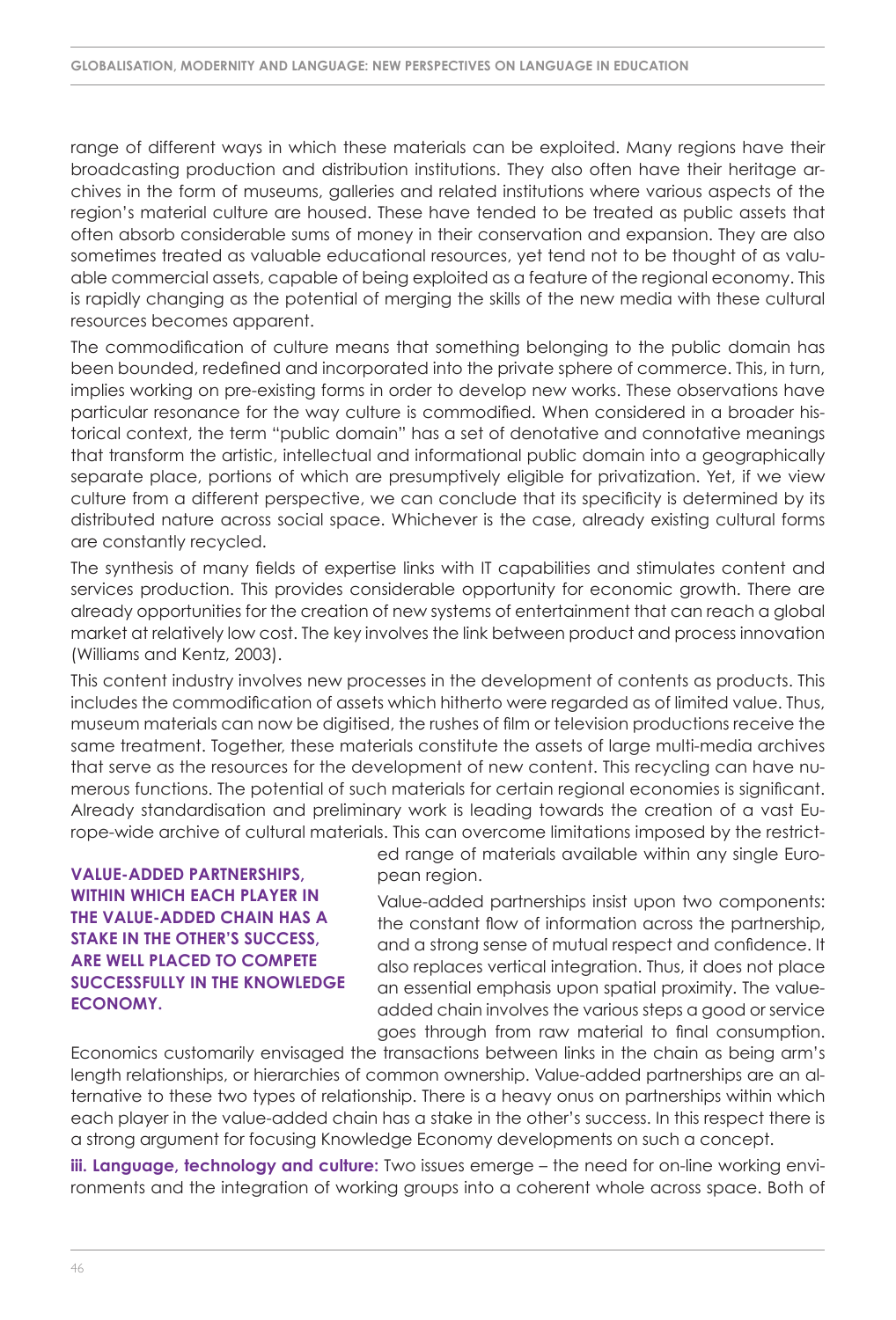these rely heavily on language. It can be argued that some digital products enter a market that is structured by language in the sense that they involve products that apply only to speakers of a particular language. Clearly, using translation tools, together with cultural sensitivity opens the reach of this market. We have already said that the new technology provides the basis for the creation of a new notion of community. The question remains of whether language translation alone is sufficient to create such a social entity. How does it become possible to articulate language and culture in such a process? The same observation applies to on-line working environments. It has been argued that the relevance of language for creativity relies on the accessibility of precisely such a sensitivity. Consequently, much will be lost by the use of linguae francae within the relevant communities of practice.

Beyond this concern with multilingual communication for working with archives of material culture is the issue of cultural behaviour, or how culture relates to shared meaning construction. It is an issue that was broached in the opening symposium, and to a lesser extent in the Belfast symposium. It was revisited in Linnar Viik's paper. He stressed that using the same language and the same technology does not guarantee that similar meanings will be shared. He implied that different kinds of practices may well lead to specific meanings being interpreted differently, even within the same culture. If this is correct it opens a Pandora's box as regards how key elements of on-line interaction operate, even though most practitioners appear to be unaware of the centrality of culture for their operations. It stresses an understanding of culture as, on the one hand, how a social group presents itself and, on the other, how members of a wider group understood as a community share both a historic narrative and features that mediate in meaning construction. He also stressed the need to develop long-term organisational strategies that accommodate the limited span of technology life-cycles.

There is a need to transform this vision of media asset management and the development of a digital value chain into concrete business and technical strategies. The product of the transformation must encompass the value of the various resources as regional resources without excluding regional enterprises from using these resources on cost-effective grounds. Regional digital assets can be sold or they can be used to create further value in the form of new content. By merging the translation industry with the multi-media sector and by linking regional nodes, the potential can become a reality.

This issue was the main thrust of the paper by Pawlowsky which discussed the relationship between the Catalan initiative for the creation of a regional digital cultural archive. This is in place

and has been linked with the 'Language Industries Cluster', an association of 25 companies that will service the content production with the requisite language tools. This could well serve as a major platform for EUNOM's future work in that it becomes possible to further transregional Triple Helix structures for this particular sector.

**A Triple Helix approach to emerging regional clusters of language industries could boost local labour markets and economies.**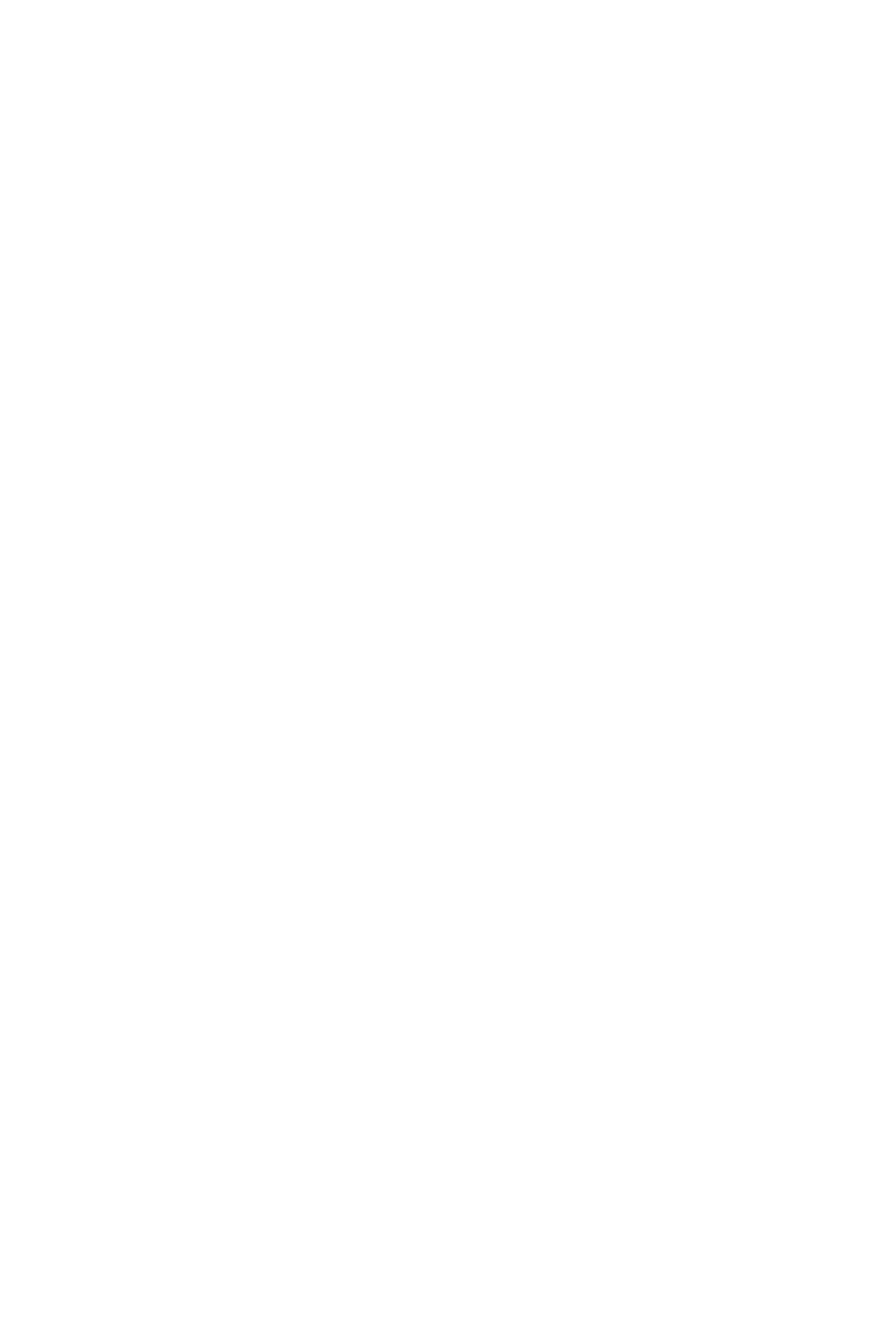# 7. Conclusion

The series of symposia has allowed a process of continuous reflections that relate to key issues by reference to language and culture in society. This process has been assisted by the extended time over which the project has been unwinding. The construction of language is changing – from a form determined by the institutional constraints of state systems, to a much more loosely conditioned basis for communication. Similarly, higher education is changing from a process of enlightenment for a limited proportion of a national population, to the basis for integration with a global economy, managed by both companies and the nation state. The preceding analysis implies that a process is in progress that demands a series of changes that directly involve higher education. These changes involve intensifying the link with business and government; an enhanced attention to language for creativity; ensuring that new management derives from the demands of the global economy and the changing role of language within it (without forgetting the demands of individuals and the wider society, as regards their immaterial wellbeing); recognising how ICT obliges changes while also demanding a creativity by reference to its role and functions; and the new turns in learning we have outlined. These changes and developments help determine and contextualise the scope and direction of future research. The desired changes will not be easy in that they involve step changes in the orthodox thinking of higher education, they involve changes premised on disciplinary bases, on business and its focus on productivity and profit at the expense of an understanding of the new economy, on teachers whose careers have been premised on the old way of thinking, and so on. It is this realignment that informs the following recommendations.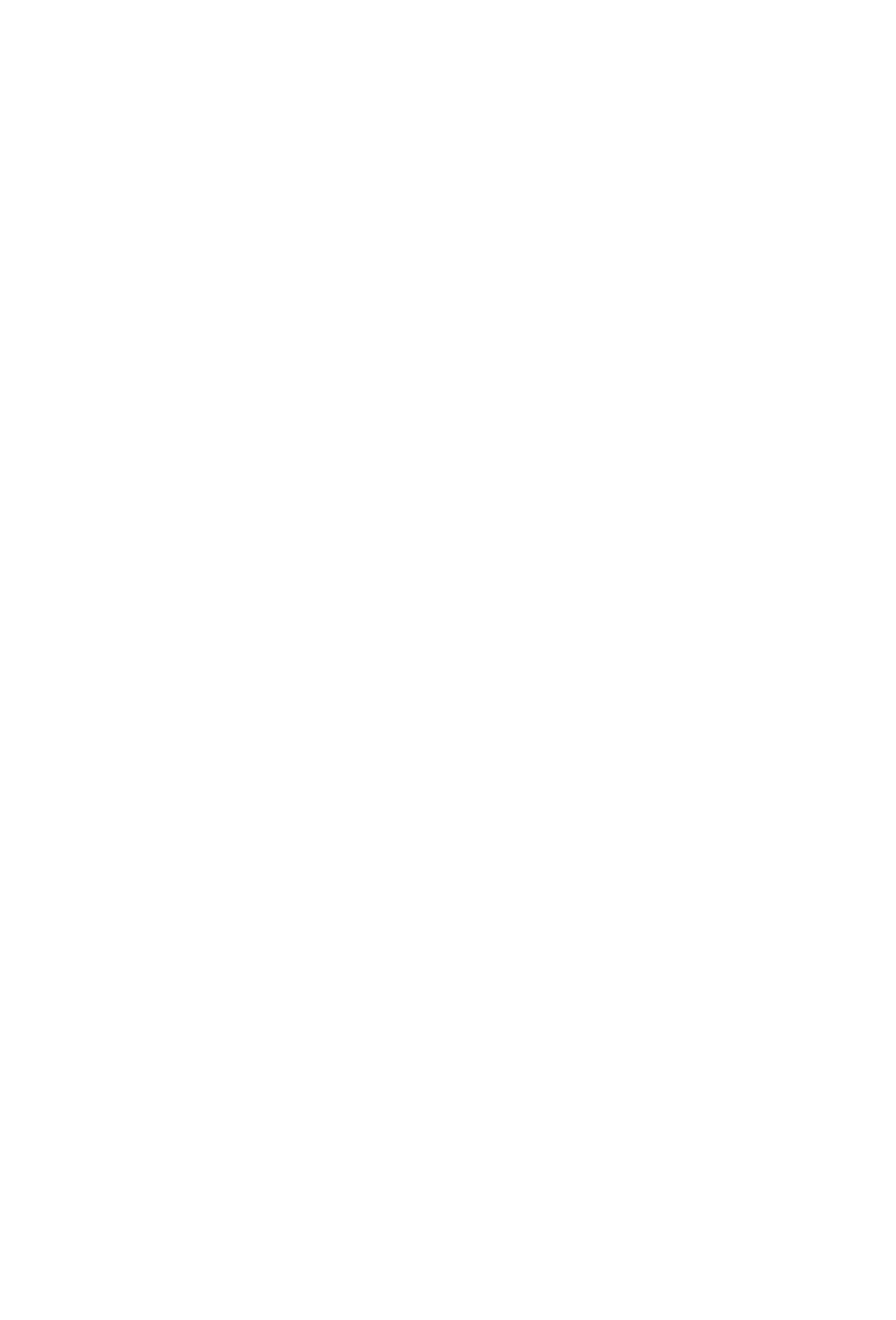# 8. Recommendations

- 1. More research is needed on language process in creativity and the associated skills.
- 2. There is a need to integrate Tripe Helix partnerships and get them to take significance of language both as an explicit tool and as a subjective process on board.
- 3. There is a need to enhance the educational process in such partnerships.
- 4. There is a need to change the nature of employability to encompass the knowledge economy and its relationship to language as a process skill.
- 5. There is a need to enhance the process whereby employers can come to terms with the inherent role of language and their business and how they can enter a dialogue with higher education to furnish them.
- 6. There is a need to break down the disciplinary nature of higher education knowledge management, while making sure that the role of language is enhanced.
- 7. There is a need to undertake research to explore relationship between multilingual group dynamics, meaning construction and innovation.
- 8. There is a need to bring together leading specialists in order to redirect language learning and teaching in the light of societal and global changes.
- 9. There is a need to develop and elaborate on-line multilingual, learning environments.
- 10. There is a need to encourage openness in language management systems based on principles of justice, instead of considering simply European and/or state languages.
- 11. There is a need to embed enterprise into higher education, both for the University itself and in relationship with business. This will by its very nature enhance awareness of language issues.
- 12. There is a need for HE institutions to bear in mind the needs and wants of people working in the humanities, of researchers, of undergraduates, etc., when assessing and redesigning multilingual policies and plurilingual practices within Universities.
- 13. For on-line working environments there is a need to set the goal of elaborating the technology that would allow work to proceed in any language but using a few or one lingua franca that will ensure compatibility of meaning.
- 14. There is a need to undertake research to establish a typology of models of multilingualism in higher education institutions.
- 15. There is a need for postgraduate courses in higher education institutions on managing multilingualism and multiculturalism, and for existing courses to liaise and develop joint projects.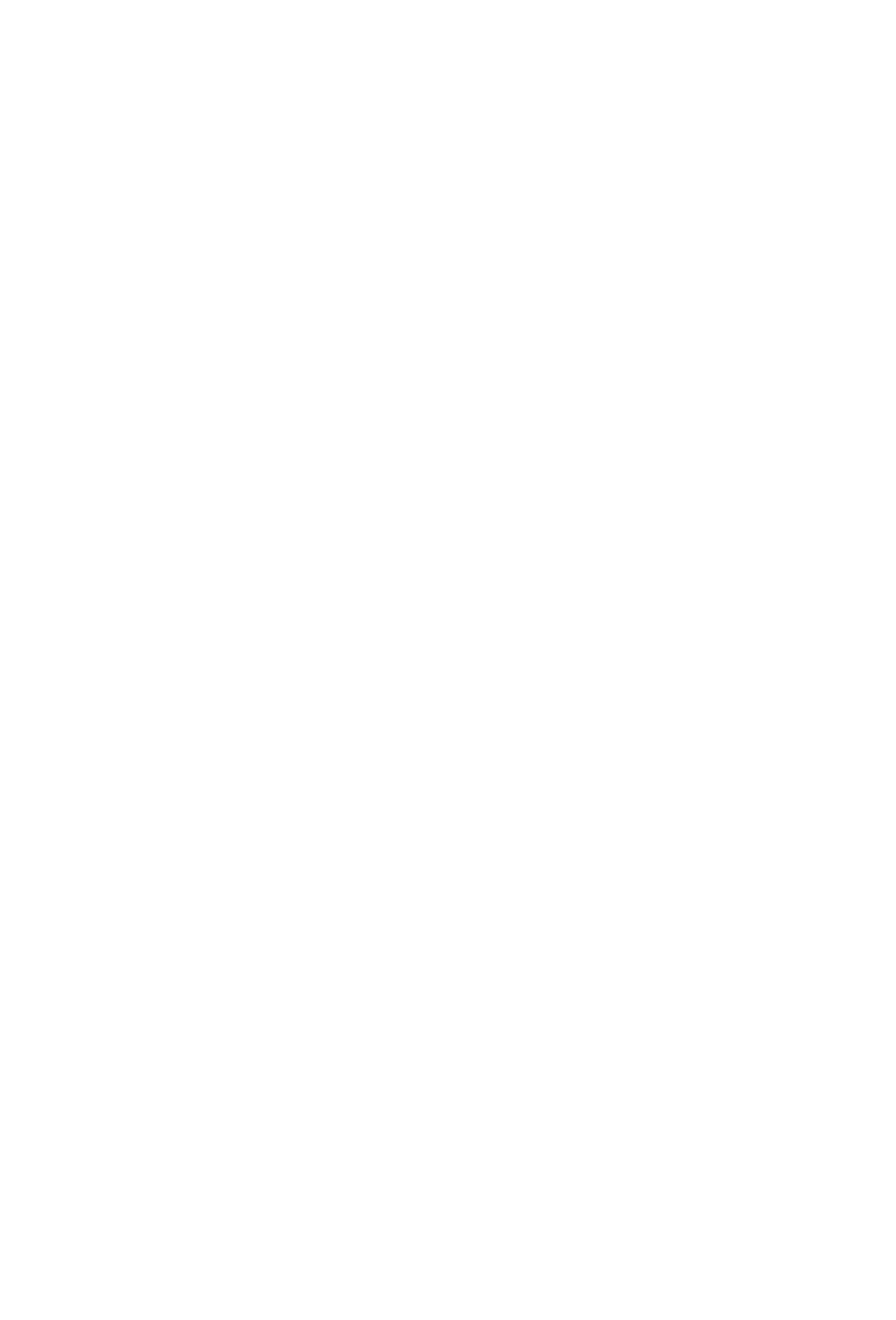# 9. Bibliography and further reading

BECK, U (1998); *Democracy Without Enemies.* Cambridge, Polity.

BALIBAR, E. (2004); *We, The People of Europe.* Princeton, Princeton UP.

BOLTANSKI, L. (2009); *De La Critique: Précis de sociologie de l'émancipation.* Paris, Gallimard.

- BROWN, J.S. and P. DUGUID (1998); Organizing knowledge. *California Management Review*, 40 (3): 90-111.
- CILT (2006); ELAN: *Effects on the European Economy of Shortages of Foreign Language Skills in Enterprise.* European Commission, DGE&C.
- COUNCIL OF EUROPE (2000). *Common European Framework of Reference for Languages: Learning, Teaching, Assessment* - Cambridge University Press.
- DELORS, Jacques (Chairman of the Commission) et al. (1999). Learning. The Treasure Within. Report to UNESCO of the International Commission on Education for the Twenty-first Centu[ry. Highlights. Unesco Publishing. 46 pp. URL: http://www.education.unesco.org/educnews/](http://www.education.unesco.org/educnews/delors/delors_e.pdf) delors/delors\_e.pdf

DE MAURO, Tullio (1971); *Introduzione alla semantica*, 4ª edizione, Laterza, Bari.

DE MAURO, Tullio (1972); *Senso e significato.Studi di semantica teorica e storica*, Adriatica, Bari.

- DE MAURO, Tullio (1974); ll plurilinguismo nella scuola e nella società italiana, in *Aspetti sociolinguistici dell'Italia contemporanea, Atti dell'VIII Congresso internazionale di studi della S.L.I.*, Preprints, Roma, pp. 16-27.
- DE MAURO, Tullio (1974); Per una educazione linguistica democratica, *Il comune democratico*, 11-12, pp. 75-95.
- DONZELOT, J. (1991); The Mobilisation of Society. In G. Burchell, C. Gordon and P. Miller (eds.) *The Foucault Effect: Studies in Governmentality*. Chicago, U. Chicago Press.
- FOUCAULT, M. (1994); *Dits et Ecrits*. Paris, Gallimard.
- FOUCAULT, M.( 2004); *The Birth of Biopolitics: Lectures at the College de France 1978-1979*. New York, Palgrave.
- HABERMAS, J. (1996); Three Normative Models of Democracy. In S. BENHABIB (ed.) *Democracy and Difference: Contesting the Boundaries of the Political*. Princeton, Princeton UP.
- HARDT, M. and A. NEGRI (1994); *Labor of Dionysus: A Critique of the State-Form*. Minneapolis, U. Minnesota Press.
- HARDT, M. and A. NEGRI (2000); *Empire*. Harvard UP.
- JESSOP, B. (2002); *The Future of the Capitalist State*. Cambridge, Polity.
- KELLY, M. et. al. (2004); *European profile for Language Teacher Education*. Brussels, DGE&C.
- LAUSCOMES, P. and P. LE GALES (2005); *Gouverner par les Instruments*. Paris, Sciences Po.
- LAVE, J. and E. WENGER (1991); *Situated Learning Legitimate Peripheral Participation*. Cambridge, CUP.
- LETTP (2011); *Languages in Europe: Towards 2020. Analysis and Proposals from the LETPP Consultation and Review*[, The Languages Company. URL: http://www.languagescompany.com/](http://www.languagescompany.com/images/stories/docs/resources/letpp_languages_in_europe.pdf) images/stories/docs/resources/letpp\_languages\_in\_europe.pdf
- NONAKA, I. and N. KONNO (1998); The Concept of 'Ba': Building a Foundation for Knowledge Creation. *California Management Review* 40 (3) pp. 40-54.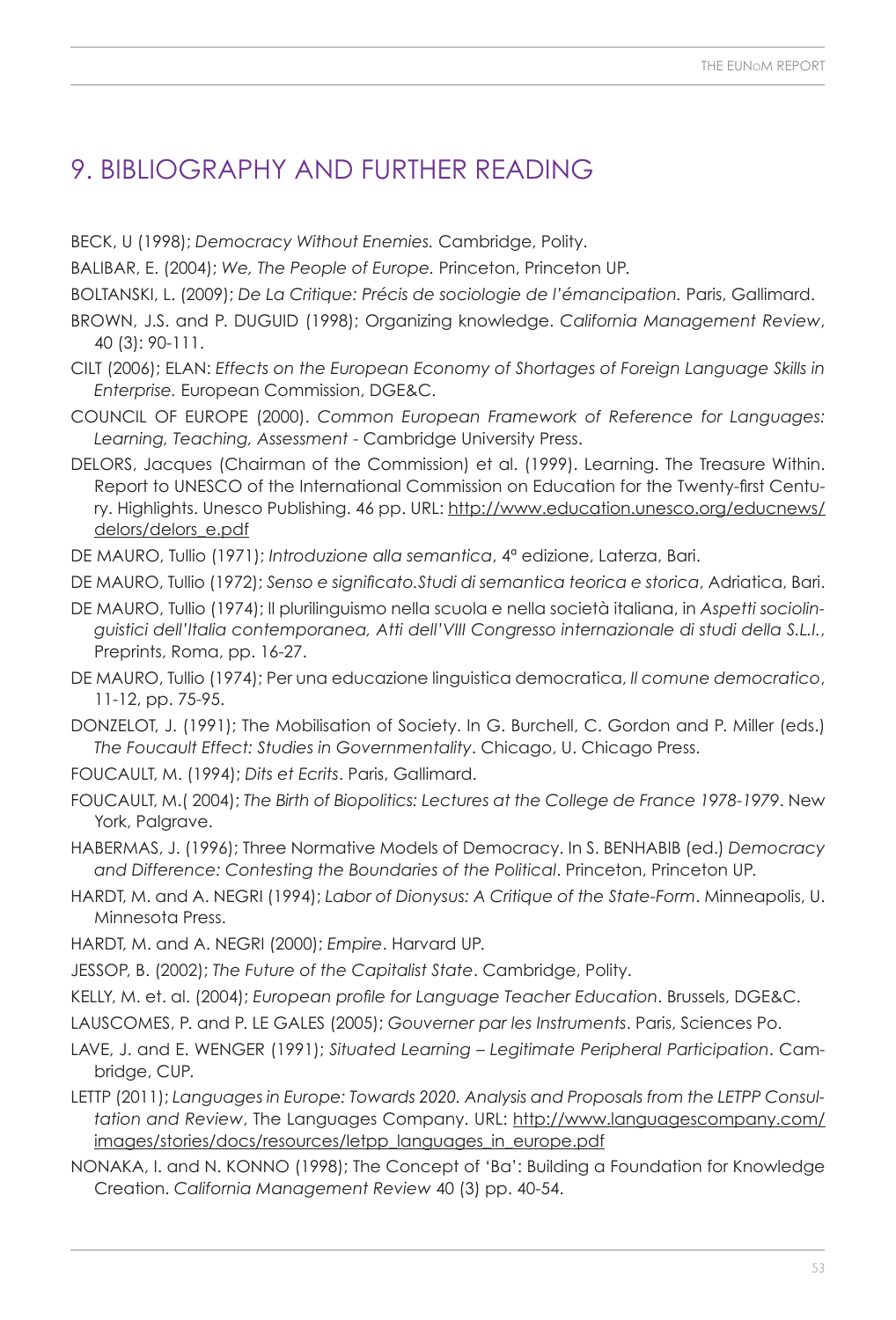PERINI, N. (1985); *La formazione iniziale e la formazione in servizio degli insegnanti di lingue straniere nei paesi della C.E.E.: analisi comparative*. Udine, Benvenuto Editore.

PERINI, N. (cur.)(1993); *Nuovi modelli di educazione linguistica*. Udine, Kappa Vu.

- ROSE, N. (1996); Governing "Advanced" Liberal Democracies. In A. Barry, T. Osborne and N. Rose (eds.) *Foucault and Political Reason*. London, UCL Press.
- SCHIAVI FACHIN, S. (cur.)( 2003 ); *L'educazione plurilingue. Dalla ricerca di base alla pratica didattica*. Udine, FORUM.

TOURAINE, A. [1997); *Pourrons-nous vivre ensemble?* Paris, Fayard.

- WALTERS, W. and J.H. HAAHR (2005); *Governing Europe. Discourse, governmentality and European integration*. Esp. Ch. 6: Benchmarking Europe: Advanced liberalism and the open method of coordination., pp. 114-136. London and New York: Routledge.
- WENGER, E. (1997); *Communities of Practice: Learning, Meaning and Identity*. Cambridge, Cambridge UP.

WILLIAMS, G. (2010); *The Knowledge Economy, Language and Culture*. Clevedon, Multilingual Matters.

- WILLIAMS, G. and D. MORRIS (1999); *Language Use and Language Planning: Welsh in a Global Age*. Cardiff, University of Wales Press.
- WILLIAMS, G. and M. BRITT-KENZ (2003); Technology and Economic Development in the Periphery. *Tripodos* 14, pp. 101-123.
- WILLIAMS, G., M. STRUBELL and G.O. WILLIAMS (2011); Trends in European Language education. *Language Learning Journal*. DOI: 10.1080/09571736.2011.567355
- WILLIAMS, G., M. STRUBELL, S. VILARÓ, and G.O. WILLIAMS (2006); *The Diversity of Language Teaching in the European Union*[. Brussels, DG E&C.](http://ec.europa.eu/languages/documents/study_diversity_en.pdf) [http://ec.europa.eu/languages/d](http://ec.europa.eu/languages/docu-ments/study_diversity_en.pdf)[ocu](http://ec.europa.eu/languages/documents/study_diversity_en.pdf)ments/study\_diversity\_en.pdf.
- WITTGENSTEIN, Ludwig. *Philosophical investigations*, trans. G. E. M. Anscombe. Oxford: Basil Blackwell, 1986.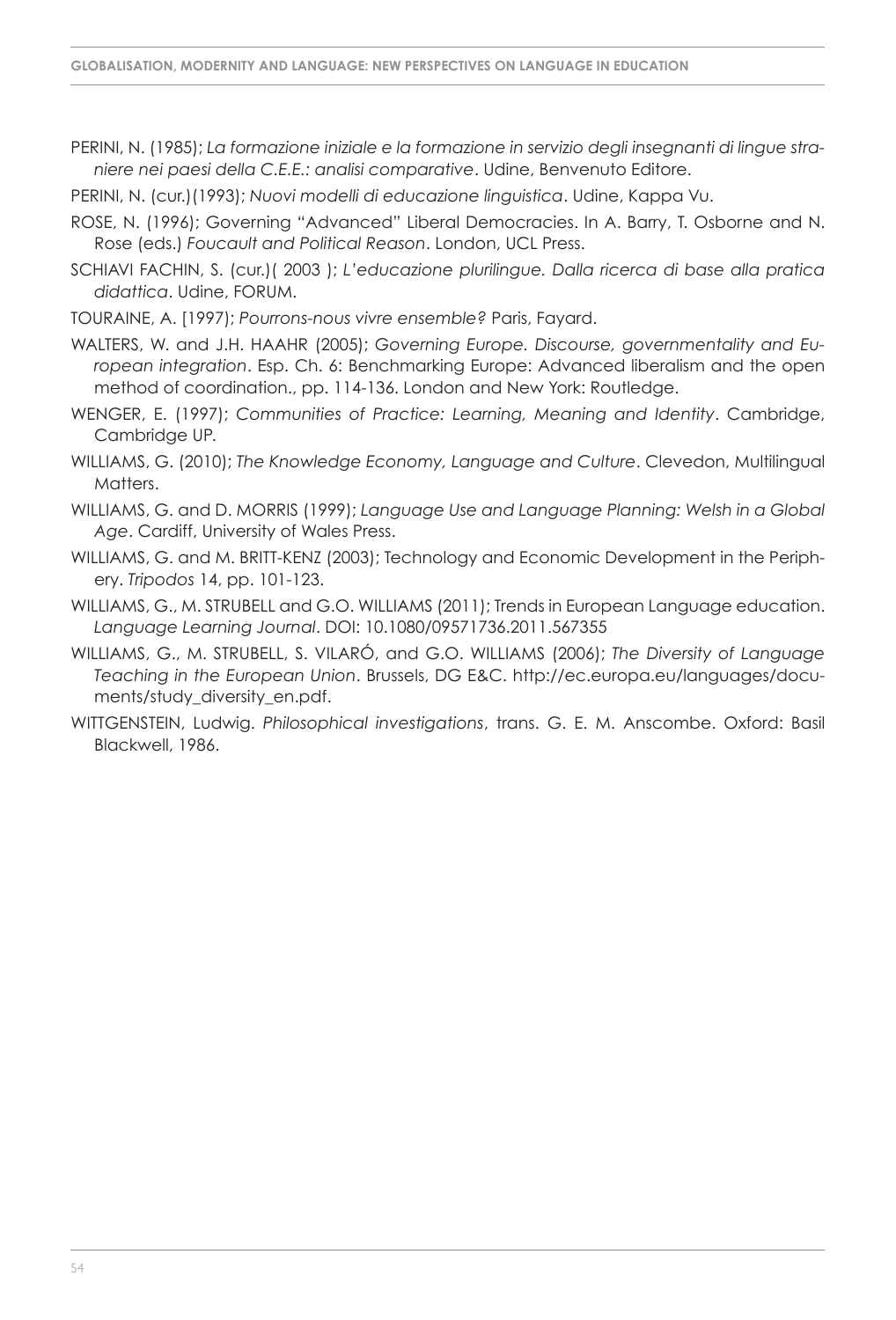### Appendix

### **Papers delivered at the five thematic symposia**

### *SYMPOSIUM 1 on "Language teachers: Training for a New Paradigm" (Udine, September 7-8, 2010)*

- 1. Prof Tullio di Mauro (Università "La Sapienza", Roma) Le lingue dell' insegnamento: qualche nota preliminare.
- 2. Dr Michael Kelly (University of Southampton) Towards a pluralist paradigm for language teacher education.
- 3. Dr Lucija Čok (Primorska U. Koper) La dimensione interculturale nell' insegnamento delle lingue/ The Intercultural Dimension of Language Teaching. [http://in3.uoc.edu/opencms\\_](http://in3.uoc.edu/opencms_in3/export/sites/in3/webs/projectes/EUNOM/_resources/documents/COK_EN.pd) [in3/export/sites/in3/webs/projectes/EUNOM/\\_resources/documents/COK\\_EN.pdf](http://in3.uoc.edu/opencms_in3/export/sites/in3/webs/projectes/EUNOM/_resources/documents/COK_EN.pd) (English); [http://in3.uoc.edu/opencms\\_in3/export/sites/in3/webs/projectes/EUNOM/\\_resources/d](http://in3.uoc.edu/opencms_in3/export/sites/in3/webs/projectes/EUNOM/_resources/doc-uments/CO)[oc](http://in3.uoc.edu/opencms_in3/export/sites/in3/webs/projectes/EUNOM/_resources/documents/COK_IT.pdf)uments[/COK](http://in3.uoc.edu/opencms_in3/export/sites/in3/webs/projectes/EUNOM/_resources/doc-uments/CO)\_IT.pdf
- 4. Dr Eugene McKendry (School of Education, Queen's University Belfast, Northern Ireland) The Challenge of the new paradigm of Curriculum Review. [http://in3.uoc.edu/opencms\\_in3/](http://in3.uoc.edu/opencms_in3/) [export/sites/in3/webs/projectes/EUNOM/\\_resources/documents/Eugene\\_McKendry\\_The\\_](http://in3.uoc.edu/opencms_in3/export/sites/in3/webs/projectes/EUNOM/_resources/documents/Eugene_McKendry_The_Challenge_of_the_new_paradigm_of_Curriculum_Review.pdf) Challenge of the new paradigm of Curriculum Review.pdf
- 5. Dr Norman Pachler (Institute of Education, University of London) Preparing to Teach in Multilingual / Multicultural / Ethnically Diverse Contexts.
- 6. Dr Karen Risager (Department of Culture and Identity, Roskilde University, Denmark) The Language Teacher Facing Transnationality. [http://in3.uoc.edu/opencms\\_in3/export/sites/in3/](http://in3.uoc.edu/opencms_in3/export/sites/in3/webs/projectes/EUNOM/_resources/documents/Karen_Risager_The_Language_Teacher_Facing_Transnationality_posted.pdf) [webs/projectes/EUNOM/\\_resources/documents/Karen\\_Risager\\_The\\_Language\\_Teacher\\_](http://in3.uoc.edu/opencms_in3/export/sites/in3/webs/projectes/EUNOM/_resources/documents/Karen_Risager_The_Language_Teacher_Facing_Transnationality_posted.pdf) Facing Transnationality posted.pdf
- 7. Dr Tünde Dökus (Corvinus University of Budapest) The Right Balance Integrating ICT into Tra[ditional Teaching.](http://in3.uoc.edu/opencms_in3/opencms/webs/projectes/EUNOM/_resources/documents/Tunde_Dokus_Abstract_Udine.rtf) [http://in3.uoc.edu/opencms\\_in3/opencms/webs/projectes/EUNOM/\\_re](http://in3.uoc.edu/opencms_in3/opencms/webs/projectes/EUNOM/_re-sources/documents/Tunde_Dokus_Abstract_Udine.rtf)sources[/documents/Tunde\\_Dokus\\_Abstract\\_Udine.rtf](http://in3.uoc.edu/opencms_in3/opencms/webs/projectes/EUNOM/_re-sources/documents/Tunde_Dokus_Abstract_Udine.rtf)
- 8. Dr Sònia Prats (Universitat Autònoma de Barcelona) Multiculturalism and the Lingua Franca [in Language Teaching.](http://in3.uoc.edu/opencms_in3/opencms/webs/projectes/EUNOM/_resources/documents/Sonia_Prats_Udine.rtf) http://in3.uoc.edu/opencms in3/opencms/webs/projectes/E[U-](http://in3.uoc.edu/opencms_in3/opencms/webs/projectes/EUNOM/_resources/documents/Sonia_Prats_Udine.rtf)NOM/[\\_resources/documents/Sonia\\_Prats\\_Udine.rtf](http://in3.uoc.edu/opencms_in3/opencms/webs/projectes/EUNOM/_resources/documents/Sonia_Prats_Udine.rtf)
- 9. Dr June Eyckmans (Department of Applied Linguistics, Erasmus University College Brussels, Belgium) Innovation in language teacher education: fostering learner autonomy through phrasal awareness. http://in3.uoc.edu/opencms in3/opencms/webs/projectes/EUNOM/ [resources/documents/June\\_Eyckmans\\_EUNoM\\_Udines\\_paper.rtf](http://in3.uoc.edu/opencms_in3/opencms/webs/projectes/EUNOM/_resources/documents/June_Eyckmans_EUNoM_Udines_paper.rtf)
- 10. Dr Encarnación Carrasco Perea (Universitat Autònoma de Barcelona) Le mot de la fin: rappels et questionnements. http://in3.uoc.edu/opencms in3/opencms/webs/projectes/ [EUNOM/\\_resources/documents/Regard\\_E\\_CarrascoUdine2010.rtf](http://in3.uoc.edu/opencms_in3/opencms/webs/projectes/EUNOM/_resources/documents/Regard_E_CarrascoUdine2010.rtf)
- 11. Dr Joseph Sheils (Language Policy Division, Council of Europe) Greetings and invitation. [http://in3.uoc.edu/opencms\\_in3/opencms/webs/projectes/EUNOM/\\_resources/d](http://in3.uoc.edu/opencms_in3/opencms/webs/projectes/EUNOM/_resources/docu-ments/100730_Joseph_Sheils_Council_of_Europexs_contribution_to_Udine.rtf)[ocu-](http://in3.uoc.edu/opencms_in3/opencms/webs/projectes/EUNOM/_resources/documents/100730_Joseph_Sheils_Council_of_Europexs_contribution_to_Udine.rtf)ments[/100730\\_Joseph\\_Sheils\\_Council\\_of\\_Europexs\\_contribution\\_to\\_Udine.rtf](http://in3.uoc.edu/opencms_in3/opencms/webs/projectes/EUNOM/_resources/docu-ments/100730_Joseph_Sheils_Council_of_Europexs_contribution_to_Udine.rtf)

Rapporteur's summary: Dr. Glyn Williams (Centre for European Research, Wales) [http://in3.uoc.](http://in3.uoc.edu/opencms_in3/export/sites/in3/webs/projectes/EUNOM/_resources/documents/RAPPORTEUR_WILLIAMS.pdf) [edu/opencms\\_in3/export/sites/in3/webs/projectes/EUNOM/\\_resources/documents/RAP-](http://in3.uoc.edu/opencms_in3/export/sites/in3/webs/projectes/EUNOM/_resources/documents/RAPPORTEUR_WILLIAMS.pdf)[PORTEUR\\_WILLIAMS.pdf](http://in3.uoc.edu/opencms_in3/export/sites/in3/webs/projectes/EUNOM/_resources/documents/RAPPORTEUR_WILLIAMS.pdf)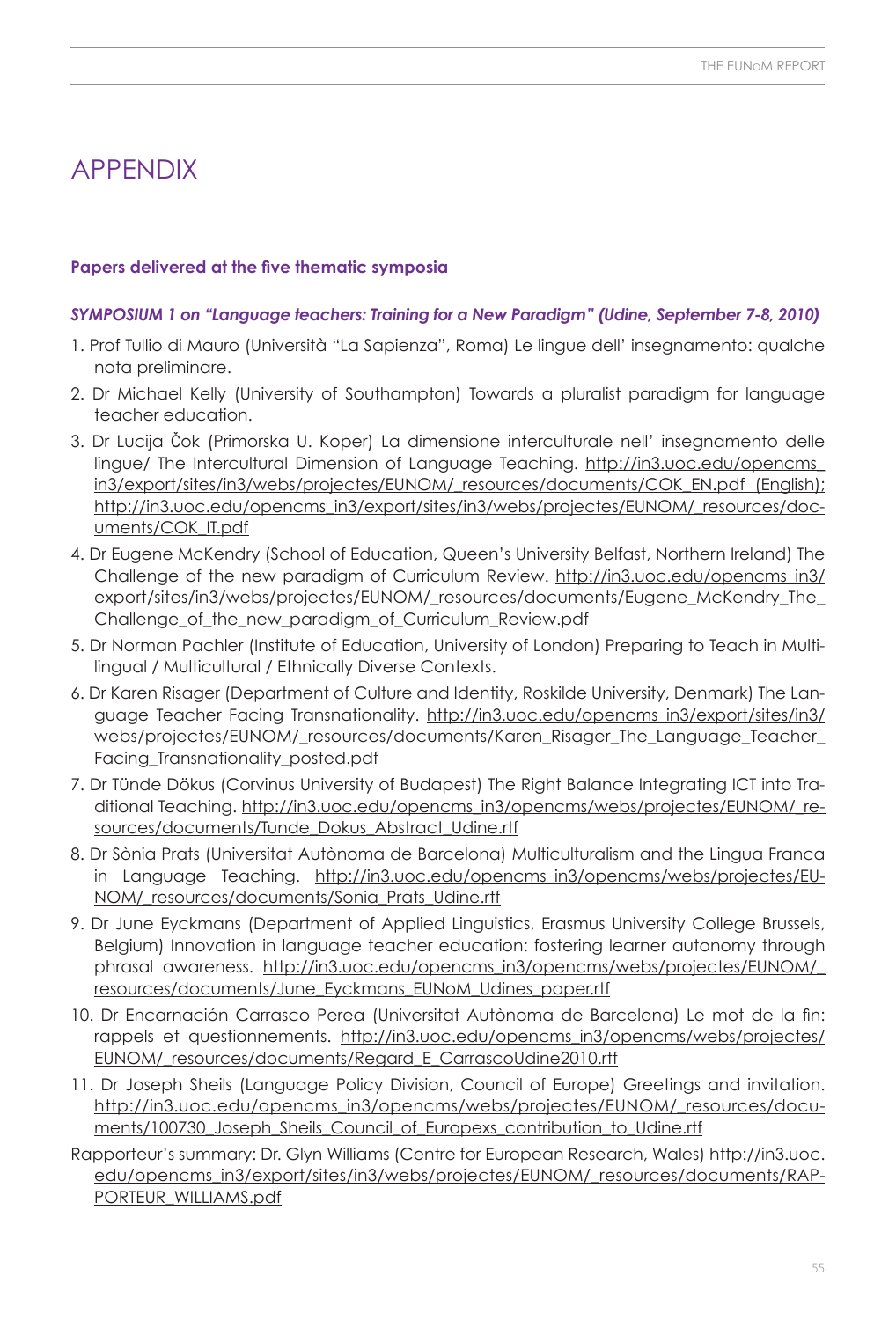#### *SYMPOSIUM 2 on "Higher education and research on multilingualism: challenge or opportunity?" (Ljouwert, Friesland, The Netherlands, November 18-19, 2010)*

### **The relation between the regional and the global level. The possible impact of universities / research on society with regard to multilingualism**

- 1. Prof. Jochen Rehbein (Middle East Technical University, Ankara) Multilingualism through community languages – challenge or opportunity of Higher Education. [http://in3.uoc.edu/](http://in3.uoc.edu/opencms_in3/opencms/webs/projectes/EUNOM/_resources/documents/Abstract.Leeuwarden.Rehbein.final.pdf) [opencms\\_in3/opencms/webs/projectes/EUNOM/\\_resources/documents/Abstract.Leeu](http://in3.uoc.edu/opencms_in3/opencms/webs/projectes/EUNOM/_resources/documents/Abstract.Leeuwarden.Rehbein.final.pdf)warden.Rehbein.final.pdf
- 2. Alastair Walker (Department of Frisian Studies / North Frisian Dictionary Centre, Universität Kiel) Multilingualism, the University Department and Minority Languages. [http://in3.uoc.edu/](http://in3.uoc.edu/opencms_in3/opencms/webs/projectes/EUNOM/_resources/documents/Alastair_Walker_to_publish.rtf) [opencms\\_in3/opencms/webs/projectes/EUNOM/\\_resources/documents/Alastair\\_Walker\\_](http://in3.uoc.edu/opencms_in3/opencms/webs/projectes/EUNOM/_resources/documents/Alastair_Walker_to_publish.rtf) to\_publish.rtf
- 3. Professor Mitja Žagar (Institute for Ethnic Studies, University of Ljubljana) Diversity Management: A Tool for Development of Inclusive Collective Identities and Adequate Framework for Multilingual and Multicultural Societies. [http://in3.uoc.edu/opencms\\_in3/opencms/webs/](http://in3.uoc.edu/opencms_in3/opencms/webs/projectes/EUNOM/_resources/documents/Mitja_Zagar_to_publish.rtf) [projectes/EUNOM/\\_resources/documents/Mitja\\_Zagar\\_to\\_publish.rtf](http://in3.uoc.edu/opencms_in3/opencms/webs/projectes/EUNOM/_resources/documents/Mitja_Zagar_to_publish.rtf)

### **The possible contribution of universities/EUNoM to language policy development within Europe**

- 4. Dr. Jeroen Darquennes (Facultés Universitaires Notre-Dame de la Paix, Namur, Belgium) From subject to object of transdisciplinary study. Reflections on the contribution of language(s) in higher education on the development and the implementation of European language [policy initiatives.](http://in3.uoc.edu/opencms_in3/opencms/webs/projectes/EUNOM/_resources/documents/Jeroen_Darquennes_adaptat_per_autor.rtf) [http://in3.uoc.edu/opencms\\_in3/opencms/webs/projectes/EUNOM/\\_re](http://in3.uoc.edu/opencms_in3/opencms/webs/projectes/EUNOM/_re-sources/documents/Jeroen_Darquennes_adaptat_per_autor.rtf)[sources/](http://in3.uoc.edu/opencms_in3/opencms/webs/projectes/EUNOM/_resources/documents/Jeroen_Darquennes_adaptat_per_autor.rtf)[documents/Jeroen\\_Darquennes\\_adaptat\\_per\\_autor.rtf](http://in3.uoc.edu/opencms_in3/opencms/webs/projectes/EUNOM/_re-sources/documents/Jeroen_Darquennes_adaptat_per_autor.rtf)
- 5. Dr. Rita Temmerman (Erasmushogeschool Brussel, Belgium) Plurilinguistic terminological com[petences in specialized domains: a competitive advantage? http://in3.uoc.edu/openc](http://in3.uoc.edu/opencms_in3/opencms/webs/projectes/EUNOM/_resources/documents/Rita_Temmermanx_Erasmushogeschool_Brussel.rtf)[ms\\_in3/opencms/webs/projectes/EUNOM/\\_resources/documents/Rita\\_Temmermanx\\_Eras](http://in3.uoc.edu/openc-ms_in3/opencms/webs/projectes/EUNOM/_resources/documents/Rita_Temmermanx_Eras-mushogeschool_Brussel.rtf)[mushogeschool\\_Brussel.rtf](http://in3.uoc.edu/opencms_in3/opencms/webs/projectes/EUNOM/_resources/documents/Rita_Temmermanx_Erasmushogeschool_Brussel.rtf)
- 6. Dr. Alex Riemersma (Mercator Research Centre on Multilingualism and Language Learning, Ljouwert, Fryslan, The Netherlands) Multilingualism for all: How to implement European Language Policy Development through Universities and Teacher Training to Primary and Secondary Education. http://in3.uoc.edu/opencms in3/opencms/webs/projectes/EUNOM/ [resources/documents/Dr.\\_Alex\\_Riemersma\\_Mercator.rtf](http://in3.uoc.edu/opencms_in3/opencms/webs/projectes/EUNOM/_resources/documents/Dr._Alex_Riemersma_Mercator.rtf)

### **The multilingual university: language policy at the level of the institution**

- 7. Prof. Robert Dunbar (Senior Researcher Professor and Director, "Soillse" Sabhal Mòr Ostaig/ UHIMI) A Unilingual Minority Language College in a Multilingual University: Sabhal Mòr Ostaig. http://in3.uoc.edu/opencms in3/opencms/webs/projectes/EUNOM/ resources/ [documents/R\\_Dunbar\\_Abstract\\_09\\_11\\_10\\_to\\_publish.rtf](http://in3.uoc.edu/opencms_in3/opencms/webs/projectes/EUNOM/_resources/documents/R_Dunbar_Abstract_09_11_10_to_publish.rtf)
- 8. Dr. Irina Chongarova-Aron and Dr. Nadya Cherneva (University of Plovdiv, Bulgaria) Multilingualism and Exclusion? A case study of international academic staff mobility. [http://www.](http://www.uoc.edu/opencms/opencms/webs/projectes/EUNOM/_resources/documents/Dr._Irina_Chongarova-Aronx_Dr._Nadya_Chernevax_University_of_Plovdivx_Bulgaria.rtf) [uoc.edu/opencms/opencms/webs/projectes/EUNOM/\\_resources/documents/Dr.\\_Irina\\_](http://www.uoc.edu/opencms/opencms/webs/projectes/EUNOM/_resources/documents/Dr._Irina_Chongarova-Aronx_Dr._Nadya_Chernevax_University_of_Plovdivx_Bulgaria.rtf) Chongarova-Aronx\_Dr.\_Nadya\_Chernevax\_University\_of\_Plovdivx\_Bulgaria.rtf
- 9. Dr. Heidi Rontu (Teknillinen korkeakoulu / Aalto University School of Science & Technology, Finland) Putting policies into practice. http://in3.uoc.edu/opencms in3/opencms/webs/ [projectes/EUNOM/\\_resources/documents/Dr.\\_Heidi\\_Rontux\\_Teknillinen\\_korkeakoulu\\_xAal](http://in3.uoc.edu/opencms_in3/opencms/webs/projectes/EUNOM/_resources/documents/Dr._Heidi_Rontux_Teknillinen_korkeakoulu_xAalto_University_School_of_Science_x_Technologyx.rtf)to University School of Science x Technologyx.rtf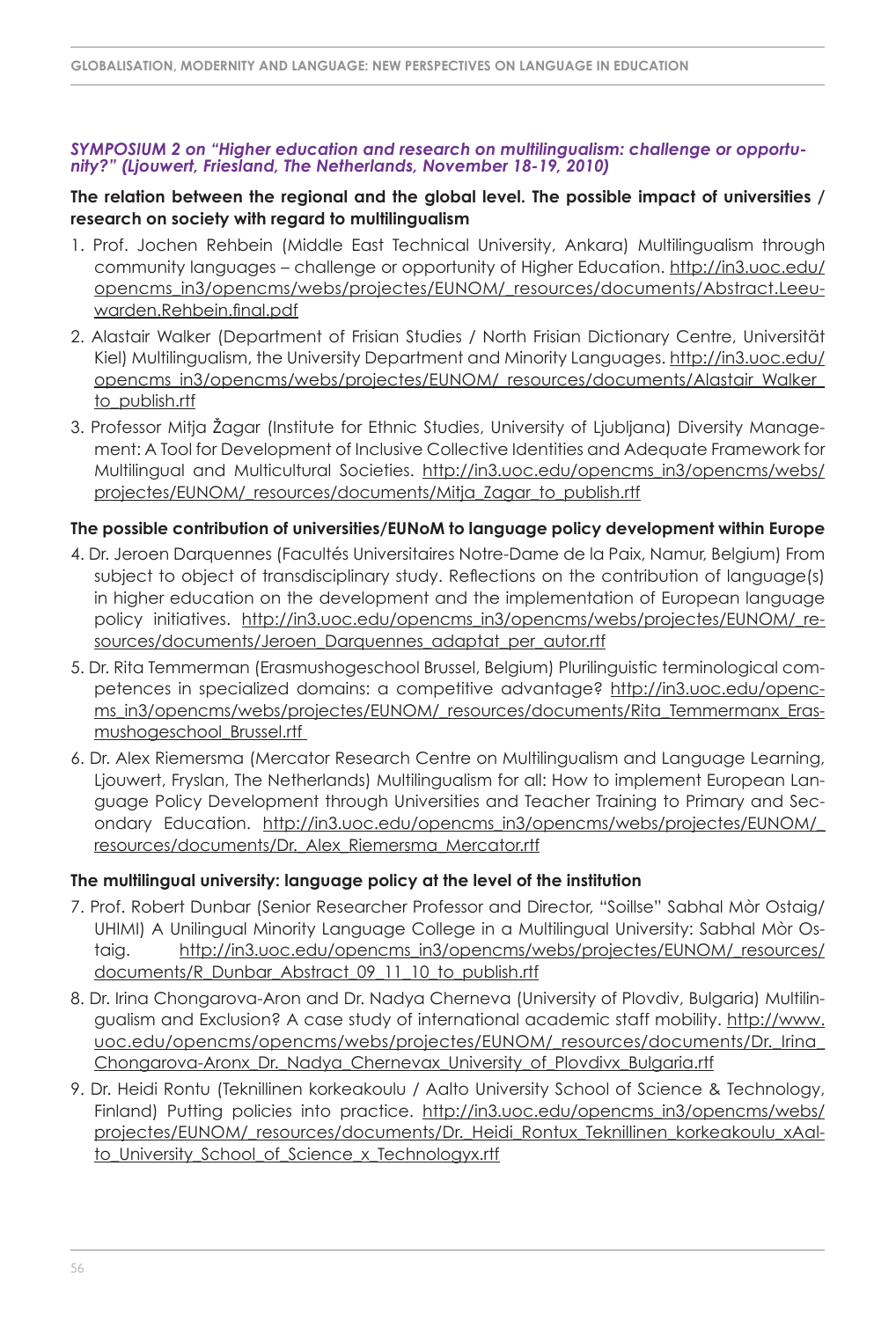- 10. Dr. Cecilia Serra (Universities of Geneva and Lausanne) Social Representations of Plurilingualism Policy and Academic Teacher Discourse at University Level [http://www.uoc.edu/](http://www.uoc.edu/opencms/opencms/webs/projectes/EUNOM/_resources/documents/Cecilia_Serra_to_publish.rtf) [opencms/opencms/webs/projectes/EUNOM/\\_resources/documents/Cecilia\\_Serra\\_to\\_](http://www.uoc.edu/opencms/opencms/webs/projectes/EUNOM/_resources/documents/Cecilia_Serra_to_publish.rtf) publish.rtf
- Rapporteur's summary: Paola Fogar (Centro Internazionale sul Plurilinguismo, Università degli [Studi di Udine\).](http://in3.uoc.edu/opencms_in3/opencms/webs/projectes/EUNOM/_resources/documents/PAOLA_FOGAR_-_Leeuwarden-_def_with_headers.pdf) [http://in3.uoc.edu/opencms\\_in3/opencms/webs/projectes/EUNOM/\\_re](http://in3.uoc.edu/opencms_in3/opencms/webs/projectes/EUNOM/_re-sources/57)sources/documents/PAOLA\_FOGAR\_-\_Leeuwarden-\_def\_with\_headers.pdf

### *SYMPOSIUM 3 on "Managing multilingual and multiethnic societies and institutions" (Koper, Slovenia on June 20-21 2011).*

### **Multilingual policies in contact areas: gaps and issues of national and international language policies at the local levels; demands in global scale and responses, local dimension of language use**

- 1. Paolo E. Balboni (University Ca' Foscari, Venice, Italy): The quality of multilingual policy in contact areas. [http://in3.uoc.edu/opencms\\_in3/export/sites/in3/webs/projectes/EUNOM/\\_](http://in3.uoc.edu/opencms_in3/export/sites/in3/webs/projectes/EUNOM/_resources/documents/c01_BALBONI_to_publish.pdf) [resources/documents/c01\\_BALBONI\\_to\\_publish.pdf](http://in3.uoc.edu/opencms_in3/export/sites/in3/webs/projectes/EUNOM/_resources/documents/c01_BALBONI_to_publish.pdf)
- 2. Paola Fogar: Multilingual policies, language use and plurilingual education in Friuli-Venezia Giulia: projects and proposals. Abstract: [http://in3.uoc.edu/opencms\\_in3/export/sites/in3/](http://in3.uoc.edu/opencms_in3/export/sites/in3/webs/projectes/EUNOM/_resources/documents/Managing_multilingual_and_multiethnic_societies_and_institutions._abstracts.pdf) webs/projectes/EUNOM/\_resources/documents/Managing\_multilingual\_and\_multiethnic societies and institutions. abstracts.pdf, p. 3.
- 3. Kristin Tytgat (Erasmushogeschool Brussel (Belgium): Language Policy in higher education in [Flanders \(Belgium\): English in an academic context.](http://in3.uoc.edu/opencms_in3/export/sites/in3/webs/projectes/EUNOM/_resources/documents/c03_Tytgat.pdf) [http://in3.uoc.edu/opencms\\_in3/e](http://in3.uoc.edu/opencms_in3/ex-port/sites/in3/webs/projectes/EUNOM/_resources/documents/c03_Tytgat.pdf)[x](http://in3.uoc.edu/opencms_in3/export/sites/in3/webs/projectes/EUNOM/_resources/documents/c03_Tytgat.pdf)port/[sites/in3/webs/projectes/EUNOM/\\_resources/documents/c03\\_Tytgat.pdf](http://in3.uoc.edu/opencms_in3/ex-port/sites/in3/webs/projectes/EUNOM/_resources/documents/c03_Tytgat.pdf)
- 4. Peeter Müürsepp (Tallinn University of Technology, Department of International Relations, Estonia): Trilingual University as the Model for the Future. [http://in3.uoc.edu/opencms\\_in3/](http://in3.uoc.edu/opencms_in3/export/sites/in3/webs/projectes/EUNOM/_resources/documents/c04_Muursepp_to_publish.pdf) [export/sites/in3/webs/projectes/EUNOM/\\_resources/documents/c04\\_Muursepp\\_to\\_pub](http://in3.uoc.edu/opencms_in3/export/sites/in3/webs/projectes/EUNOM/_resources/documents/c04_Muursepp_to_publish.pdf)lish.pdf
- 5. Helen Kesonen (Tartu University, South-Estonian Language and Culture Research Centre, Estonia): Influence of Language Policy to the Local Languages. The Case of the Võru Language. Abstractr: [http://in3.uoc.edu/opencms\\_in3/export/sites/in3/webs/projectes/](http://in3.uoc.edu/opencms_in3/export/sites/in3/webs/projectes/EUNOM/_resources/documents/Managing_multilingual_and_multiethnic_societies_and_institutions._abstracts.pdf) EUNOM/ resources/documents/Managing multilingual and multiethnic societies and institutions. abstracts.pdf, p. 6.

### **Managing language diversity at work: global economy and local dimension of language use**

- 6. Lid King (National Director for Languages, The Languages Company, UK): New models for Multilingualism in Europe. Abstract: [http://in3.uoc.edu/opencms\\_in3/export/sites/in3/webs/](http://in3.uoc.edu/opencms_in3/export/sites/in3/webs/projectes/EUNOM/_resources/documents/Managing_multilingual_and_multiethnic_societies_and_institutions._abstracts.pdf) [projectes/EUNOM/\\_resources/documents/Managing\\_multilingual\\_and\\_multiethnic\\_societ](http://in3.uoc.edu/opencms_in3/export/sites/in3/webs/projectes/EUNOM/_resources/documents/Managing_multilingual_and_multiethnic_societies_and_institutions._abstracts.pdf)ies\_and\_institutions.\_abstracts.pdf, p. 7.
- 7. Roxana-Maria Gâz (Babeş-Bolyai University, Cluj-Napoca, Romania): Foreign Languages for Economic Development: An overview of the Romanian labour market. [http://in3.uoc.edu/](http://in3.uoc.edu/opencms_in3/export/sites/in3/webs/projectes/EUNOM/_resources/documents/c07_Gaz_to_publish.pdf) [opencms\\_in3/export/sites/in3/webs/projectes/EUNOM/\\_resources/documents/c07\\_Gaz\\_](http://in3.uoc.edu/opencms_in3/export/sites/in3/webs/projectes/EUNOM/_resources/documents/c07_Gaz_to_publish.pdf) to\_publish.pdf
- 8. Peter Weber (University of München, Germany): Economic decisions for language diver[sity at work. http://in3.uoc.edu/opencms\\_in3/export/sites/in3/webs/projectes/EUNOM/\\_re](http://in3.uoc.edu/opencms_in3/export/sites/in3/webs/projectes/EUNOM/_resources/documents/c08_Weber_to_publish.pdf)sources[/documents/c08\\_Weber\\_to\\_publish.pdf](http://in3.uoc.edu/opencms_in3/export/sites/in3/webs/projectes/EUNOM/_re-sources/documents/c08_Weber_to_publish.pdf)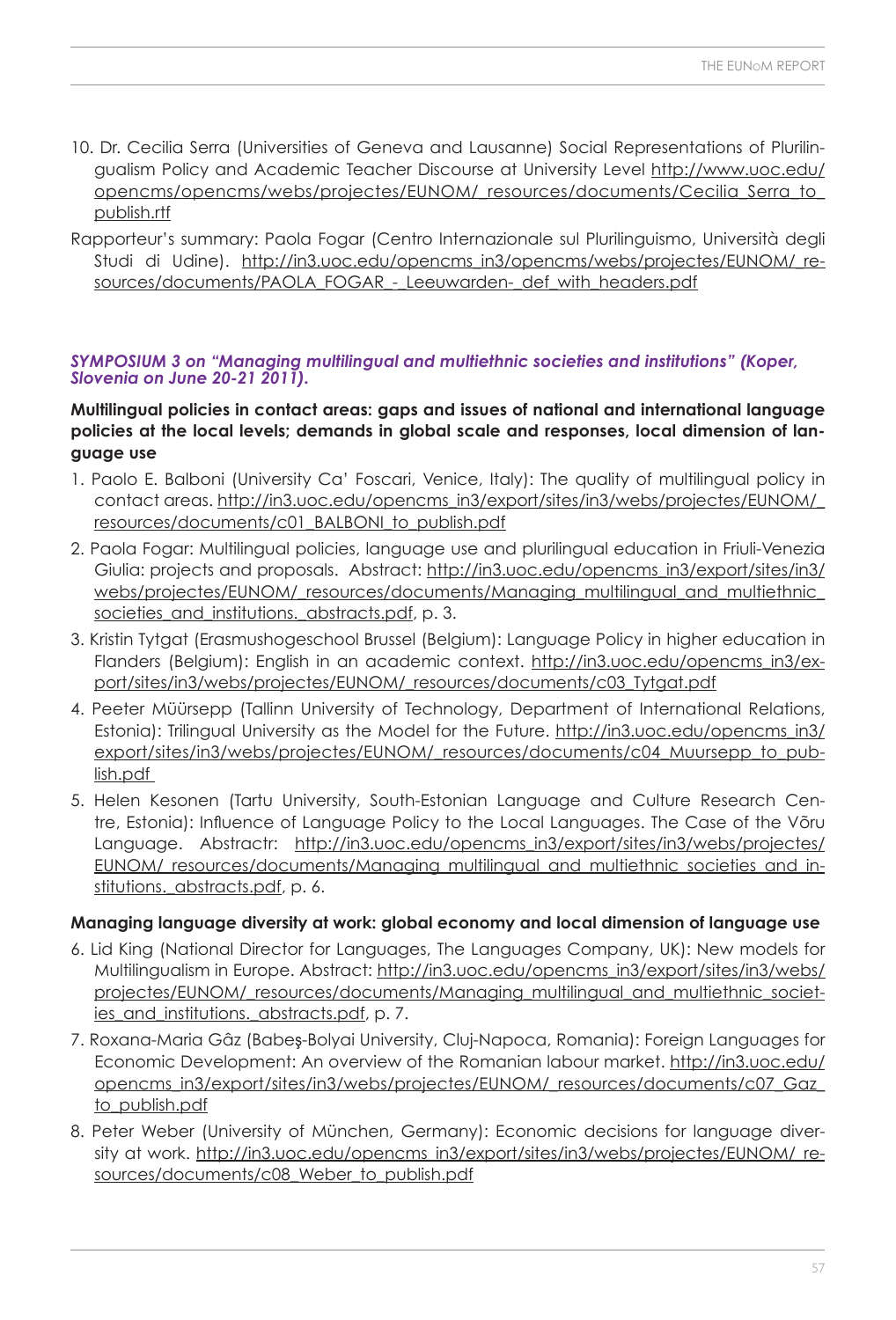9. Sonja Novak LukanoviČ (Institute of Ethnic Studies, University of Ljubljana, Slovenia). Abstract: [http://in3.uoc.edu/opencms\\_in3/export/sites/in3/webs/projectes/EUNOM/\\_resources/do](http://in3.uoc.edu/opencms_in3/export/sites/in3/webs/projectes/EUNOM/_resources/doc-uments/Managing_multilingual_and_multiethnic_societies_and_institutions._abstracts.pdf)cuments/Managing\_multilingual\_and\_multiethnic\_societies\_and\_institutions.\_abstracts.pdf, p. 10-11.

### **New spaces for language and identity. Multiple identities within global vision of political, social and cultural cooperation. Migration and cooperation**

- 10. Colin H Williams (School of Welsh, Cardiff University, Wales, UK): New Spaces, Old Truths: [Problematic Applications. http://in3.uoc.edu/opencms\\_in3/export/sites/in3/webs/pro-](http://in3.uoc.edu/opencms_in3/export/sites/in3/webs/projectes/EUNOM/_resources/documents/c10_Williams_to_publish.pdf)jectes/[EUNOM/\\_resources/documents/c10\\_Williams\\_to\\_publish.pdf](http://in3.uoc.edu/opencms_in3/export/sites/in3/webs/pro-jectes/EUNOM/_resources/documents/c10_Williams_to_publish.pdf)
- 11. Tomasz Wicherkiewicz: New languages, new identities… Language policy and development of new (?) ethnolects in Central Europe. Abstract: http://in3.uoc.edu/opencms\_in3/ [export/sites/in3/webs/projectes/EUNOM/\\_resources/documents/Managing\\_multilingual\\_](http://in3.uoc.edu/opencms_in3/export/sites/in3/webs/projectes/EUNOM/_resources/documents/Managing_multilingual_and_multiethnic_societies_and_institutions._abstracts.pdf) and multiethnic societies and institutions. abstracts.pdf, p. 13.
- 12. Juliane House: English as a global lingua franca: A Threat to Multilingualism? Abstract: [http://in3.uoc.edu/opencms\\_in3/export/sites/in3/webs/projectes/EUNOM/\\_resources/do](http://in3.uoc.edu/opencms_in3/export/sites/in3/webs/projectes/EUNOM/_resources/doc-uments/Managing_multilingual_and_multiethnic_societies_and_institutions._abstracts.pdf)cuments/Managing\_multilingual\_and\_multiethnic\_societies\_and\_institutions.\_abstracts.pdf, p. 14.
- Ra[pporteur's summary: Dónall Ó Riágain. http://in3.uoc.edu/opencms\\_in3/export/sites/in3/](http://in3.uoc.edu/opencms_in3/export/sites/in3/webs/projectes/EUNOM/_resources/documents/c14_RAPPORTEUR.pdf) webs/projectes/EUNOM/\_resources/documents/c14\_RAPPORTEUR.pdf

#### *SYMPOSIUM 4 on "Multilingualism in the knowledge economy: Labour markets revisited, and corporate social responsibility". (Belfast, Northern Ireland (UK) (14-15 November, 2011)*

- 1. Glyn Williams (Centre for European Research, UK), Language and Work in the Knowledge Economy, pp. 2-15. http://in3.uoc.edu/opencms in3/opencms/webs/projectes/EUNOM/ resources/documents/BELFAST\_ABSTRACTS\_AND\_PAPERS\_7.rtf
- 2. Peeter Müürsepp (Tallinn University of Technology, Estonia, EE), The Trilingual University and Knowledge Economy, pp. 119-122. http://in3.uoc.edu/opencms in3/opencms/webs/pro[jectes/EUNOM/\\_resources/documents/BELFAST\\_ABSTRACTS\\_AND\\_PAPERS\\_7.rtf](http://in3.uoc.edu/opencms_in3/opencms/webs/projectes/EUNOM/_resources/documents/BELFAST_ABSTRACTS_AND_PAPERS_7.rtf)
- 3. Finbarr Bradley (Smurfit Business School, UCD, IE), Nurturing innovation: Language Diversity as Advantage, [pp. 16-26.](http://in3.uoc.edu/opencms_in3/opencms/webs/projectes/EUNOM/_resources/documents/BELFAST_ABSTRACTS_AND_PAPERS_7.rtf) [http://in3.uoc.edu/opencms\\_in3/opencms/webs/projectes/E](http://in3.uoc.edu/opencms_in3/opencms/webs/projectes/EU-NOM/_resources/documents/BEL)[U-](http://in3.uoc.edu/opencms_in3/opencms/webs/projectes/EUNOM/_resources/documents/BELFAST_ABSTRACTS_AND_PAPERS_7.rtf)NOM/\_resources/documents/BELFAST\_ABSTRACTS\_AND\_PAPERS\_7.rtf
- 4. David Johnston (Queen's University Belfast, UK), Translation, Mobility and Public Policy, p. [27. h](http://in3.uoc.edu/opencms_in3/opencms/webs/projectes/EUNOM/_resources/documents/BELFAST_ABSTRACTS_AND_PAPERS_7.rtf)[ttp://in3.uoc.edu/opencms\\_in3/opencms/webs/projectes/EUNOM/\\_resources/d](http://in3.uoc.edu/opencms_in3/opencms/webs/projectes/EUNOM/_resources/docu-ments/BEL)[ocu](http://in3.uoc.edu/opencms_in3/opencms/webs/projectes/EUNOM/_resources/documents/BELFAST_ABSTRACTS_AND_PAPERS_7.rtf)ments[/BELF](http://in3.uoc.edu/opencms_in3/opencms/webs/projectes/EUNOM/_resources/docu-ments/BEL)AST\_ABSTRACTS\_AND\_PAPERS\_7.rtf
- 5. Thomas Vogel (Europa-Universität Viadrina, Frankfurt am Oder, DE), Universities as Laboratories for Societal Multilingualism: Crossing Borders for a Global Future, pp. 28-32. http:// [in3.uoc.edu/opencms\\_in3/opencms/webs/projectes/EUNOM/\\_resources/documents/BEL-](http://in3.uoc.edu/opencms_in3/opencms/webs/projectes/EUNOM/_resources/documents/BELFAST_ABSTRACTS_AND_PAPERS_7.rtf)FAST\_ABSTRACTS\_AND\_PAPERS\_7.rtf
- 6. Claudia Böttger (University of Applied Sciences, Hamburg, DE), Knowledge Transfer and Multilingual Business Communication, pp. 32-39. http://in3.uoc.edu/opencms in3/opencms/ webs/projectes/EUNOM/\_resources/documents/BELFAST\_ABSTRACTS\_AND\_PAPERS\_7.rtf
- 7. Karl Gudauner (Arbeitsförderungsinstitut / Institute for the Promotion of Employment (AFI-IPL, Bozen/Bolzano, IT), The effects of language skills on the job market and on firms in South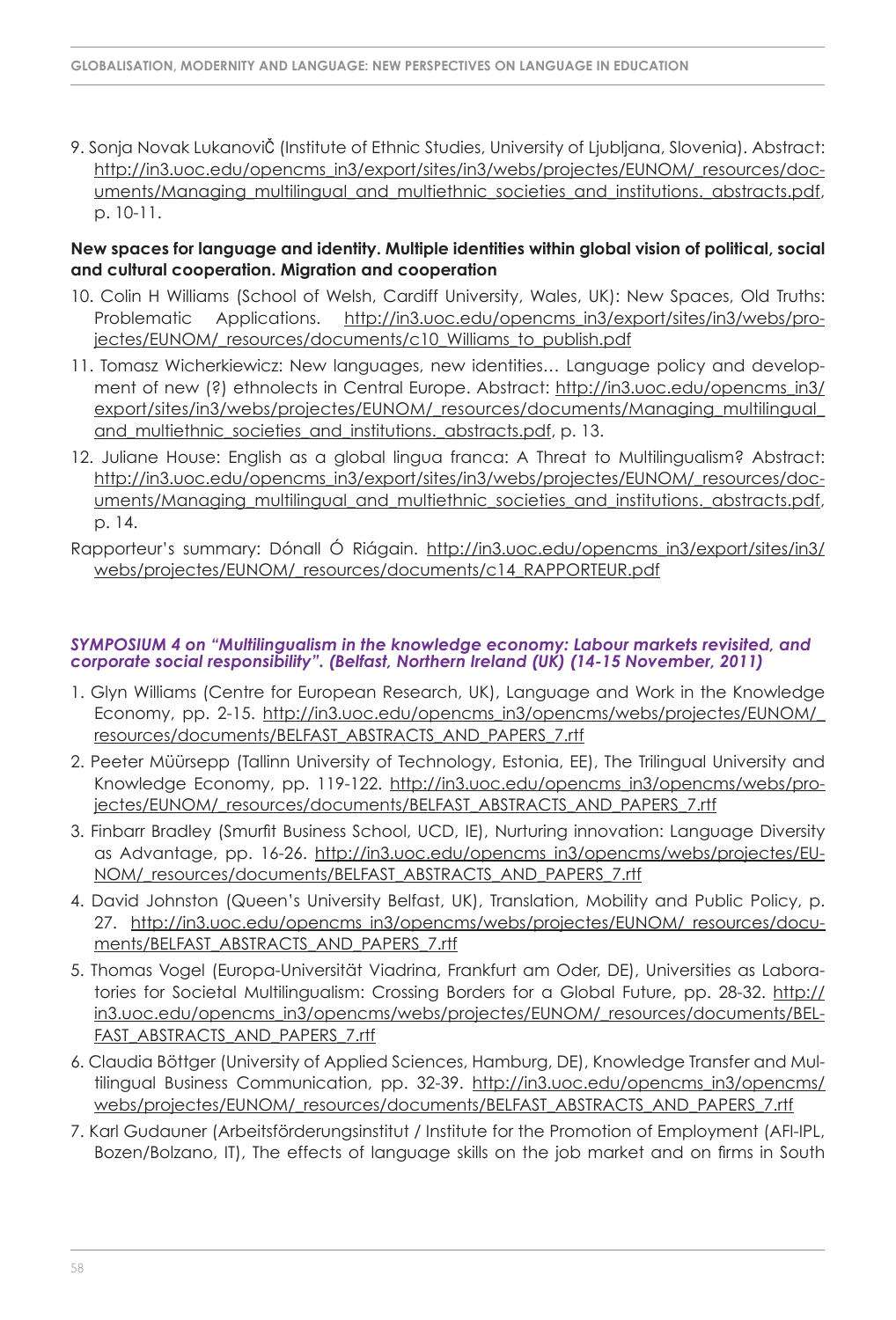[Tyrol, pp. 39-62.](http://in3.uoc.edu/opencms_in3/opencms/webs/projectes/EUNOM/_resources/documents/BELFAST_ABSTRACTS_AND_PAPERS_7.rtf) [http://in3.uoc.edu/opencms\\_in3/opencms/webs/projectes/EUNOM/\\_re](http://in3.uoc.edu/opencms_in3/opencms/webs/projectes/EUNOM/_re-sources/59)sources/documents/BELFAST\_ABSTRACTS\_AND\_PAPERS\_7.rtf

- 8. Mairéad Nic Giolla Mhichíl (Fiontar, Dublin City University, IE), Fiontar, pp. 63-70. http://in3.uoc. [edu/opencms\\_in3/opencms/webs/projectes/EUNOM/\\_resources/documents/BELFAST\\_AB-](http://in3.uoc.edu/opencms_in3/opencms/webs/projectes/EUNOM/_resources/documents/BELFAST_ABSTRACTS_AND_PAPERS_7.rtf)STRACTS\_AND\_PAPERS\_7.rtf
- 9. Josep-Maria Canyelles (Director, Responsabilitat Global, ES), Linguistic Diversity within a Corporate Social Responsibility approach. http://in3.uoc.edu/opencms\_in3/export/sites/in3/ webs/projectes/EUNOM/\_resources/documents/10\_CANYELLES\_EN.pdf (English), [http://](http://in3.uoc.edu/opencms_in3/export/sites/in3/webs/projectes/EUNOM/_resources/docu-ments/10_CA) [in3.uoc.edu/opencms\\_in3/export/sites/in3/webs/projectes/EUNOM/\\_resources/d](http://in3.uoc.edu/opencms_in3/export/sites/in3/webs/projectes/EUNOM/_resources/docu-ments/10_CA)[ocu](http://in3.uoc.edu/opencms_in3/export/sites/in3/webs/projectes/EUNOM/_resources/documents/10_CANYELLES_EN.pdf (English),  http://in3.uoc.edu/opencms_in3/export/sites/in3/webs/projectes/EUNOM/_resources/documents/10_CANYELLES_Cat.pdf)ments/10 CANYELLES Cat.pdf (català).
- 10. David Gibson (Queen's University Belfast, UK), Is "ELVIS" the answer? Developing an excel[lent Enterprise Education system for language students. http://in3.uoc.edu/opencms\\_in3/](http://in3.uoc.edu/opencms_in3/opencms/webs/projectes/EUNOM/_resources/documents/paper_Gibson_4th_EUNoM_Symposium.rtf) opencms/webs/projectes/EUNOM/\_resources/documents/paper\_Gibson\_4th\_EUNoM\_ Symposium.rtf.
- 11. François Grin (University of Geneva, CH), Language economics: How to meet the analytical [challenges of globalisation. pp. 70-71. http://in3.uoc.edu/opencms\\_in3/opencms/webs/](http://in3.uoc.edu/opencms_in3/opencms/webs/projectes/EUNOM/_resources/documents/BELFAST_ABSTRACTS_AND_PAPERS_7.rtf) projectes/EUNOM/\_resources/documents/BELFAST\_ABSTRACTS\_AND\_PAPERS\_7.rtf
- 12. Miquel Strubell (Universitat Oberta de Catalunya, ES), Multilingualism and the Global Econo[my in Catalan firms, pp. 72-95. http://in3.uoc.edu/opencms\\_in3/opencms/webs/projectes/](http://in3.uoc.edu/opencms_in3/opencms/webs/projectes/EUNOM/_resources/documents/BELFAST_ABSTRACTS_AND_PAPERS_7.rtf) EUNOM/\_resources/documents/BELFAST\_ABSTRACTS\_AND\_PAPERS\_7.rtf
- 13. René Jorna (Fryske Akademy / University of Gröningen, Netherlands, NL), Knowledge, Knowledge Types and Sustainable Innovation: why the idea of a global economy is disadvantageous for the objective of realizing multilingualism, pp. 95-119 http://in3.uoc.edu/ [opencms\\_in3/opencms/webs/projectes/EUNOM/\\_resources/documents/BELFAST\\_AB-](http://in3.uoc.edu/opencms_in3/opencms/webs/projectes/EUNOM/_resources/documents/BELFAST_ABSTRACTS_AND_PAPERS_7.rtf)STRACTS\_AND\_PAPERS\_7.rtf
- 14. Teresa Tinsley (Independent Consultant, UK), 'Languages for Jobs' in the EU, pp. 116-119. [http://in3.uoc.edu/opencms\\_in3/opencms/webs/projectes/EUNOM/\\_resources/d](http://in3.uoc.edu/opencms_in3/opencms/webs/projectes/EUNOM/_resources/docu-ments/BEL)[ocu](http://in3.uoc.edu/opencms_in3/opencms/webs/projectes/EUNOM/_resources/documents/BELFAST_ABSTRACTS_AND_PAPERS_7.rtf)ments/BELFAST\_ABSTRACTS\_AND\_PAPERS\_7.rtf
- 15. Sonja Novak-LukanoviČ (University of Ljubljana, Slovenia, SI), Language education and [workplace. h](http://in3.uoc.edu/opencms_in3/export/sites/in3/webs/projectes/EUNOM/_resources/documents/16_PAPER_-_S_Novak.pdf)[ttp://in3.uoc.edu/opencms\\_in3/export/sites/in3/webs/projectes/EUNOM/\\_re](http://in3.uoc.edu/opencms_in3/export/sites/in3/webs/projectes/EUNOM/_re-sources/documents/16_PAPER)sources/documents/16\_PAPER\_-\_S\_Novak.pdf (draft)
- 16. Sarah Cartwright (Education Consultant, UK), From Ivory Towers to the Workplace: New Paradigms confronting Old Prejudice, pp. 15-16. [http://in3.uoc.edu/opencms\\_in3/op](http://in3.uoc.edu/opencms_in3/openc-ms/webs/projectes/EUNOM/_resources/documents/BEL)enc[ms/webs/projectes/EUNOM/\\_resources/documents/BELFAST\\_ABSTRACTS\\_AND\\_PAPERS\\_7.rtf](http://in3.uoc.edu/opencms_in3/opencms/webs/projectes/EUNOM/_resources/documents/BELFAST_ABSTRACTS_AND_PAPERS_7.rtf) (abstract)
- Ra[pporteur's summary: Heidi Rontu \(Aalto University, Finland\). http://in3.uoc.edu/opencms\\_](http://in3.uoc.edu/opencms_in3/export/sites/in3/webs/projectes/EUNOM/_resources/documents/BELFAST_rapporteursummary.pdf) in3/export/sites/in3/webs/projectes/EUNOM/\_resources/documents/BELFAST\_rapporteursummary.pdf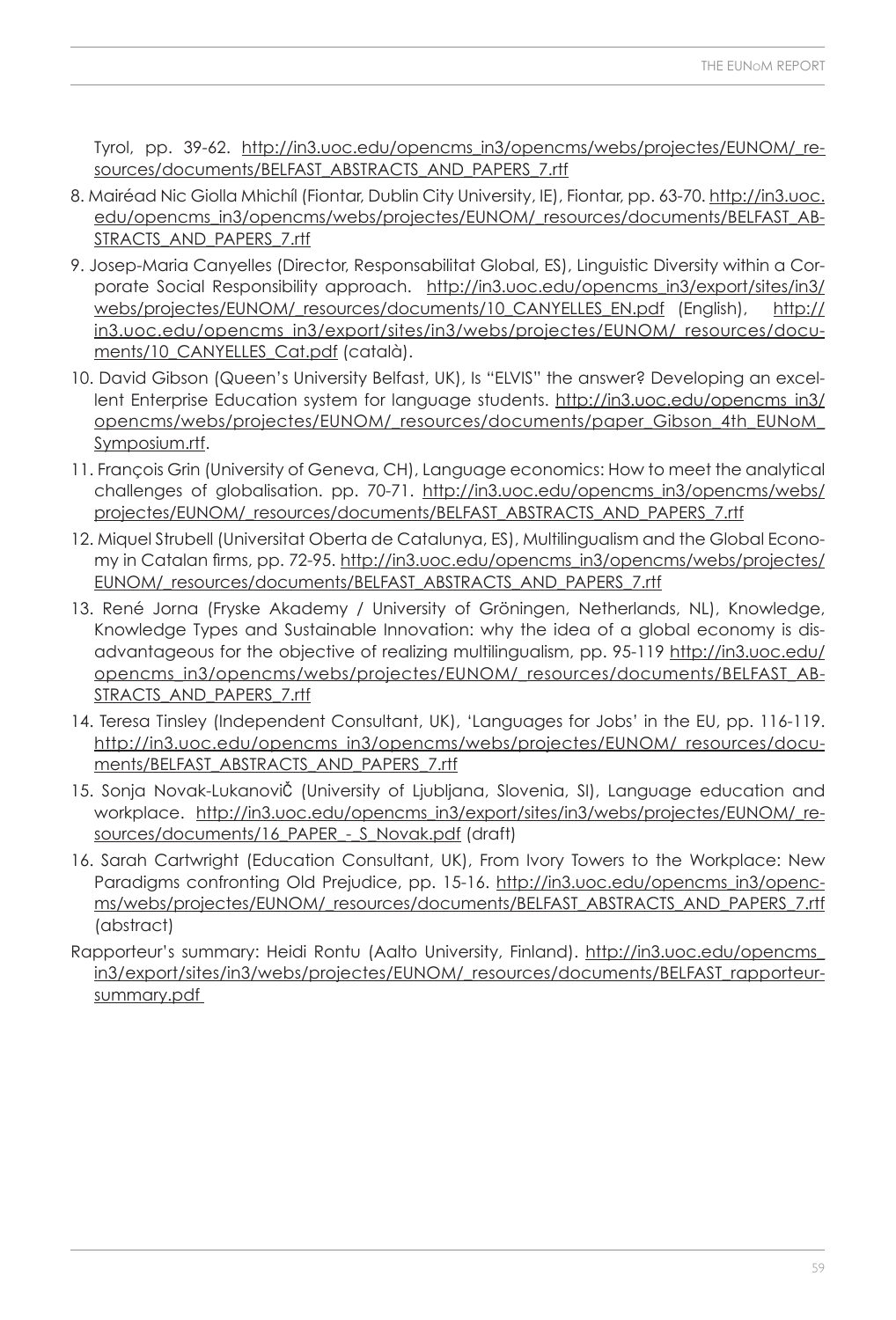### *SYMPOSIUM 5 on "E-Learning, ICT and Languages" (Barcelona, Catalonia, Spain, 14-15 May 2012).*

### **Symposium website: [http://www.uoc.edu/symposia/eunom\\_symposium2012/index\\_eng.html](http://www.uoc.edu/symposia/eunom_symposium2012/index_eng.html)**

- 1. Linnar Viik (IT Kolledž on kaasaegne infotehnoloogia kõrgkool / Estonian Information Technology College, Tallinn, EE): Intercultural communication and ICT in the management of mul[ticultural organizations. http://in3.uoc.edu/opencms\\_in3/export/sites/in3/webs/projectes/](http://in3.uoc.edu/opencms_in3/export/sites/in3/webs/projectes/EUNOM/_resources/documents/paper_Viik.pdf) EUNOM/\_resources/documents/paper\_Viik.pdf
- 2. Norbert Pachler (Institute of Education, University of London, England, UK): Mobile-assisted language learning. <http://www.slideshare.net/servusuk/mall-12938307>
- 3. Tünde Dökus (Bölcsészettudományi Kar, Pázmány Péter Katolikus Egyetem / Faculty of Humanities and Social Science, Pázmány Péter Catholic University, Piliscsaba, HU): Information [and Communication Technologies in Language Teaching. http://in3.uoc.edu/opencms\\_](http://in3.uoc.edu/opencms_in3/export/sites/in3/webs/projectes/EUNOM/_resources/documents/paper_Dokus.pdf) in3/export/sites/in3/webs/projectes/EUNOM/\_resources/documents/paper\_Dokus.pdf
- 4. Cor van der Meer (Mercator Research Centre / Fryske Akademy, Ljouwert, Fryslān, NL): New [Media for Multilingualism: Practice and Research Questions. http://in3.uoc.edu/opencms\\_](http://in3.uoc.edu/opencms_in3/export/sites/in3/webs/projectes/EUNOM/_resources/documents/VANDERMEER.pdf) in3/export/sites/in3/webs/projectes/EUNOM/\_resources/documents/VANDERMEER.pdf
- 5. Sònia Prats & Enric Serra (Universitat Autònoma de Barcelona, Catalonia, ES): Adapting to e-learning: The experience of the Language Service at the UAB. http://in3.uoc.edu/ [opencms\\_in3/export/sites/in3/webs/projectes/EUNOM/\\_resources/documents/Presenta](http://in3.uoc.edu/opencms_in3/export/sites/in3/webs/projectes/EUNOM/_resources/documents/Presentation_PRATS_EUNOM_BCN.ppt)tion\_PRATS\_EUNOM\_BCN.ppt
- 6. Montse Vall-llovera & Maite Puigdevall (Universitat Oberta de Catalunya, Barcelona, Catalonia, ES): Multilingualism in distance learning: the case of the U.O.C. Some multilingual experiences in the virtual classroom.
- 7. Anouk Gelan (Universiteit Hasselt / Hasselt University, BE): Intercultural communication in the [Meuse-Rhine Euregio. http://in3.uoc.edu/opencms\\_in3/export/sites/in3/webs/projectes/](http://in3.uoc.edu/opencms_in3/export/sites/in3/webs/projectes/EUNOM/_resources/documents/EUNOM_Gelan_INTERcCOM_2012.ppt) EUNOM/\_resources/documents/EUNOM\_Gelan\_INTERcCOM\_2012.ppt (Powerpoint)
- 8. Melinda Dooly (Universitat Autònoma de Barcelona, Catalonia, ES): I can even kite-surf!: Student-Teachers Engaged in 'Network Learning' / Puc fins i tot fer kite-surf: Professorat en Formació Participen en 'Aprenentatge a la Xarxa'. [http://in3.uoc.edu/opencms\\_in3/ex](http://in3.uoc.edu/opencms_in3/ex-port/sites/in3/webs/projectes/EUNOM/_resources/documents/paper_Dooly.pdf)[port/sites/in3/webs/projectes/EUNOM/\\_resources/documents/paper\\_Dooly.pdf](http://in3.uoc.edu/opencms_in3/export/sites/in3/webs/projectes/EUNOM/_resources/documents/paper_Dooly.pdf)
- 9. Taija Swanström & Heidi Rontu (Teknillinen korkeakoulu / Aalto University School of Science & Technology, FI): Using Virtual Worlds in Language Learning. http://in3.uoc.edu/opencms\_ [in3/opencms/webs/projectes/EUNOM/\\_resources/documents/Presentation\\_Swanstrom\\_](http://in3.uoc.edu/opencms_in3/opencms/webs/projectes/EUNOM/_resources/documents/Presentation_Swanstrom_Rontu.pptx) Rontu.pptx
- 10. Orsolya Hegedüs & Ildiko Pšenáková Univerzita Konštantína Filozofa v Nitre / Constantine the Philosopher University, Nitra, SK): Using ICT in foreign language training for future teachers in linguistically mixed areas / Využitie IKT vo vyuČovaní cudzích jazykov pre budúcich uČiteľov na jazykovo zmiešanom území/Az IKT lehetőségeinek felhasználása a leendő tanárok idegen nyelvi képzésében a nyelvileg vegyes területeken. http://in3.uoc.edu/opencms in3/ [export/sites/in3/webs/projectes/EUNOM/\\_resources/documents/paper\\_Psenakova.pdf](http://in3.uoc.edu/opencms_in3/export/sites/in3/webs/projectes/EUNOM/_resources/documents/paper_Psenakova.pdf)
- 11. Tenesoya Pawlowsky (Digitalent / Clúster d'Indústries de la Llengua, Catalonia, ES): «Clúster[lingua». Abstract: h](http://in3.uoc.edu/opencms_in3/export/sites/in3/webs/projectes/EUNOM/_resources/documents/BARCELONA_ABSTRACTS_FIN.pdf)[ttp://in3.uoc.edu/opencms\\_in3/export/sites/in3/webs/projectes/E](http://in3.uoc.edu/opencms_in3/export/sites/in3/webs/projectes/EU-NOM/_resources/documents/BARCELO)[U-](http://in3.uoc.edu/opencms_in3/export/sites/in3/webs/projectes/EUNOM/_resources/documents/BARCELONA_ABSTRACTS_FIN.pdf)NOM/\_resources/documents/BARCELONA\_ABSTRACTS\_FIN.pdf, p. 8-9.
- 12. Jochen Rehbein (Orta Doğu Teknik Üniversitesi / Middle East Technical University, Ankara, TR): Integration of computer-assisted linguistic analysis of authentic discourse into the teach-